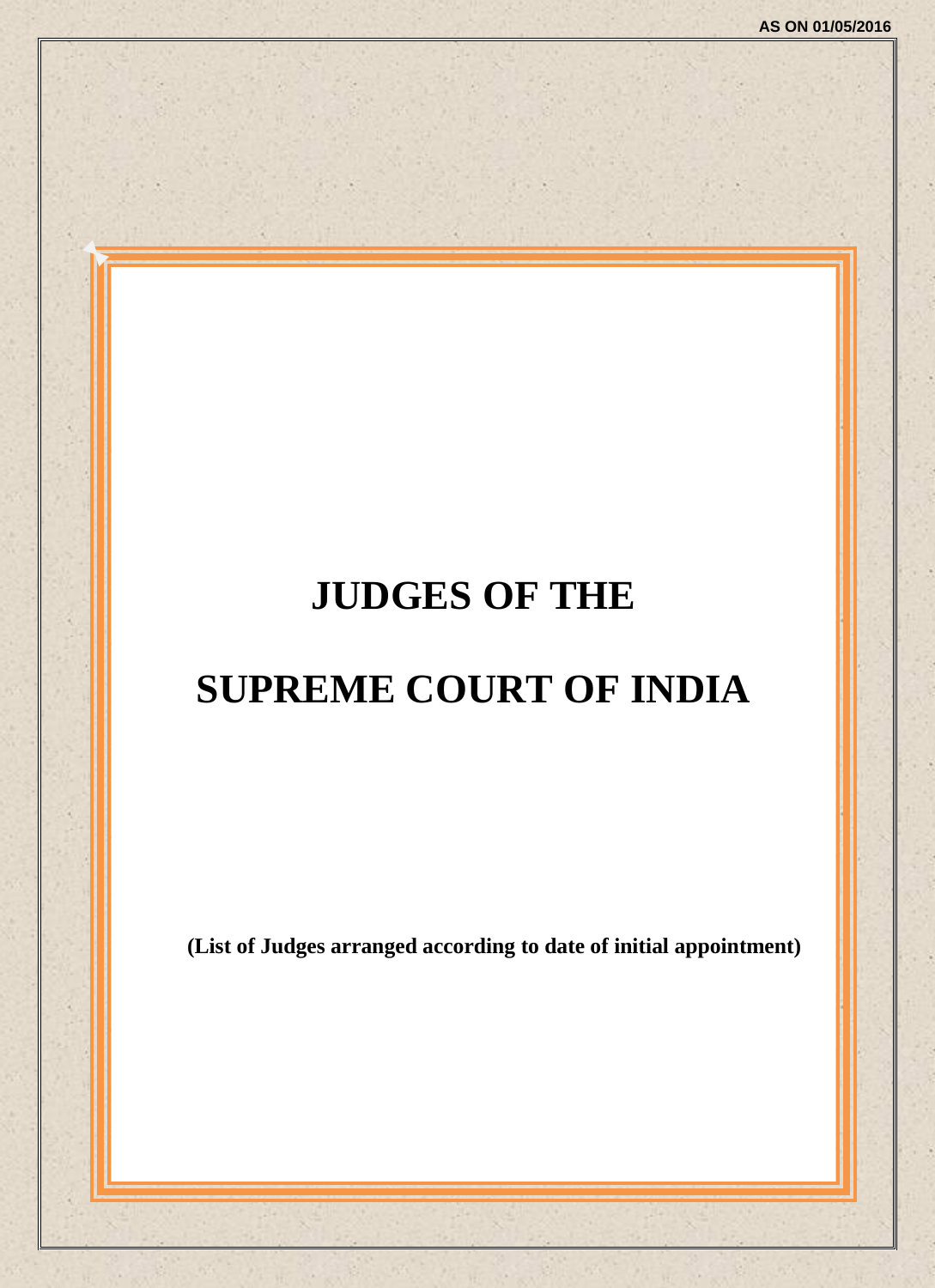#### **SUPREME COURT OF INDIA Sanctioned Judge Strength: 31 (List of Judges arranged according to date of appointment)**

| Sl.             | Name of the Judge            | Date of                | Date of    | <b>REMARKS</b>              |
|-----------------|------------------------------|------------------------|------------|-----------------------------|
| No.             | <b>S/Shri Justice</b>        | appointment Retirement |            | [Parent High Court]         |
|                 |                              |                        |            |                             |
| $\mathbf{1}$    | <b>TIRATH SINGH THAKUR</b>   | 17/11/2009             | 03/01/2017 | CJI w.e.f. 03/12/2015       |
|                 |                              |                        |            | [JAMMU & KASHMIR]           |
| $\sqrt{2}$      | <b>ANIL RAMESH DAVE</b>      | 30/04/2010             | 18/11/2016 | <b>GUJARAT</b>              |
| $\overline{3}$  | <b>JAGDISH SINGH KHEHAR</b>  | 13/09/2011             | 27/08/2017 | <b>PUNJAB &amp; HARYANA</b> |
| $\overline{4}$  | <b>DIPAK MISRA</b>           | 10/10/2011             | 02/10/2018 | <b>ORISSA</b>               |
| $\overline{5}$  | <b>JASTI CHELAMESWAR</b>     | 10/10/2011             | 22/06/2018 | <b>ANDHRA PRADESH</b>       |
| $\overline{6}$  | F.M.I. KALIFULLA             | 02/04/2012             | 22/07/2016 | <b>MADRAS</b>               |
| $\overline{7}$  | <b>RANJAN GOGOI</b>          | 23/04/2012             | 17/11/2019 | <b>GAUHATI</b>              |
| $\overline{8}$  | <b>MADAN BHIMARAO LOKUR</b>  | 04/06/2012             | 30/12/2018 | <b>DELHI</b>                |
| $\overline{9}$  | V. GOPALAGOWDA               | 24/12/2012             | 05/10/2016 | <b>KARNATAKA</b>            |
| 10              | PINAKI CHANDRA GHOSE         | 08/03/2013             | 27/05/2017 | <b>CALCUTTA</b>             |
| 11              | <b>KURIAN JOSEPH</b>         | 08/03/2013             | 29/11/2018 | <b>KERALA</b>               |
| 12              | <b>ARJAN KUMAR SIKRI</b>     | 12/04/2013             | 06/03/2019 | <b>DELHI</b>                |
| 13              | <b>SHARAD ARVIND BOBDE</b>   | 12/04/2013             | 23/04/2021 | <b>BOMBAY</b>               |
| 14              | <b>SHIVA KIRTI SINGH</b>     | 19/09/2013             | 12/11/2016 | <b>PATNA</b>                |
| $\overline{15}$ | <b>CHOCKALINGAM NAGAPPAN</b> | 19/09/2013             | 03/10/2016 | <b>MADRAS</b>               |
| 16              | RAJESH KUMAR AGRAWAL         | 17/02/2014             | 04/05/2018 | <b>ALLAHABAD</b>            |
| 17              | NUTHALAPATI VENKATA RAMANA   | 17/02/2014             | 26/08/2022 | <b>ANDHRA PRADESH</b>       |
| 18              | <b>ARUN KUMAR MISHRA</b>     | 07/07/2014             | 02/09/2020 | <b>MADHYA PRADESH</b>       |
| 19              | <b>ADARSH KUMAR GOEL</b>     | 07/07/2014             | 06/07/2018 | <b>PUNJAB &amp; HARYANA</b> |
| 20              | ROHINTON FALI NARIMAN        | 07/07/2014             | 12/08/2021 | <b>BAR</b>                  |
| 21              | ABHAY MANOHAR SAPRE          | 13/08/2014             | 27/08/2019 | <b>MADHYA PRADESH</b>       |
| 22              | <b>SMT. R. BANUMATHI</b>     | 13/08/2014             | 19/07/2020 | <b>MADRAS</b>               |
| $\overline{23}$ | PRAFULLA CHANDRA PANT        | 13/08/2014             | 29/08/2017 | <b>UTTARAKHAND</b>          |
| 24              | <b>UDAY UMESH LALIT</b>      | 13/08/2014             | 08/11/2022 | <b>BAR</b>                  |
| 25              | <b>AMITAVA ROY</b>           | 27/02/2015             | 28/02/2018 | <b>GAUHATI</b>              |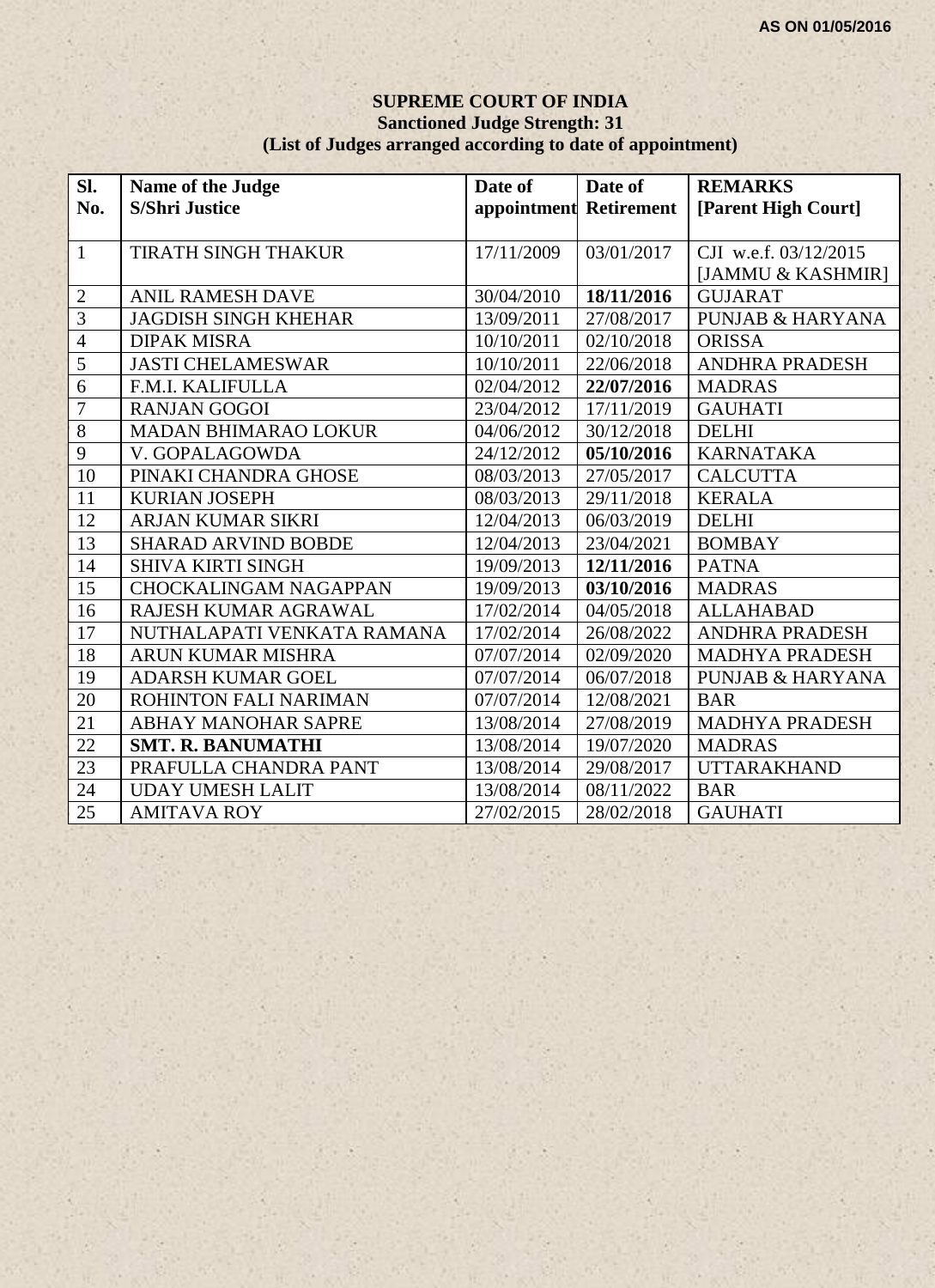# **JUDGES OF THE HIGH COURTS**

**(List of Judges arranged according to date of initial appointment)**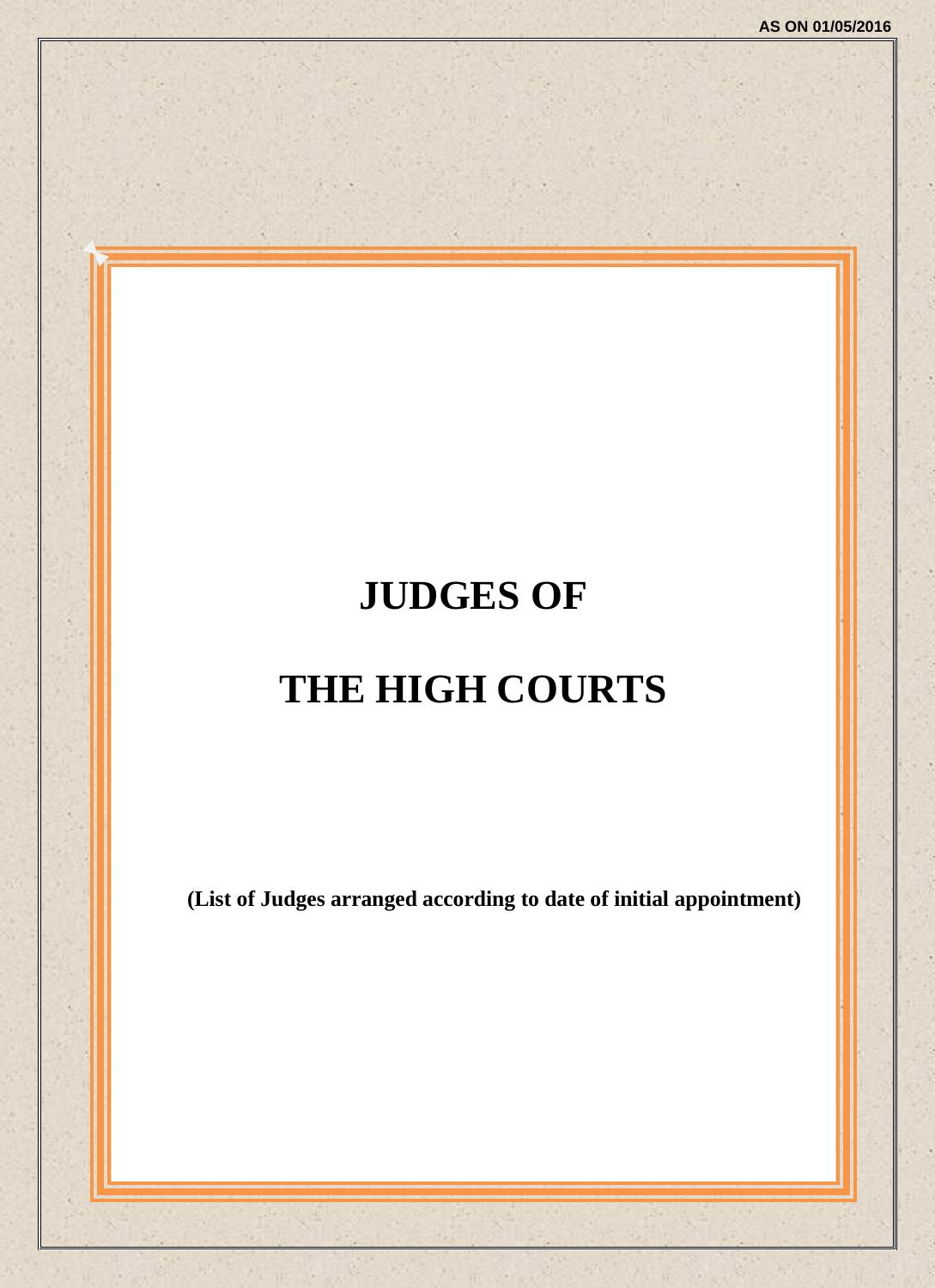# **ALLAHABAD HIGH COURT**

Approved Judge Strength: 160 [Pmt.76 Addl. 84] (List of Judges arranged according to date of initial appointment)

| <b>Sl</b><br>N <sub>o</sub> | Name of the Judge                                              | <b>Source of</b><br><b>Recruitment</b> | Date of<br><b>Appointment</b><br>as Addl. Judge | Date of<br><b>Appointment</b><br>as Pmt. | Date of<br><b>Retirement</b> | <b>Remarks</b>                            |
|-----------------------------|----------------------------------------------------------------|----------------------------------------|-------------------------------------------------|------------------------------------------|------------------------------|-------------------------------------------|
|                             |                                                                |                                        |                                                 | Judge                                    |                              |                                           |
| 1 <sup>1</sup>              | DR.D.Y.CHANDRACHUD                                             | <b>BAR</b>                             | 29/03/2000                                      | 21/01/2003                               | 10/11/2021                   | CJ 31/10/2013<br>[PHC: Bombay]            |
| $\overline{2}$              | VIMLESH KUMAR SHUKLA                                           | <b>BAR</b>                             | ÷-                                              | 21/12/2002                               | 02/06/2017                   |                                           |
| 3                           | <b>ARUN TANDON</b>                                             | <b>BAR</b>                             | 07/01/2004                                      | 18/08/2005                               | 29/12/2017                   |                                           |
| $\overline{4}$              | <b>TARUN AGARWALA</b>                                          | <b>Bar</b>                             | 07/01/2004                                      | 18/08/2005                               | 02/03/2018                   |                                           |
| 5                           | <b>DILIP GUPTA</b>                                             | <b>BAR</b>                             | 07/01/2004                                      | 18/08/2005                               | 06/06/2018                   |                                           |
| 6                           | <b>KRISHNA MURARI</b>                                          | <b>BAR</b>                             | 07/01/2004                                      | 18/08/2005                               | 08/07/2020                   |                                           |
| $\overline{7}$              | AMRESHWAR PRATAP SAHI                                          | <b>BAR</b>                             | 24/09/2004                                      | 18/08/2005                               | 31/12/2020                   |                                           |
| 8                           | <b>VIKRAM NATH</b>                                             | <b>BAR</b>                             | 24/09/2004                                      | 27/02/2006                               | 23/09/2024                   |                                           |
| 9                           | <b>STAYENDRA SINGH</b><br><b>CHAUHAN</b>                       | <b>BAR</b>                             | 05/10/2005                                      | 26/02/2007                               | 04/07/2018                   |                                           |
| 10                          | <b>SUDHIR AGARWAL</b>                                          | <b>BAR</b>                             | 05/10/2005                                      | 10/08/2007                               | 23/04/2020                   |                                           |
| 11                          | <b>KUMARI BHARATI SAPRU</b>                                    | <b>BAR</b>                             | 05/10/2005                                      | 10/08/2007                               | 28/07/2020                   |                                           |
| 12                          | SHRI NARAYAN SHUKLA                                            | <b>BAR</b>                             | 05/10/2005                                      | 10/08/2007                               | 17/07/2020                   |                                           |
| 13                          | <b>AJAI LAMBA [H]</b>                                          | <b>BAR</b>                             | --                                              | 22/03/2006                               | 20/09/2020                   | <b>Joined on 09/12/11</b><br>[PHC: P & H] |
| 14                          | <b>RAN VIJAI SINGH</b>                                         | <b>BAR</b>                             | 07/07/2006                                      | 15/01/2008                               | 27/04/2018                   |                                           |
| 15                          | PANKAJ MITHAL                                                  | <b>BAR</b>                             | 07/07/2006                                      | 02/07/2008<br>19/04/2010                 | 16/06/2023                   |                                           |
| 16                          | <b>ARVIND KUMAR TRIPATHI</b>                                   | <b>BAR</b>                             | 05/05/2008                                      |                                          | 09/03/2018                   |                                           |
| 17<br>18                    | <b>SHASHI KANT GUPTA</b><br><b>BALA KRISHNA NARAYANA</b>       | <b>BAR</b><br><b>BAR</b>               | 05/05/2008<br>05/05/2008                        | 19/04/2010<br>19/04/2010                 | 13/11/2020<br>26/07/2020     |                                           |
| 19                          | <b>RAJESH DAYAL KHARE</b>                                      | <b>BAR</b>                             | 05/05/2008                                      | 19/04/2010                               | 31/08/2018                   |                                           |
| 20                          | <b>SHABIHUL HASNAIN</b>                                        | <b>BAR</b>                             | 05/05/2008                                      | 19/04/2010                               | 09/01/2020                   |                                           |
| 21                          | <b>ABHINAVA UPADHYA</b>                                        | <b>BAR</b>                             | 05/05/2008                                      | 19/04/2010                               | 02/11/2020                   |                                           |
| $\overline{22}$             | <b>ASHWANI KUMAR SINGH</b>                                     | <b>BAR</b>                             | 13/04/2009                                      | 24/12/2010                               | 14/06/2016                   |                                           |
| 23                          | DEVENDRA KUMAR ARORA                                           | <b>BAR</b>                             | 13/04/2009                                      | 24/12/2010                               | 19/06/2019                   |                                           |
| 24                          | <b>ANIL KUMAR</b>                                              | <b>BAR</b>                             | 13/04/2009                                      | 24/12/2010                               | 08/08/2020                   |                                           |
| $\overline{25}$             | <b>KUMARI NAHEED ARA</b>                                       | <b>BAR</b>                             | 13/04/2009                                      | 24/12/2010                               | 07/12/2021                   |                                           |
|                             | <b>MOONIS</b>                                                  |                                        |                                                 |                                          |                              |                                           |
| 26                          | <b>RITU RAJ AWASTHI</b>                                        | <b>BAR</b>                             | 13/04/2009                                      | 24/12/2010                               | 02/07/2022                   | Joined on                                 |
| 27<br>28                    | <b>ABHAY MAHADEO THIPSAY</b><br><b>SURENDRA VIKRAM SINGH</b>   | <b>SERVICE</b><br><b>SERVICE</b>       | 17/03/2011<br>05/09/2011                        | 16/12/2013<br>06/08/2013                 | 09/03/2017<br>14/08/2016     | [PHC: Bombay]                             |
|                             | <b>RATHORE</b>                                                 |                                        |                                                 |                                          |                              |                                           |
| 29                          | SUDHIR KUMAR SAXENA                                            | <b>SERVICE</b>                         | 05/09/2011                                      | 06/08/2013                               | 03/07/2016                   |                                           |
| 30<br>31                    | <b>ASHOK PAL SINGH</b><br>PRADEEP KUMAR SINGH<br><b>BAGHEL</b> | <b>SERVICE</b><br><b>BAR</b>           | 05/09/2011<br>21/11/2011                        | 06/08/2013<br>06/08/2013                 | 25/05/2016<br>19/11/2019     |                                           |
| 32                          | RAM SURAT RAM (MAURYA)                                         | <b>BAR</b>                             | 21/11/2011                                      | 06/08/2013                               | 14/10/2019                   |                                           |
| 33                          | <b>B. AMIT STHALEKAR</b>                                       | <b>BAR</b>                             | 21/11/2011                                      | 06/08/2013                               | 24/12/2020                   |                                           |
| 34                          | PANKAJ NAQVI                                                   | <b>BAR</b>                             | 21/11/2011                                      | 06/08/2013                               | 21/08/2021                   |                                           |
| 35                          | <b>MANOJ MISRA</b>                                             | <b>BAR</b>                             | 21/11/2011                                      | 06/08/2013                               | 01/06/2027                   |                                           |
| 36                          | <b>RAMESH SINHA</b>                                            | <b>BAR</b>                             | 21/11/2011                                      | 06/08/2013                               | 04/09/2026                   |                                           |
| 37                          | <b>SMT. SUNITA AGARWAL</b>                                     | <b>BAR</b>                             | 21/11/2011                                      | 06/08/2013                               | 29/04/2028                   |                                           |
| 38                          | DEVENDRA KUMAR UPADHYAY                                        | <b>BAR</b>                             | 21/11/2011                                      | 06/08/2013                               | 15/06/2027                   |                                           |
| 39                          | <b>MOHAMMAD TAHIR</b>                                          | <b>SERVICE</b>                         | 17/04/2012                                      | 06/08/2013                               | 05/12/2016                   |                                           |
| 40                          | ADITYA NATH MITTAL                                             | <b>SERVICE</b>                         | 17/04/2012                                      | 05/09/2013                               | 04/12/2016                   |                                           |
| 41                          | MAHENDRA DAYAL                                                 | <b>SERVICE</b>                         | 17/04/2012                                      | 05/09/2013                               | 26/10/2018                   |                                           |
| 42                          | <b>BHARAT BHUSHAN</b>                                          | <b>SERVICE</b>                         | 03/01/2013                                      | 02/08/2014                               | 03/10/2017                   |                                           |
| 43                          | <b>BACHCHOO LAL</b>                                            | <b>SERVICE</b>                         | 22/01/2013                                      | 02/08/2014                               | 02/07/2021                   |                                           |
| 44                          | RAKESH SRIVASTAVA                                              | <b>BAR</b>                             | 12/04/2013                                      | 02/08/2014                               | 28/09/2022                   |                                           |
| 45                          | SURYA PRAKASH KESARWANI                                        | <b>BAR</b>                             | 12/04/2013                                      | 02/08/2014                               | 14/07/2024                   |                                           |
| 46                          | <b>VIPIN SINHA</b>                                             | <b>BAR</b>                             | 12/04/2013                                      | 02/08/2014                               | 11/01/2020                   |                                           |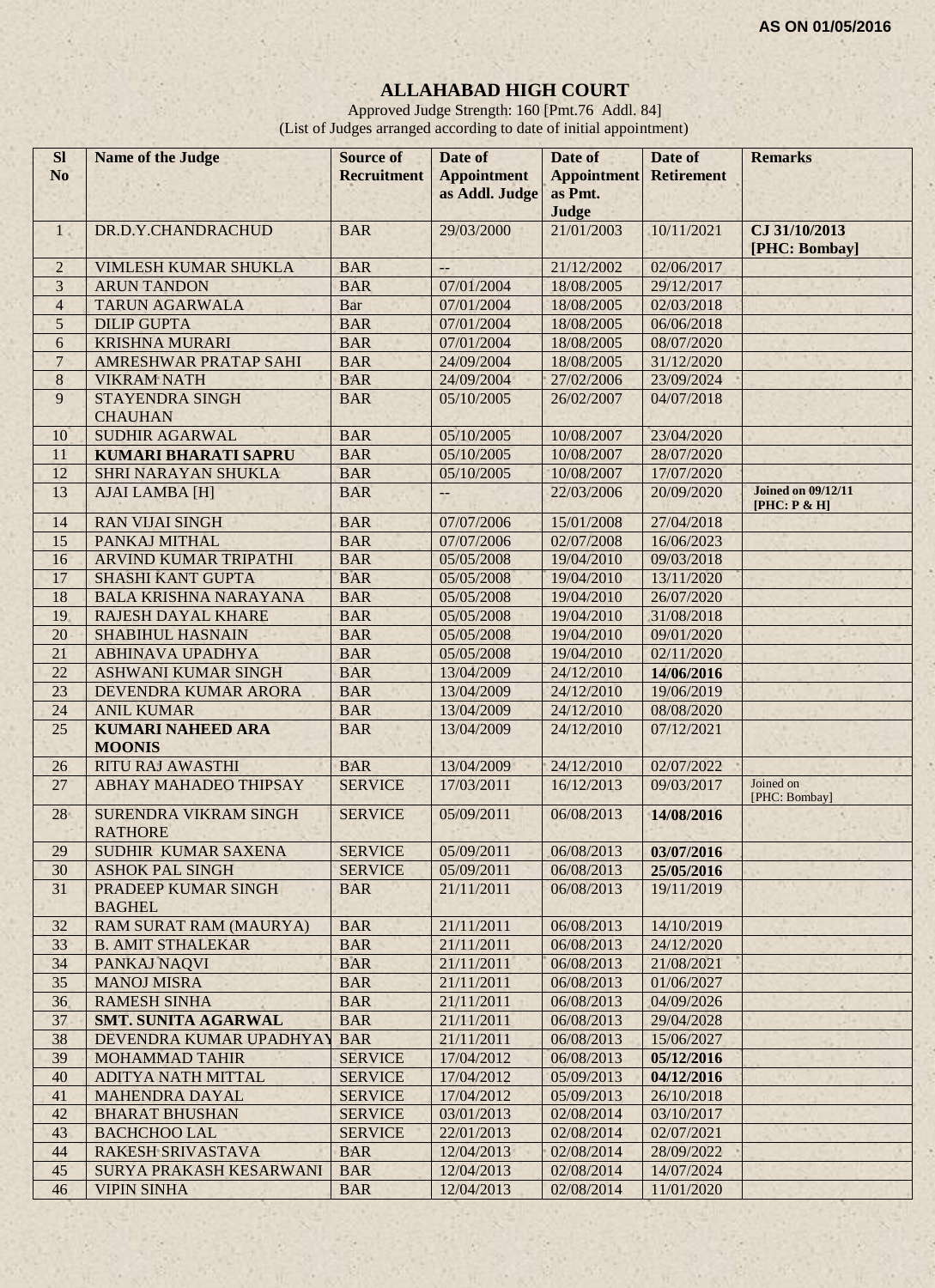| <b>SI</b><br>N <sub>o</sub> | <b>Name of the Judge</b>       | <b>Source</b>  | Date of<br><b>Appointment as</b> | Date of<br><b>Appointment</b> as | Date of<br><b>Retirement</b> | <b>Remarks</b> |
|-----------------------------|--------------------------------|----------------|----------------------------------|----------------------------------|------------------------------|----------------|
|                             |                                |                | <b>Addl. Judge</b>               | Pmt. Judge                       |                              |                |
| 47                          | <b>KARUNA NAND BAJPAYEE</b>    | <b>BAR</b>     | 12/04/2013                       | 10/04/2015                       | 14/12/2019                   |                |
| 48                          | <b>MANOJ KUMAR GUPTA</b>       | <b>BAR</b>     | 12/04/2013                       | 10/04/2015                       | 08/10/2026                   |                |
| 49                          | <b>ANJANI KUMAR MISHRA</b>     | <b>BAR</b>     | 12/04/2013                       | 10/04/2015                       | 16/05/2025                   |                |
| 50                          | <b>MAHESH CHANDRA TRIPATHI</b> | <b>BAR</b>     | 27/09/2013                       | 10/04/2015                       | 20/06/2028                   |                |
| 51                          | <b>SUNEET KUMAR</b>            | <b>BAR</b>     | 27/09/2013                       | 10/04/2015                       | 28/05/2023                   |                |
| 52                          | <b>VIVEK KUMAR BIRLA</b>       | <b>BAR</b>     | 03/02/2014                       | 01/02/2016                       | 17/09/2025                   |                |
| 53                          | <b>ATTAU RAHMAN MASOODI</b>    | <b>BAR</b>     | 03/02/2014                       | 01/02/2016                       | 02/08/2025                   |                |
| 54                          | <b>ASHWANI KUMAR MISHRA</b>    | <b>BAR</b>     | 03/02/2014                       | 01/02/2016                       | 15/11/2030                   |                |
| 55                          | <b>RAJAN ROY</b>               | <b>BAR</b>     | 03/02/2014                       | 01/02/2016                       | 14/08/2027                   |                |
| 56                          | <b>SMT. RANJANA PANDYA</b>     | <b>SERVICE</b> | 03/02/2014                       | 01/02/2016                       | 19/11/2016                   |                |
| 57                          | <b>SMT. VIJAY LAKSHMI</b>      | <b>SERVICE</b> | 03/02/2014                       | 01/02/2016                       | 28/10/2018                   |                |
| 58                          | <b>ARVIND KUMAR MISHRA-I</b>   | <b>SERVICE</b> | 03/02/2014                       | 01/02/2016                       | 01/07/1961                   |                |
| 59                          | <b>ANANT KUMAR</b>             | <b>SERVICE</b> | 03/02/2014                       | 01/02/2016                       | 06/06/2020                   |                |
| 60                          | <b>HARSH KUMAR</b>             | <b>SERVICE</b> | 03/02/2014                       | 01/02/2016                       | 29/03/2020                   |                |
| 61                          | <b>SHASHI KANT</b>             | <b>SERVICE</b> | 03/02/2014                       | 01/02/2016                       | 31/07/2019                   |                |
| 62                          | <b>OM PRAKASH-VII</b>          | <b>SERVICE</b> | 03/02/2014                       | 01/02/2016                       | 09/09/2022                   |                |
| 63                          | YASHWANT VARMA                 | <b>BAR</b>     | 13/10/2014                       | 01/02/2016                       | 05/01/2031                   |                |

: 2 :

# **Additional Judges**

|                | Name of Additional Judge      | Date of      | Source of      | Date of     | Date of      | Remarks                     |
|----------------|-------------------------------|--------------|----------------|-------------|--------------|-----------------------------|
| S1.            |                               | <b>Birth</b> | Recruitment    | initial     | expiry of    |                             |
| No.            |                               |              |                | appointment | present term |                             |
| $\mathbf{1}$   | KAUSHAL JAYENDRA THAKER       | 04/09/1961   | <b>SERVICE</b> | 04/05/2013  | 03/05/2018   | Joined on<br>[PHC: Gujarat] |
| $\overline{2}$ | <b>MUKHTAR AHMAD</b>          | 04/10/1956   | <b>SERVICE</b> | 18/02/2015  | 17/02/2017   |                             |
| 3.             | <b>AMAR SINGH CHAUHAN</b>     | 03/06/1956   | <b>SERVICE</b> | 18/02/2015  | 17/02/2017   |                             |
| 4.             | <b>SHAMSHER BAHADUR SINGH</b> | 15/02/1955   | <b>SERVICE</b> | 18/02/2015  | 14/02/2017   |                             |
| 5              | <b>VINOD KUMAR MISRA</b>      | 03/01/1956   | <b>SERVICE</b> | 18/02/2015  | 17/02/2017   |                             |
| 6              | PRAMOD KUMAR SRIVASTAVA       | 29/01/1955   | <b>SERVICE</b> | 18/02/2015  | 28/01/2017   |                             |
| $\overline{7}$ | <b>RAGHVENDRA KUMAR</b>       | 01/04/1956   | <b>SERVICE</b> | 18/02/2015  | 17/02/2017   |                             |
| 8              | <b>PRATYUSH KUMAR</b>         | 21/01/1956   | <b>SERVICE</b> | 18/02/2015  | 17/02/2017   |                             |
| 9              | <b>ABHAI KUMAR</b>            | 07/10/1956   | <b>SERVICE</b> | 07/04/2016  | 06/04/2018   |                             |
| 10             | <b>ALOK KUMAR MUKHERJEE</b>   | 18/01/1955   | <b>SERVICE</b> | 07/04/2016  | 17/01/2017   |                             |
| 11             | ANIL KUMAR SRIVASTAVA-II      | 21/09/1956   | <b>SERVICE</b> | 07/04/2016  | 06/04/2018   |                             |
| 12             | RAVINDRA NATH KAKKAR          | 05/12/1956   | <b>SERVICE</b> | 07/04/2016  | 06/04/2018   |                             |
| 13             | <b>DR. VIJAY LAXMI</b>        | 01/07/1955   | <b>SERVICE</b> | 07/04/2016  | 30/06/2017   |                             |
| 14             | UMESH CHANDRA SRIVASTAVA      | 25/07/1956   | <b>SERVICE</b> | 07/04/2016  | 06/04/2018   |                             |
| 15             | RAVINDRA NATH MISHRA-II       | 06/11/1955   | <b>SERVICE</b> | 07/04/2016  | 05/11/2017   |                             |
| 16             | PRABHAT CHANDRA TRIPATHI      | 26/01/1956   | <b>SERVICE</b> | 07/04/2016  | 25/01/2018   |                             |
| 17             | VINOD KUMAR SRIVASTAVA-III    | 25/03/1956   | <b>SERVICE</b> | 07/04/2016  | 24/03/2018   |                             |
|                |                               |              |                |             |              |                             |

# **Judges transferred from the Allahabad High Court**

| Sl. | Name of the Judge    | Source     | Date of           | Date of       | Date of    | Remarks                        |
|-----|----------------------|------------|-------------------|---------------|------------|--------------------------------|
| No. |                      |            | Appointment as    | Appointment   | Retirement |                                |
|     |                      |            | Addl. Judge       | As Pmt. Judge |            |                                |
|     | <b>ASHOK BHUSHAN</b> | <b>BAR</b> | $\qquad \qquad -$ | 24/04/2001    | 04/07/2018 | CJ. Kerala                     |
|     | <b>VINEET SARAN</b>  | <b>BAR</b> | $\qquad \qquad -$ | 14/02/2002    | 10/05/2019 | CJ. Orissa                     |
|     | <b>RAKESH TIWARI</b> | <b>BAR</b> | $\qquad \qquad -$ | 14/02/2002    | 24/10/2017 | <b>Transferred to Calcutta</b> |
|     | <b>RAJIV SHARMA</b>  | <b>BAR</b> | 24/09/2004        | 18/08/2005    | 24/09/2017 | <b>Transferred to Calcutta</b> |
|     | <b>VINOD PRASAD</b>  | <b>BAR</b> | 05/10/2005        | 10/08/2007    | 27/11/2016 | <b>Transferred to Orissa</b>   |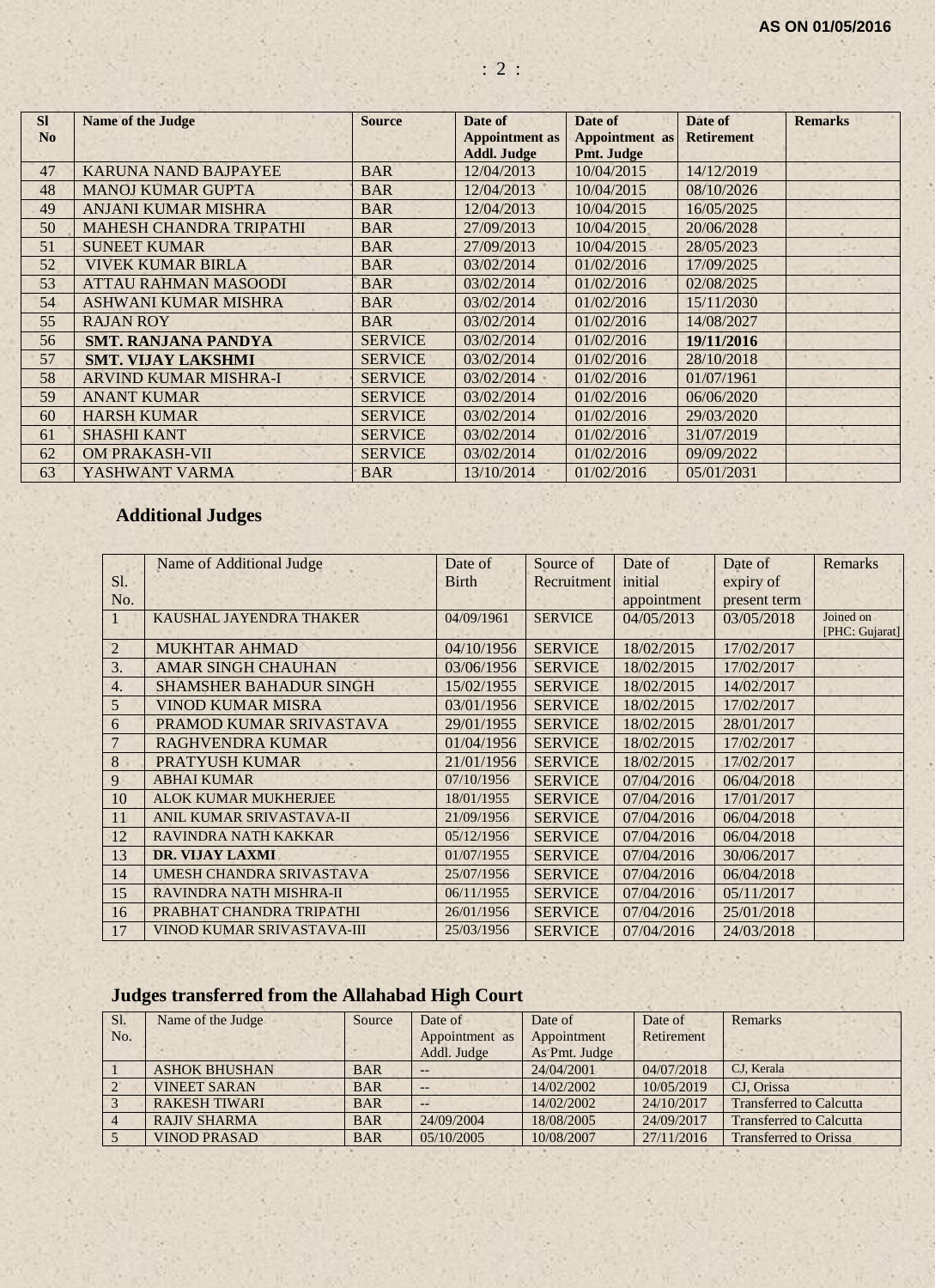#### **HIGH COURT OF JUDICATURE AT HYDERABAD**

**Approved Judge Strength: 61 [Pmt.: 46 Addl.: 15 ] (List of Judges arranged according to date of initial appointment)**

| SI.<br>No.       | <b>Name of the Judge</b>                                               | <b>Source of</b><br><b>Recruitment</b> | Date of<br><b>Appointment</b><br>as Addl. Judge | Date of<br><b>Appointment</b><br>as Pmt. Judge | Date of<br><b>Retirement</b> | <b>Remarks</b>                                       |
|------------------|------------------------------------------------------------------------|----------------------------------------|-------------------------------------------------|------------------------------------------------|------------------------------|------------------------------------------------------|
| $\mathbf{1}$     | <b>D.B.BHOSALE</b>                                                     | <b>BAR</b>                             | 22/01/2001                                      | 21/01/2003                                     | 23/10/2018                   | ACJ 07/05/2015<br>Joined 08/12/2014<br>[PHC: Bombay] |
| $\boldsymbol{2}$ | <b>GUNDA CHANDRAIAH</b>                                                | <b>BAR</b>                             | 26/05/2005                                      | 20/02/2006                                     | 09/05/2016                   |                                                      |
| 3 <sup>1</sup>   | <b>RAMESH RANGANATHAN</b>                                              | <b>BAR</b>                             | 26/05/2005                                      | 20/02/2006                                     | 27/07/2020                   |                                                      |
| $\overline{4}$   | V. RAMASUBRAMANIAN                                                     | <b>BAR</b>                             | 31/07/2006                                      | 09/11/2009                                     | 29/06/2020                   | <b>JOINED ON</b><br>[PHC: MADRAS]                    |
| 5                | C. V. NAGARJUNA REDDY                                                  | <b>BAR</b>                             | 11/09/2006                                      | 10/04/2008                                     | 04/12/2018                   |                                                      |
| $\boldsymbol{6}$ | REDDI KANTHA RAO                                                       | <b>SERVICE</b>                         | 10/04/2008                                      | 20/01/2010                                     | 09/05/2016                   |                                                      |
| $\overline{7}$   | P. V. SANJAY KUMAR                                                     | <b>BAR</b>                             | 08/08/2008                                      | 20/01/2010                                     | 13/08/2025                   |                                                      |
| 8                | <b>SURESH KUMAR KAIT</b>                                               | <b>BAR</b>                             | 05/09/2008                                      | 12/04/2013                                     | 23/05/2025                   | <b>Joined on</b><br>[PHC: Delhi]                     |
| 9                | <b>RAJA ELANGO</b>                                                     | <b>BAR</b>                             | 31/03/2009                                      | 30/03/2011                                     | 22/09/2017                   | <b>JOINED 25/3/2010</b><br>[PHC: MADRAS]             |
| 10               | <b>CHAGARI PRAVEEN KUMAR</b>                                           | <b>BAR</b>                             | 29/06/2012                                      | 04/12/2013                                     | 25/02/2023                   |                                                      |
| 11               | <b>M.S.SRI RAMACHANDRA RAO</b>                                         | <b>BAR</b>                             | 29/06/2012                                      | 04/12/2013                                     | 06/08/2028                   |                                                      |
| 12               | <b>ADAVALLI RAJASHEKER</b><br><b>REDDY</b>                             | <b>BAR</b>                             | 12/04/2013                                      | 08/09/2014                                     | 03/05/2022                   |                                                      |
| 13               | PONUGOTI NAVEEN RAO                                                    | <b>BAR</b>                             | 12/04/2013                                      | 08/09/2014                                     | 14/07/2023                   |                                                      |
| 14               | SARASA VENKATANARAYANA<br><b>BHATTI</b>                                | <b>BAR</b>                             | 12/04/2013                                      | 08/09/2014                                     | 05/05/2024                   |                                                      |
| 15               | AKULA VENKATA SESHA SAI                                                | <b>BAR</b>                             | 12/04/2013                                      | 08/09/2014                                     | 02/06/2024                   |                                                      |
| 16               | <b>CHALLA KODANDARAM</b><br><b>CHOWDARY</b>                            | <b>BAR</b>                             | 12/04/2013                                      | 08/09/2014                                     | 31/07/2021                   |                                                      |
| 17               | <b>ASAPU RAMALINGESWARA</b><br><b>RAO</b>                              | <b>BAR</b>                             | 21/09/2013                                      | 02/03/2016                                     | 20/05/2018                   |                                                      |
| 18               | <b>BULUSU SIVA SANKARA RAO</b>                                         | <b>SERVICE</b>                         | 23/10/2013                                      | 02/03/2016                                     | 09/04/2019                   |                                                      |
| 19               | MANDHATA SEETHARAMA<br><b>MURTI</b>                                    | <b>SERVICE</b>                         | 23/10/2013                                      | 02/03/2016                                     | 15/01/2020                   |                                                      |
| 20               | <b>SARIPELLA RAVI KUMAR</b>                                            | <b>SERVICE</b>                         | 23/10/2013                                      | 02/03/2016                                     | 09/09/2016                   |                                                      |
| 21               | <b>UPMAKA DURGA PRASAD</b><br><b>RAO</b>                               | <b>SERVICE</b>                         | 23/10/2013                                      | 02/03/2016                                     | 11/08/2024                   |                                                      |
| 22               | <b>TALLURI SUNIL CHOWDARY</b>                                          | <b>SERVICE</b>                         | 23/10/2013                                      | 02/03/2016                                     | 03/02/2019                   |                                                      |
| 23               | MALLAVOLU SATYANARAYAN.<br><b>MURTHY</b>                               | <b>SERVICE</b>                         | 23/10/2013                                      | 02/03/2016                                     | 13/06/2022                   |                                                      |
| 24               | MISRILAL SUNIL KISHORE<br><b>JAISWAL</b>                               | <b>SERVICE</b>                         | 23/10/2013                                      | 02/03/2016                                     | 04/02/2018                   |                                                      |
| 25               | AMBATI SHANKAR NARAYANA                                                | <b>SERVICE</b>                         | 23/10/2013                                      | 02/03/2016                                     | 30/06/2018                   |                                                      |
| 26               | <b>SMT. ANIS</b><br>1.771111<br>$\mathbf{v}$ $\mathbf{v}$ $\mathbf{v}$ | <b>SERVICE</b>                         | 23/10/2013                                      | 02/03/2016                                     | 20/10/2017                   |                                                      |

#### **Additional Judges**

| No. | Name of Additional Judge | Date of<br><b>Birth</b> | Source of<br>Recruit-<br>ment | Date of initial<br>appointment | Date of expiry<br>of present term | Remarks |
|-----|--------------------------|-------------------------|-------------------------------|--------------------------------|-----------------------------------|---------|
|     |                          | $-NII$                  |                               |                                |                                   |         |

#### **JUDGES TRANSFERRED FROM HIGH COURT OF TELANGANA & ANDHRA PRADESH**

| Sl. | Name of the Judge          | Source     | Date of    | Date of       | Date of    | Remarks                      |
|-----|----------------------------|------------|------------|---------------|------------|------------------------------|
| No. |                            |            | Appointmen | Appointment   | Retirement |                              |
|     |                            |            | t as Addl. | As Pmt.       |            |                              |
|     |                            |            | Judge      | Judge/Term of |            |                              |
|     |                            |            |            | Apptt.        |            |                              |
|     | <b>MS. GORLA ROHINI</b>    | <b>BAR</b> | 25/06/2001 | 31/07/2002    | 13/04/2017 | CJ. Delhi HC                 |
|     | <b>R. SUBHASH REDDY</b>    | <b>BAR</b> | 02/12/2002 | 24/06/2004    | 04/01/2019 | CJ, Gujarat HC               |
|     | NOOTY RAMA MOHANA RAO      | <b>BAR</b> | 11/09/2006 | 10/04/2008    | 13/08/2017 | <b>Transferred to Madras</b> |
|     | <b>DAMA SESHADRI NAIDU</b> | <b>BAR</b> | 21/09/2013 | 03/03/2016    | 17/06/2024 | Transferred to Kerala HC     |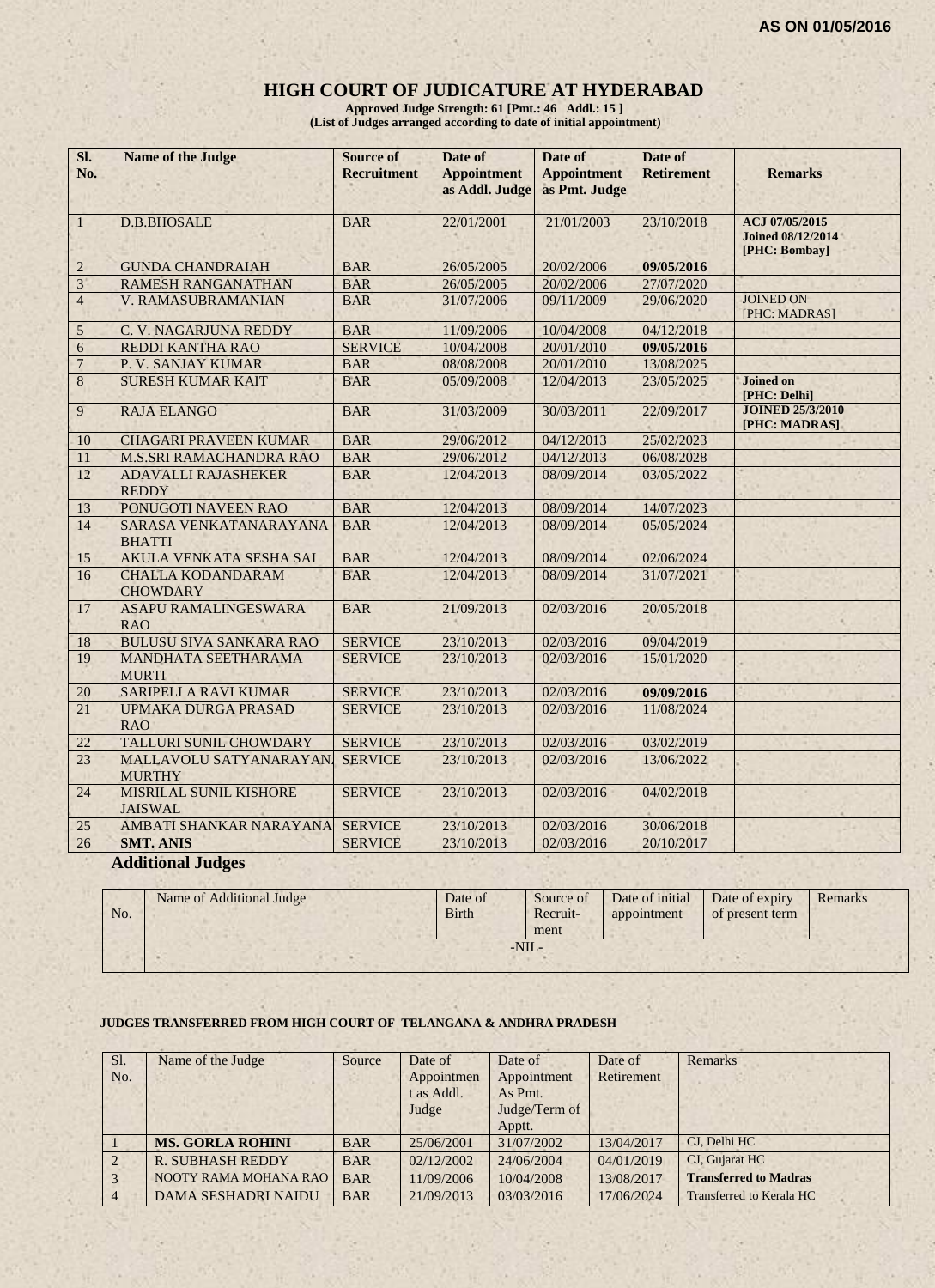#### **BOMBAY HIGH COURT Approved Judge Strength: 94 [Pmt.: 71 Addl.: 23] (List of Judges arranged according to date of initial appointment)**

| Sl.<br>No.     | Name of the Judge                                          | <b>Source</b>                | Date of<br><b>Appointment</b><br>as Addl.<br>Judge | Date of<br><b>Appointment</b> as<br>Pmt. Judge | Date of<br><b>Retirement</b> | <b>Remarks</b>                  |
|----------------|------------------------------------------------------------|------------------------------|----------------------------------------------------|------------------------------------------------|------------------------------|---------------------------------|
| $\mathbf{1}$   | D.H.WAGHELA                                                | <b>BAR</b>                   | 17/09/1999                                         | 18/06/2001                                     | 10/08/2016                   | CJ 15/02/2016<br>[PHC: Gujarat] |
| $\overline{2}$ | <b>SMT.V.K.TAHILRAMANI</b>                                 | <b>BAR</b>                   | 26/06/2001                                         | 03/10/2004                                     | 02/10/2020                   |                                 |
| 3              | <b>V.M. KANADE</b>                                         | <b>BAR</b>                   | 12/10/2001                                         | 03/10/2004                                     | 21/06/2017                   |                                 |
| $\overline{4}$ | N.H.PATIL                                                  | <b>BAR</b>                   | 12/10/2001                                         | 03/10/2004                                     | 06/04/2019                   |                                 |
| 5              | <b>SHANTANU S. KEMKAR</b>                                  | <b>BAR</b>                   | 21/03/2003                                         | 19/01/2004                                     | 22/10/2018                   | Joined<br>[PHC: M.P.]           |
| 6              | <b>ABHAY SHREENIWAS OKA</b>                                | <b>BAR</b>                   | 29/08/2003                                         | 12/11/2005                                     | 24/05/2022                   |                                 |
| $\overline{7}$ | <b>ANOOP V.MOHTA</b>                                       | <b>BAR</b>                   | 14/11/2003                                         | 12/11/2005                                     | 03/12/2017                   |                                 |
| 8              | S.C.DHARMADHIKARI                                          | <b>BAR</b>                   | 14/11/2003                                         | 12/11/2005                                     | 25/01/2022                   |                                 |
| 9              | <b>B.R.GAVAI</b>                                           | <b>BAR</b>                   | 14/11/2003                                         | 12/11/2005                                     | 23/11/2022                   |                                 |
| 10             | <b>B.P.DHARMADHIKARI</b>                                   | <b>BAR</b>                   | 15/03/2004                                         | 12/03/2006                                     | 27/04/2020                   |                                 |
| 11             | <b>SMT. VASANTI ANIL NAIK</b>                              | <b>BAR</b>                   | 22/06/2005                                         | 29/04/2007                                     | 02/05/2018                   |                                 |
| 12             | RAVINDRA MANOHAR BORDE                                     | <b>BAR</b>                   | 08/09/2006                                         | 05/09/2008                                     | 09/08/2019                   |                                 |
| 13             | <b>RANJIT VASANTRAO MORE</b>                               | <b>BAR</b>                   | 08/09/2006                                         | 05/09/2008                                     | 02/11/2021                   |                                 |
| 14             | RAJENDRA MANOHAR SAVANT                                    | <b>BAR</b>                   | 08/09/2006                                         | 05/09/2008                                     | 05/12/2018                   |                                 |
| 15             | <b>AMJAD AHTESHAM SAYED</b>                                | <b>BAR</b>                   | 11/04/2007                                         | 09/04/2009                                     | 20/01/2023                   |                                 |
| 16             | SHINDE SAMBHAJI SHIWAJI                                    | <b>BAR</b>                   | 11/03/2008                                         | 13/03/2010                                     | 01/08/2022                   |                                 |
| 17             | <b>ANAND VASANT NIRGUDE</b>                                | <b>SERVICE</b>               | 16/04/2008                                         | 13/03/2010                                     | 29/09/2016                   |                                 |
| 18             | SMT.RAKHA P. SONDURBALDOTA                                 | <b>SERVICE</b>               | 16/04/2008                                         | 15/04/2011                                     | 09/03/2017                   |                                 |
| 19             | KAMALKISHOR K. TATED                                       | <b>BAR</b>                   | 18/07/2008                                         | 15/07/2011                                     | 18/09/2021                   |                                 |
| 20             | PRASANNA B. VARALE                                         | <b>BAR</b>                   | 18/07/2008                                         | 15/07/2011                                     | 22/06/2024                   |                                 |
| 21             | SHAHRUKH JIMI KATHAWALLA                                   | <b>BAR</b>                   | 18/07/2008                                         | 15/07/2011                                     | 23/03/2022                   |                                 |
| 22             | <b>SMT. MRIDULA R. BHATKAR</b>                             | <b>SERVICE</b>               | 10/02/2009                                         | 23/12/2011                                     | 27/05/2019                   |                                 |
| 23             | F. M. S. ROSARIO DOS REIS                                  | <b>BAR</b>                   | 26/03/2009                                         | 23/01/2013                                     | 09/08/2017                   |                                 |
| 24             | <b>RAJESH GOVING KETKAR</b>                                | <b>BAR</b>                   | 26/03/2009                                         | 23/01/2013                                     | 26/08/2019                   |                                 |
| 25             | RAVI KRISHNARAO DESHPANDE                                  | <b>BAR</b>                   | 26/03/2009                                         | 23/01/2013                                     | 05/11/2020                   |                                 |
| 26             | SANJAY V. GANGAPURWALA                                     | <b>BAR</b>                   | 13/03/2010                                         | 23/01/2013                                     | 23/05/2024                   |                                 |
| 27             | TANAJI VISHWAS NALAWADE                                    | <b>SERVICE</b>               | 17/03/2011                                         | 23/01/2013                                     | 06/03/2021                   |                                 |
| 28             | <b>MANOJ SHIVLAL SANKLECHA</b>                             | <b>BAR</b>                   | 23/01/2012                                         | 16/12/2013                                     | 11/12/2019                   |                                 |
| 29             | RAMESH DEOKINANDAN DHANUKA                                 | <b>BAR</b>                   | 23/01/2012                                         | 16/12/2013                                     | 30/05/2023                   |                                 |
| 30             | SUNIL PRABHAKARRAO DESHMUKH                                | <b>BAR</b>                   | 23/01/2012                                         | 16/12/2013                                     | 27/09/2021                   |                                 |
| 31             | NITIN MADHUKAR JAMDAR                                      | <b>BAR</b>                   | 23/01/2012                                         | 16/12/2013                                     | 09/01/2026                   |                                 |
| 32             | SMT. SADHANA SANJAY JADHAV                                 | <b>BAR</b>                   | 23/01/2012                                         | 16/12/2013                                     | 13/06/2022                   |                                 |
| 33             | PRADEEP NARHARI DESHMUKH                                   | <b>SERVICE</b>               | 13/05/2013                                         | 09/04/2015                                     | 10/02/2020                   |                                 |
| 34             | ASHOK IQBAL SINGH CHEEMA                                   | <b>SERVICE</b>               | 13/05/2013                                         | 09/04/2015                                     | 20/09/2016                   |                                 |
| 35             | SUNIL BALKRISHNA SHUKRE                                    | <b>SERVICE</b>               | 13/05/2013                                         | 09/04/2015                                     | 24/10/2023                   |                                 |
| 36             | SURESH CHANDRAKANT GUPTE                                   | <b>BAR</b>                   | 21/06/2013                                         | 09/04/2015                                     | 29/06/2021                   |                                 |
| 37             | ZAKA AZIZUL HAQ                                            | <b>BAR</b>                   | 21/06/2013                                         | 02/03/2016                                     | 16/05/2021                   |                                 |
| 38             | SHRIRAM KALPATHI RAJENDRAN                                 | <b>BAR</b>                   | 21/06/2013                                         | 02/03/2016                                     | 27/09/2025                   |                                 |
| 39             | <b>GAUTAM SHIRISH PATEL</b>                                | <b>BAR</b>                   | 21/06/2013                                         | 02/03/2016                                     | 25/04/2024                   |                                 |
| 40             | ATUL SHARACHCHANDRA CHANDURKAR                             | <b>BAR</b>                   | 21/06/2013                                         | 02/03/2016                                     | 06/04/2027                   |                                 |
| 41             | <b>Smt. REVATI PRASHANT MOHITE DERE</b>                    | <b>BAR</b>                   | 21/06/2013                                         | 02/03/2016                                     | 16/04/2027                   |                                 |
| 42             | MAHESH SHARADCHANDRA SONAK                                 | <b>BAR</b>                   | 21/06/2013                                         | 02/03/2016                                     | 27/11/2026                   |                                 |
| 43             | RAVINDRA VITHALRAO GHUGE                                   | <b>BAR</b><br><b>SERVICE</b> | 21/06/2013                                         | 02/03/2016                                     | 08/06/2028                   |                                 |
| 44<br>45       | VIJAY LAKHICHAND ACHLIYA<br><b>VINAY MANOHAR DESHPANDE</b> |                              | 21/10/2013<br>06/01/2014                           | 02/03/2016<br>02/03/2016                       | 12/02/2021<br>09/05/2022     |                                 |
|                |                                                            | <b>BAR</b>                   |                                                    | 02/03/2016                                     |                              |                                 |
| 46<br>47       | AJEY SHRIKANT GADKARI<br>NITIN WASUDEO SAMBRE              | <b>BAR</b><br><b>BAR</b>     | 06/01/2014<br>06/01/2014                           | 02/03/2016                                     | 13/06/2027<br>18/12/2029     |                                 |
|                |                                                            |                              |                                                    |                                                |                              |                                 |
| 48<br>49       | GIRISH SHARADCHANDRA KULKARNI                              | <b>BAR</b>                   | 06/01/2014                                         | 02/03/2016                                     | 23/06/2030                   |                                 |
|                | <b>BURGESS PESI COLABAWALLA</b><br><b>ANIL KUMAR MENON</b> | <b>BAR</b>                   | 06/01/2014                                         | 02/03/2016                                     | 15/12/2029                   |                                 |
| 50<br>51       | <b>CHANDRAKANT VASANT BHADANG</b>                          | <b>BAR</b><br><b>SERVICE</b> | 03/03/2014<br>03/03/2014                           | 02/03/2016<br>02/03/2016                       | 11/07/2022<br>04/11/2022     |                                 |
| 52             | VISHWAS KASHINATHRAO JADHAV                                | <b>SERVICE</b>               | 03/03/2014                                         | 02/03/2016                                     | 16/05/2022                   |                                 |
| 53             | ANANTA MANOHAR BADAR                                       | <b>SERVICE</b>               | 03/03/2014                                         | 02/03/2016                                     | 09/08/2023                   |                                 |
| 54             | PUKHRAJ RAJMAL BORA                                        | <b>SERVICE</b>               | 03/03/2014                                         | 02/03/2016                                     | 21/10/2019                   |                                 |
| 55             | SMT. ANUJA PRABHUDESSAI                                    | <b>SERVICE</b>               | 03/03/2014                                         | 02/03/2016                                     | 07/02/2024                   |                                 |
|                |                                                            | [GOA]                        |                                                    |                                                |                              |                                 |

…..2/-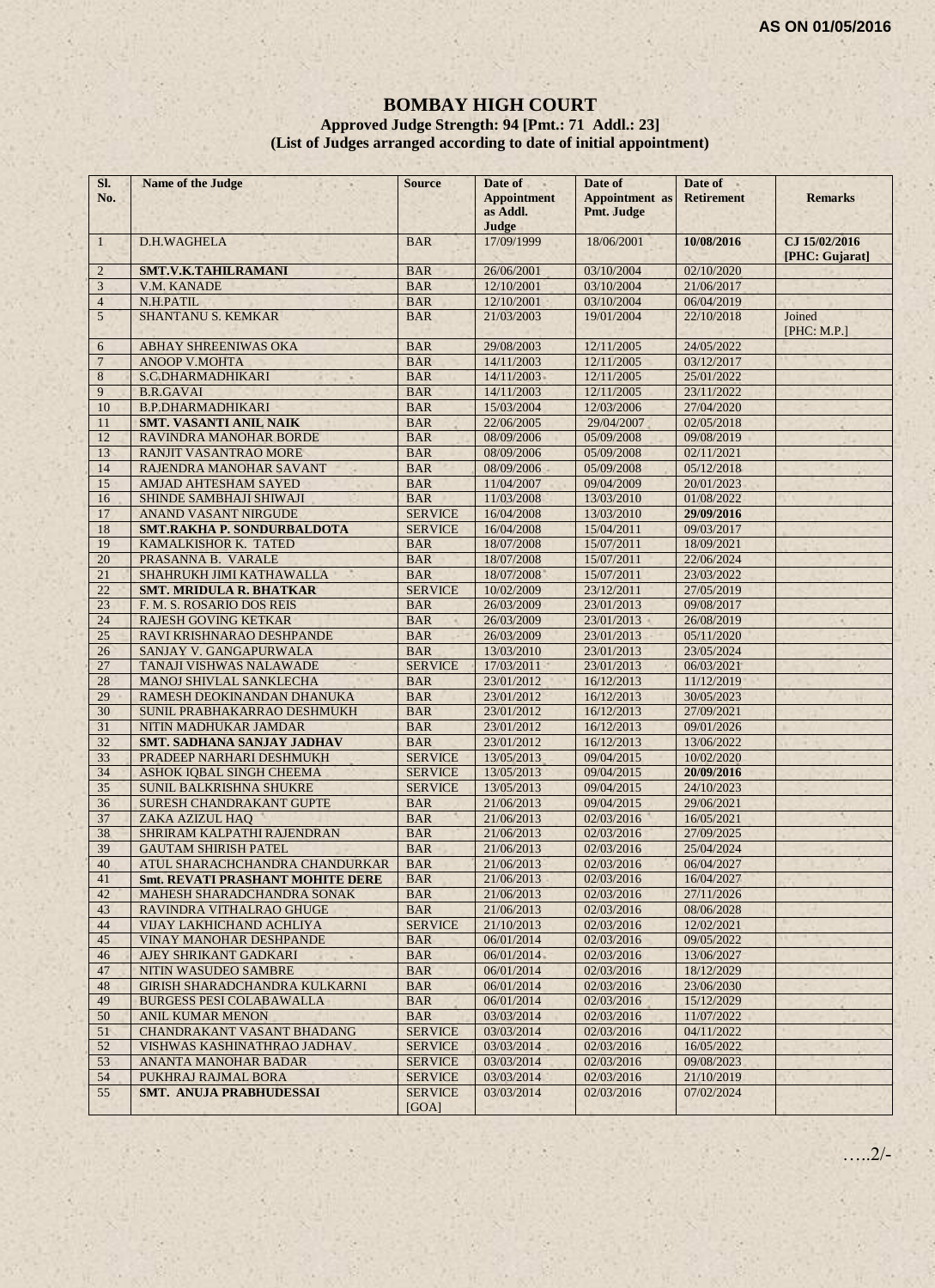#### **2 :**

#### **BOMBAY HIGH COURT…contd.**

# **Additional Judges**

| Sl.            | Name of Additional Judge               | Date of      | Source         | Date of initial | Date of expiry  |
|----------------|----------------------------------------|--------------|----------------|-----------------|-----------------|
| No.            |                                        | <b>Birth</b> |                | appointment     | of present term |
|                | KALIDAS LAXMANRAO WADANE               | 12/01/1957   | <b>SERVICE</b> | 01/01/2015      | 31/12/2016      |
| $\mathcal{L}$  | KUMARI INDIRA KANAHAIYALAL JAIN        | 20/12/1955   | <b>SERVICE</b> | 01/01/2015      | 31/12/2016      |
| 3              | DR. (SMT.) SHALINI SHASHANK PHANSALKAR | 06/02/1957   | <b>SERVICE</b> | 01/01/2015      | 31/12/2016      |
|                | <b>JOSHI</b>                           |              |                |                 |                 |
| $\overline{4}$ | PRAKASH DEU NAIK                       | 30/04/1962   | <b>BAR</b>     | 17/03/2016      | 16/03/2018      |
| 5              | <b>MAKARAND SUBHASH KARNIK</b>         | 10/02/1969   | <b>BAR</b>     | 17/03/2016      | 16/03/2018      |
| 6              | <b>SMT. SWAPNA SANJIV JOSHI</b>        | 26/08/1959   | <b>SERVICE</b> | 28/03/2016      | 27/03/2018      |
|                | KISHOR KALESH SONAWANE                 | 11/06/1958   | <b>SERVICE</b> | 28/03/2016      | 27/03/2018      |
| 8              | SANITRAO SHAMRAO PATIL                 | 16/10/1956   | <b>SERVICE</b> | 28/03/2016      | 27/03/2018      |
| 9              | <b>KUMARI NUTAN D. SARDESSAI</b>       | 19/08/1958   | <b>SERVICE</b> | 28/03/2016      | 27/03/2018      |
|                |                                        |              | [GOA]          |                 |                 |

# **Judges transferred from the Bombay High Court**

| Sl. | Name of the Judge            | Source         | Apptt.as Addl. | Apptt. as Pmt. | DOR <sub>1</sub> | <b>Remarks</b>               |
|-----|------------------------------|----------------|----------------|----------------|------------------|------------------------------|
|     |                              |                | Judge          | Judge          |                  |                              |
|     | AJAY M. KHANWILKAR           | <b>BAR</b>     | 29/03/2000     | 08/04/2002     | 29/07/2019       | CJ, Madhya Pradesh           |
|     | DR.D.Y.CHANDRACHUD           | <b>BAR</b>     | 29/03/2000     | 21/01/2003     | 10/11/2021       | CJ. Allahabad                |
|     | <b>D.B.BHOSALE</b>           | <b>BAR</b>     | 22/01/2001     | 21/01/2003     | 23/10/2018       | Transferred to T &A.P.       |
|     | <b>S.J.VAZIFDAR</b>          | <b>BAR</b>     | 22/01/2001     | 21/01/2003     | 03/05/2018       | Transferred to P&H           |
|     | <b>SMT. N.N.MHATRE</b>       | <b>BAR</b>     | 28/03/2001     | 21/03/2003     | 19/09/2017       | <b>Transfer to Calcutta</b>  |
|     | ARUN BHAURAO CHAUDHARI       | <b>BAR</b>     | 08/09/2006     | 05/09/2008     | 31/03/2019       | Transfer to P & H            |
|     | <b>ABHAY MAHADEO THIPSAY</b> | <b>SERVICE</b> | 17/03/2011     | 16/12/2013     | 09/03/2017       | <b>Transfer to Allahabad</b> |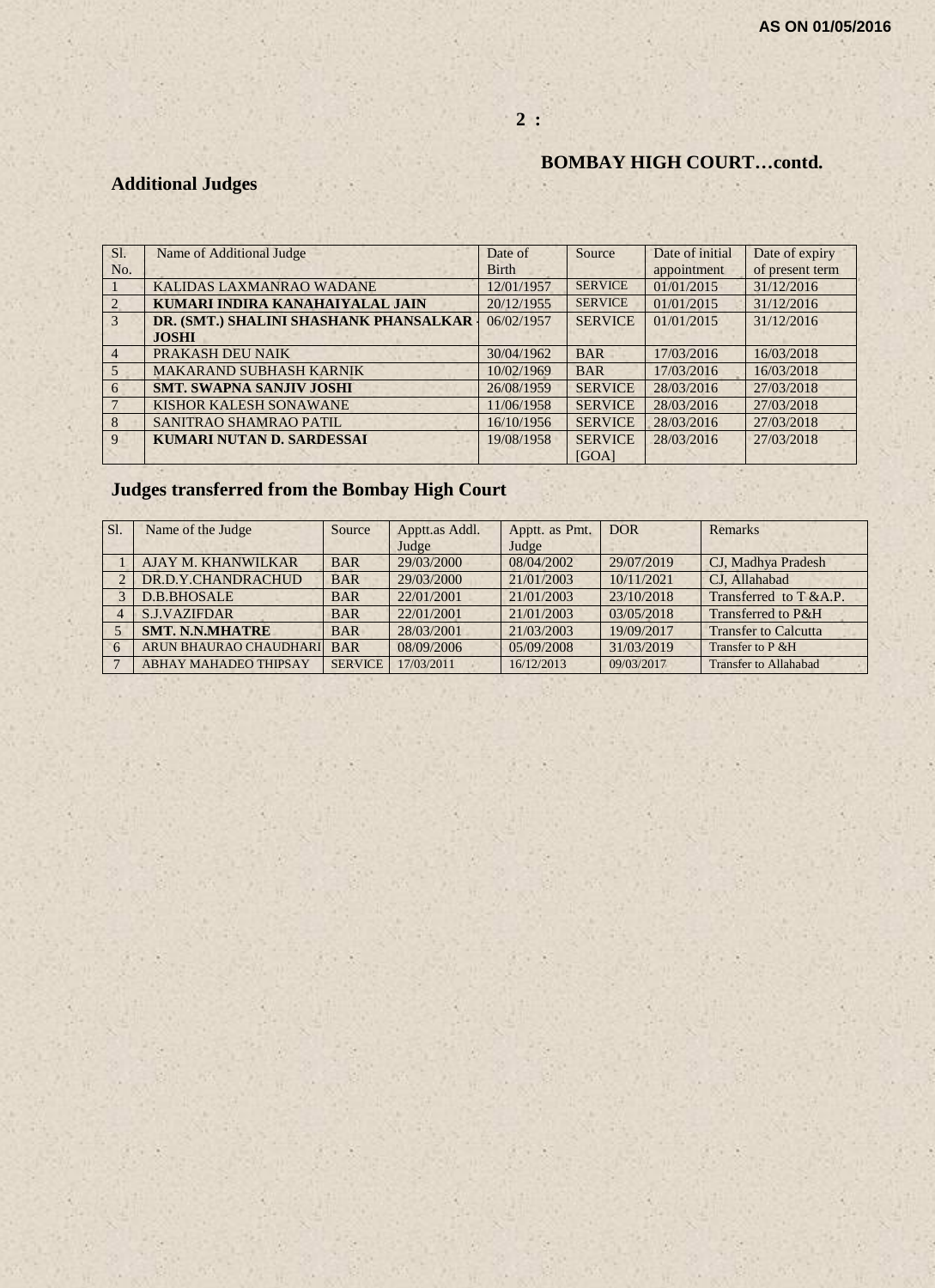#### **CALCUTTA HIGH COURT**

**Approved Judge Strength: 58 [Pmt.: 45 Addl: 13]** *(List of Judges arranged according to date of initial appointment)*

| SI.<br>No.      | <b>Name of the Judge</b>         | <b>Source of</b><br><b>Recruit-</b><br>ment | Date of<br><b>Appointment</b><br><b>as</b><br><b>Addl. Judge</b> | Date of<br><b>Appointment</b><br>as Pmt.Judge | Date of<br><b>Retirement</b> | <b>Remarks</b>                                  |
|-----------------|----------------------------------|---------------------------------------------|------------------------------------------------------------------|-----------------------------------------------|------------------------------|-------------------------------------------------|
| $\mathbf{1}$    | <b>SMT.MANJULA CHELLUR</b>       | <b>SERVICE</b>                              | 21/02/2000                                                       | 17/08/2000                                    | 04/12/2017                   | CJ 05/08/2014<br>[PHC: Karnataka]               |
| $\overline{2}$  | <b>G.C.GUPTA</b>                 | <b>BAR</b>                                  |                                                                  | 15/09/2000                                    | 30/11/2016                   |                                                 |
| 3               | <b>SMT. N.N.MHATRE</b>           | <b>BAR</b>                                  | 28/03/2001                                                       | 21/03/2003                                    | 19/09/2017                   | <b>Joined 06/01/2012</b><br>[PHC: Bombay]       |
| $\overline{4}$  | <b>KUMARI INDIRA BANERJEE</b>    | <b>BAR</b>                                  | $\overline{\phantom{a}}$                                         | 05/02/2002                                    | 23/09/2019                   |                                                 |
| 5               | <b>RAKESH TIWARI</b>             | <b>BAR</b>                                  | $--$                                                             | 14/02/2002                                    | 24/10/2017                   | <b>Joined on 21/03/2016</b><br>[PHC: Allahabad] |
| 6               | JYOTIRMAY BHATTACHARYA           | <b>BAR</b>                                  | $\overline{\phantom{a}}$                                         | 03/12/2003                                    | 24/09/2018                   |                                                 |
| $\overline{7}$  | <b>SOUMITRA PAL</b>              | <b>BAR</b>                                  | $\qquad \qquad -$                                                | 19/01/2004                                    | 27/08/2016                   |                                                 |
| 8               | <b>ANIRUDDHA BOSE</b>            | <b>BAR</b>                                  |                                                                  | 19/01/2004                                    | 10/04/2021                   |                                                 |
| $\overline{Q}$  | <b>RAJIV SHARMA</b>              | <b>BAR</b>                                  | 24/09/2004                                                       | 18/08/2005                                    | 24/09/2017                   | <b>Joined on 27/04/15</b><br>[PHC: Allahabad]   |
| 10              | DEBASISH KA R GUPTA              | <b>BAR</b>                                  | $-$                                                              | 22/06/2006                                    | 31/12/2018                   |                                                 |
| 11              | <b>SMT. NADIRA PATHERYA</b>      | <b>BAR</b>                                  | $\equiv$ $\equiv$                                                | 22/06/2006                                    | 18/11/2018                   |                                                 |
| 12              | <b>ASHIM KUMAR ROY</b>           | <b>BAR</b>                                  | $\overline{\phantom{a}}$                                         | 22/06/2006                                    | 29/08/2017                   |                                                 |
| 13              | <b>BISWANATH SOMADDER</b>        | <b>BAR</b>                                  | $\qquad \qquad -$                                                | 22/06/2006                                    | 14/12/2025                   |                                                 |
| 14              | <b>DIPANKAR DATTA</b>            | <b>BAR</b>                                  |                                                                  | 22/06/2006                                    | 08/02/2027                   |                                                 |
| 15              | <b>SANJIB BANERJEE</b>           | <b>BAR</b>                                  |                                                                  | 22/06/2006                                    | 01/11/2023                   |                                                 |
| 16              | C. S. KARNAN                     | <b>BAR</b>                                  | 31/03/2009                                                       | 29/03/2011                                    | 11/06/2017                   | <b>JOINED ON 10/03/2016</b><br>[PHC: MADRAS]    |
| 17              | <b>INDRA PRASANNA MUKERJI</b>    | <b>BAR</b>                                  | $\qquad \qquad -$                                                | 18/05/2009                                    | 05/09/2025                   |                                                 |
| 18              | <b>HARISH TANDON</b>             | <b>BAR</b>                                  | $\overline{\phantom{a}}$                                         | 13/04/2010                                    | 05/11/2026                   |                                                 |
| 19              | <b>ASHOKE KUMAR DAS ADHIKARI</b> | <b>BAR</b>                                  | $-$                                                              | 13/09/2010                                    | 17/06/2016                   |                                                 |
| 20              | DR. SAMBUDDHA CHAKRABARTI        | <b>BAR</b>                                  | $\overline{\phantom{a}}$                                         | 13/09/2010                                    | 10/05/2020                   |                                                 |
| 21              | <b>SOUMEN SEN</b>                | <b>BAR</b>                                  | $\equiv$                                                         | 13/04/2011                                    | 26/07/2027                   |                                                 |
| 22              | <b>JOYMALYA BAGCHI</b>           | <b>BAR</b>                                  |                                                                  | 27/06/2011                                    | 02/10/2028                   |                                                 |
| 23              | <b>INDRAJIT CHATTERJEE</b>       | <b>SERVICE</b>                              | 01/10/2013                                                       | 14/03/2016                                    | 02/02/2017                   |                                                 |
| 24              | <b>SUDIP AHLUWALIA</b>           | <b>SERVICE</b>                              | 01/10/2013                                                       | 14/03/2016                                    | 30/12/2021                   |                                                 |
| $\overline{25}$ | <b>TAPASH MOOKHERJEE</b>         | <b>SERVICE</b>                              | 01/10/2013                                                       | 14/03/2016                                    | 15/07/2017                   |                                                 |
| 26              | <b>RANJIT KUMAR BAG</b>          | <b>SERVICE</b>                              | 01/10/2013                                                       | 14/03/2016                                    | 08/11/2017                   |                                                 |
| $\overline{27}$ | <b>ISHAN CHANDRA DAS</b>         | <b>SERVICE</b>                              | 01/10/2013                                                       | 14/03/2016                                    | 01/03/2017                   |                                                 |
| 28              | <b>SMT. SAMAPTI CHATTERJEE</b>   | <b>BAR</b>                                  | 30/10/2013                                                       | 14/03/2016                                    | 13/12/2020                   |                                                 |
| 29              | <b>SAHIDULLAH MUNSHI</b>         | <b>BAR</b>                                  | 30/10/2013                                                       | 14/03/2016                                    | 29/09/2020                   |                                                 |
| 30              | <b>SUBRATA TALUKDAR</b>          | <b>BAR</b>                                  | 30/10/2013                                                       | 14/03/2016                                    | 04/07/2023                   |                                                 |
| 31              | TAPABRATA CHAKRABORTY            | <b>BAR</b>                                  | 30/10/2013                                                       | 14/03/2016                                    | 27/11/2028                   |                                                 |
| 32              | <b>ARINDAM SINHA</b>             | <b>BAR</b>                                  | 30/10/2013                                                       | 14/03/2016                                    | 22/09/2027                   |                                                 |
| 33              | <b>ARIJIT BANERJEE</b>           | <b>BAR</b>                                  | 30/10/2013                                                       | 14/03/2016                                    | 07/03/2029                   |                                                 |
| 34              | <b>DEBANGSU BASAK</b>            | <b>BAR</b>                                  | 30/10/2013                                                       | 14/03/2016                                    | 19/06/2028                   |                                                 |

# **Additional Judges**

| Sl.            | Name of Additional Judge    | Date of Birth | Source         | Date of initial | Date of expiry  |
|----------------|-----------------------------|---------------|----------------|-----------------|-----------------|
| No.            |                             |               |                | appointment     | of present term |
|                | ASHIS KUMAR CHAKRABORTY     | 12/12/1965    | <b>BAR</b>     | 22/10/2014      | 21/10/2016      |
| $\mathcal{D}$  | <b>MALAY MARUT BANERJEE</b> | 01/04/1955    | <b>SERVICE</b> | 30/03/2015      | 29/03/2017      |
| $\overline{3}$ | <b>MD. MUMTAZ KHAN</b>      | 15/08/1957    | <b>SERVICE</b> | 30/03/2015      | 29/03/2017      |
| $\overline{4}$ | SANKAR ACHARYYA             | 24/08/1955    | <b>SERVICE</b> | 30/03/2015      | 29/03/2017      |
| $\sim$         | <b>MIR DARA SHEKO</b>       | 11/02/1956    | <b>SERVICE</b> | 30/03/2015      | 29/03/2017      |
| 6              | <b>DEBI PROSAD DEY</b>      | 16/02/1956    | <b>SERVICE</b> | 30/03/2015      | 29/03/2017      |
|                | <b>MISS ASHA ARORA</b>      | 02/10/1957    | <b>SERVICE</b> | 30/03/2015      | 29/03/2017      |
| 8              | SIDDHARTHA CHATTOPADHYAY    | 08/02/1956    | <b>SERVICE</b> | 30/03/2015      | 29/03/2017      |
| $\mathbf{Q}$   | <b>SHIVAKANT PRASAD</b>     | 06/12/1959    | <b>SERVICE</b> | 30/03/2015      | 29/03/2017      |

#### **Judges transferred from the Calcutta High Court**

| Sl. | Name of the Judge | Source     | Date of                  | Date of       | Date of    | Remarks              |
|-----|-------------------|------------|--------------------------|---------------|------------|----------------------|
| No. |                   |            | Appointment<br><b>as</b> | Appointment   | retirement |                      |
|     |                   |            | Addl. Judge              | As Pmt. Judge |            |                      |
|     | S.K.MUKHERJEE     | <b>BAR</b> | $--$                     | 15/09/2000    | 09/10/2017 | <b>CJ. Karnataka</b> |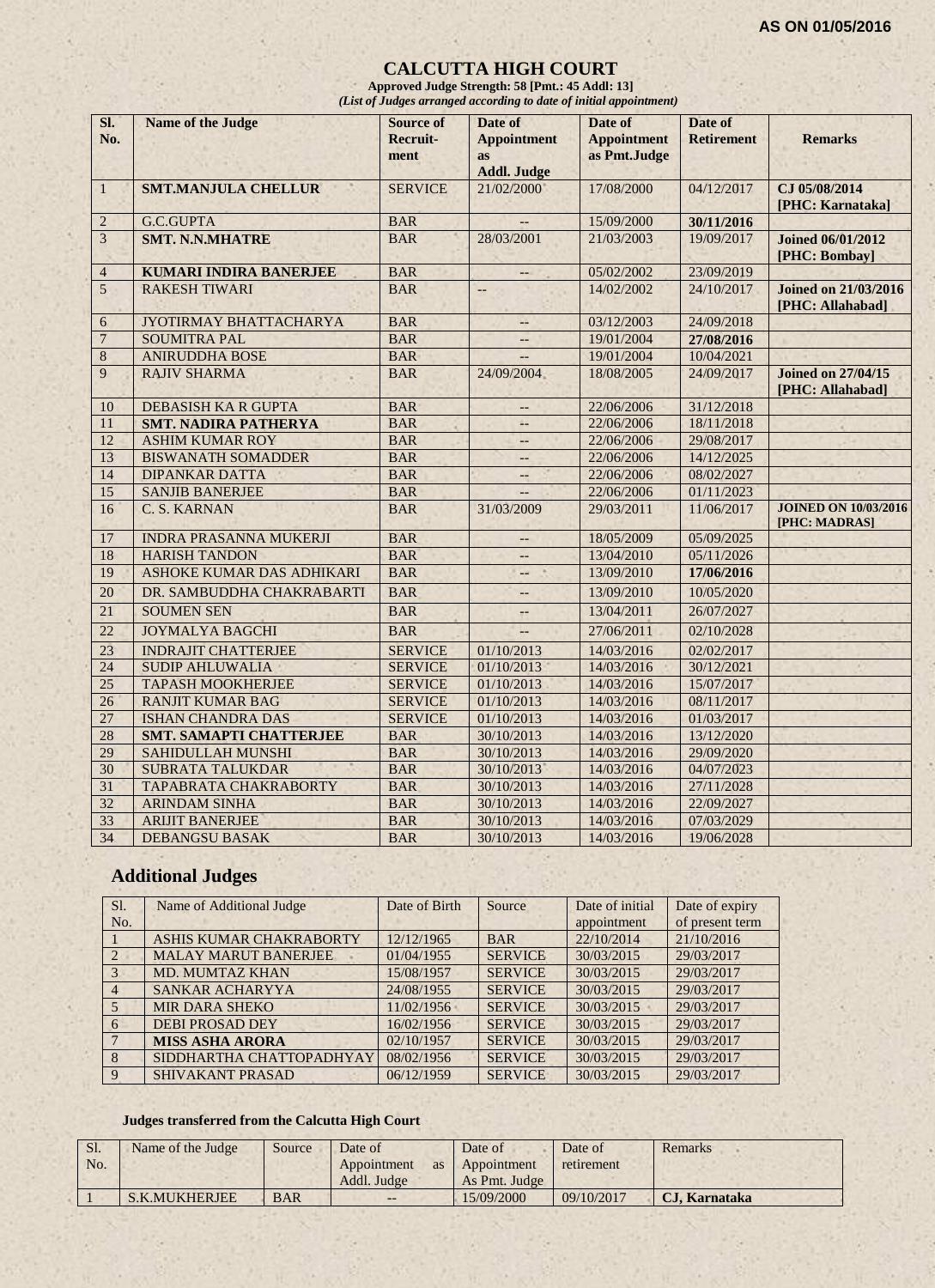# **CHHATTISGARH HIGH COURT**

**Approved Judge Strength: 22 [Pmt.: 17 Addl.: 05] (List of Judges arranged according to date of initial appointment)**

| SI.<br>No.     | <b>Name of the Judge</b>                    | Source of<br><b>Recruit-</b><br>ment | Date of<br><b>Appointment</b><br>as Addl.<br>Judge | Date of<br><b>Appointment</b><br>as Pmt. Judge | Date of<br><b>Retirement</b> | <b>Remarks</b>                |
|----------------|---------------------------------------------|--------------------------------------|----------------------------------------------------|------------------------------------------------|------------------------------|-------------------------------|
|                | <b>NAVIN SINHA</b>                          | <b>BAR</b>                           |                                                    | 11/02/2004                                     | 18/08/2018                   | CJ 09/04/2015<br>[PHC: Patna] |
| $\overline{2}$ | <b>PRITINKER DIWAKER</b>                    | <b>BAR</b>                           | 31/03/2009                                         | 10/09/2013                                     | 21/11/2023                   |                               |
| 3              | PRASHANT KUMAR MISHRA                       | <b>BAR</b>                           | 10/12/2009                                         | 28/11/2014                                     | 28/08/2026                   |                               |
| $\overline{4}$ | <b>MANINDRA MOHAN</b><br><b>SHRIVASTAVA</b> | <b>BAR</b>                           | 10/12/2009                                         | 08/03/2016                                     | 05/03/2026                   |                               |
| $\overline{5}$ | <b>GOUTAM BHADURI</b>                       | <b>BAR</b>                           | 16/09/2013                                         | 08/03/2016                                     | 09/11/2024                   |                               |
| 6              | SANJAY KUMAR AGRAWAL                        | <b>BAR</b>                           | 16/09/2013                                         | 08/03/2016                                     | 14/07/2017                   |                               |
|                | PUTHICHIRA SAM KOSHY                        | <b>BAR</b>                           | 16/09/2013                                         | 08/03/2016                                     | 29/04/2019                   |                               |
| 8              | <b>INDER SINGH UBOWEJA</b>                  | <b>SERVICE</b>                       | 27/01/2014                                         | 08/03/2016                                     | 31/05/2016                   |                               |
| 9              | <b>CHANDRA BHUSHAN BAJPAI</b>               | <b>SERVICE</b>                       | 27/01/2014                                         | 08/03/2016                                     | 13/10/2017                   |                               |

# **Additional Judges**

| Sl.<br>No. | Name of Additional Judge | Date of Birth | Source of<br>Recruitment | Date of initial<br>appointment | Date of expiry<br>of present term |
|------------|--------------------------|---------------|--------------------------|--------------------------------|-----------------------------------|
|            |                          | <b>NIL</b>    |                          |                                |                                   |

#### **Judges transferred from the Chhattisgarh High Court**

| Sl.<br>No. | Name of the Judge             | Source     | Date of<br>Appointment as Addl.<br>Judge | Date of<br>Appointment<br>As Pmt. Judge | Date of<br>retirement | <b>Remarks</b>               |
|------------|-------------------------------|------------|------------------------------------------|-----------------------------------------|-----------------------|------------------------------|
|            | SUNIL KUMAR SINHA             | <b>BAR</b> | $- -$                                    | 01/12/2004                              | 06/07/2016            | CJ. Sikkim                   |
|            | <b>SATISH KUMAR AGNIHOTRI</b> | <b>BAR</b> | 05/05/2005                               | 03/05/2007                              | 30/07/2018            | <b>Transferred to Madras</b> |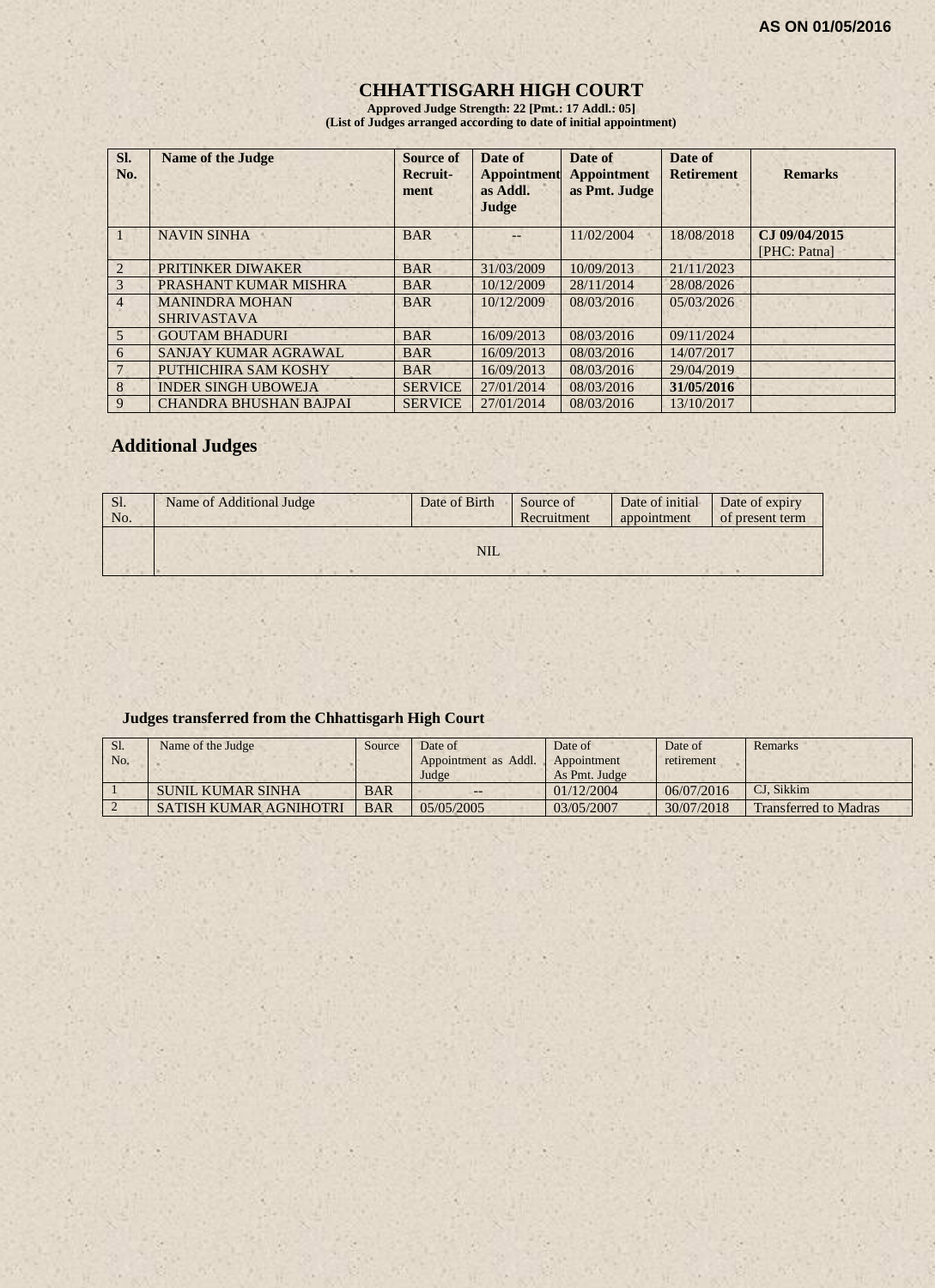#### **DELHI HIGH COURT**

**Approved Judge Strength: 60 [Pmt.: 45 Addl.: 15] (List of Judges arranged according to date of initial appointment)**

| SI.<br>No.     | Name of the Judge                           | <b>Source of</b><br>Recruit-<br>ment | Date of<br>Appoint-<br>ment as<br><b>Addl. Judge</b> | Date of<br><b>Appointment</b> as<br>Pmt. Judge | Date of<br><b>Retirement</b> | <b>Remarks</b>                     |
|----------------|---------------------------------------------|--------------------------------------|------------------------------------------------------|------------------------------------------------|------------------------------|------------------------------------|
| $\mathbf{1}$   | <b>MS. GORLA ROHINI</b>                     | <b>BAR</b>                           | 25/06/2001                                           | 31/07/2002                                     | 13/04/2017                   | CJ 21/04/2014<br>[PHC: Andhra Pd.] |
| $\overline{2}$ | <b>BADAR DURREZ AHMED</b>                   | <b>BAR</b>                           | 20/12/2002                                           | 21/01/2004                                     | 15/03/2018                   |                                    |
| 3              | <b>PRADEEP NANDRAJOG</b>                    | <b>BAR</b>                           | 20/12/2002                                           | 16/04/2004                                     | 23/02/2020                   |                                    |
| $\overline{4}$ | <b>KUMARI GITA MITTAL</b>                   | <b>BAR</b>                           | 16/07/2004                                           | 20/02/2006                                     | 08/12/2020                   |                                    |
| $\overline{5}$ | SHRIPATHI RAVINDRA BHAT                     | <b>BAR</b>                           | 16/07/2004                                           | 20/02/2006                                     | 20/10/2020                   |                                    |
| 6              | <b>SANJIV KHANNA</b>                        | <b>BAR</b>                           | 24/06/2005                                           | 20/02/2006                                     | 13/05/2022                   |                                    |
| $\overline{7}$ | <b>GURINDER SINGH SISTANI</b>               | <b>BAR</b>                           | 29/05/2006                                           | 29/08/2007                                     | 10/03/2020                   |                                    |
| 8              | <b>S.MURALIDHAR</b>                         | <b>BAR</b>                           | 29/05/2006                                           | 29/08/2007                                     | 07/08/2023                   |                                    |
| 9              | <b>KUMARI HIMA KOHLI</b>                    | <b>BAR</b>                           | 29/05/2006                                           | 29/08/2007                                     | 01/09/2021                   |                                    |
| 10             | <b>VIPIN SANGHI</b>                         | <b>BAR</b>                           | 29/05/2006                                           | 11/02/2008                                     | 26/10/2023                   |                                    |
| 11             | SUDERSHAN KUMAR MISRA                       | <b>BAR</b>                           | 04/07/2007                                           | 07/11/2008                                     | 06/09/2016                   |                                    |
| 12             | SIDDHARTH MRIDUL                            | <b>BAR</b>                           | 13/03/2008                                           | 26/05/2009                                     | 21/11/2024                   |                                    |
| 13             | <b>MANMOHAN</b>                             | <b>BAR</b>                           | 13/03/2008                                           | 17/12/2009                                     | 16/12/2024                   |                                    |
| 14             | <b>VIJAY KUMAR SHALI</b>                    | <b>BAR</b>                           | 11/04/2008                                           | 03/03/2010                                     | 14/06/2016                   |                                    |
| 15             | <b>MANMOHAN SINGH</b>                       | <b>BAR</b>                           | 11/04/2008                                           | 06/07/2011                                     | 21/09/2016                   |                                    |
| 16             | <b>RAJIV SAHAI ENDLAW</b>                   | <b>BAR</b>                           | 11/04/2008                                           | 06/07/2011                                     | 12/08/2021                   |                                    |
| 17             | <b>JAG JIVAN RAM MIDHA</b>                  | <b>BAR</b>                           | 11/04/2008                                           | 06/07/2011                                     | 07/07/2021                   |                                    |
| 18             | <b>SUNIL GAUR</b>                           | <b>SERVICE</b>                       | 11/04/2008                                           | 11/04/2012                                     | 22/08/2019                   |                                    |
| 19             | VALMIKI J. MEHTA                            | <b>BAR</b>                           | 15/04/2009                                           | 12/04/2013                                     | 05/06/2021                   |                                    |
| 20             | <b>SMT.INDERMEET KAUR</b><br><b>KOCHHAR</b> | <b>SERVICE</b>                       | 14/05/2009                                           | 12/04/2013                                     | 21/03/2018                   |                                    |
| 21             | <b>ANIL KUMAR PATHAK</b>                    | <b>SERVICE</b>                       | 14/05/2009                                           | 05/09/2013                                     | 10/07/2019                   |                                    |
| 22             | <b>MS. MUKTA GUPTA</b>                      | <b>BAR</b>                           | 23/10/2009                                           | 29/05/2014                                     | 27/06/2023                   |                                    |
| 23             | <b>SHRIMATI PRATIBHA RANI</b>               | <b>SERVICE</b>                       | 17/10/2011                                           | 16/10/2014                                     | 24/08/2018                   |                                    |
| 24             | <b>SAT PAUL GARG</b>                        | <b>SERVICE</b>                       | 17/10/2011                                           | 16/10/2014                                     | 14/06/2018                   |                                    |
| 25             | <b>JAYANT NATH</b>                          | <b>BAR</b>                           | 17/04/2013                                           | 18/03/2015                                     | 09/11/2021                   |                                    |
| 26             | NAJMUSSAHAR WAZIRI@NAJMI<br><b>WAZIRI</b>   | <b>BAR</b>                           | 17/04/2013                                           | 18/03/2015                                     | 14/07/2023                   |                                    |
| 27             | <b>SANJEEV SACHDVA</b>                      | <b>BAR</b>                           | 17/04/2013                                           | 18/03/2015                                     | 25/12/2026                   |                                    |
| 28             | <b>VIBHU BAKHRU</b>                         | <b>BAR</b>                           | 17/04/2013                                           | 18/03/2015                                     | 01/11/2028                   |                                    |
| 29             | <b>VALLURI KAMESWAR RAO</b>                 | <b>BAR</b>                           | 17/04/2013                                           | 18/03/2015                                     | 06/08/2027                   |                                    |
| 30             | <b>SMT. SUNITA GUPTA</b>                    | <b>SERVICE</b>                       | 17/04/2013                                           | 18/03/2015                                     | 13/12/2016                   |                                    |
| 31             | <b>SMT. DEEPA SHARMA</b>                    | <b>SERVICE</b>                       | 17/04/2013                                           | 18/03/2015                                     | 27/05/2018                   |                                    |
| 32             | <b>VED PRAKASH VAISH</b>                    | <b>SERVICE</b>                       | 17/04/2013                                           | 18/03/2015                                     | 26/06/2021                   |                                    |
| 33             | <b>ASHUTOSH KUMAR</b>                       | <b>BAR</b>                           | 15/05/2014                                           | 14/05/2016                                     | 30/09/2028                   | Joined on 7.1.2015<br>[PHC: Patna] |

# **Additional Judges**

| SI.<br>No. | <b>Name of Additional Judge</b>    | Date of<br><b>Birth</b> | <b>Source of</b><br><b>Recruitment</b> | Date of initial<br>appointment | Date of expiry<br>of present<br>term |  |
|------------|------------------------------------|-------------------------|----------------------------------------|--------------------------------|--------------------------------------|--|
|            | <b>PARKASH SINGH TEJI</b>          | 14/08/1956              | <b>SERVICE</b>                         | 15/12/2014                     | 14/12/2016                           |  |
|            | <b>INDER SINGH MEHTA</b>           | 06/04/1958              | <b>SERVICE</b>                         | 15/12/2014                     | 14/12/2016                           |  |
|            | RAVINDRA KUMAR GAUBA               | 04/12/1957              | <b>SERVICE</b>                         | 15/12/2014                     | 14/12/2016                           |  |
|            | <b>SMT. SANGITA DHINGRA SEHGAL</b> | 20/06/1958              | <b>SERVICE</b>                         | 15/12/2014                     | 14/12/2016                           |  |

#### **JUDGES TRANSFERRED FROM THE DELHI HIGH COURT**

| Sl. | Name of the Judge        | Source     | Date of        | Date of       | Date of    | Remarks                      |
|-----|--------------------------|------------|----------------|---------------|------------|------------------------------|
| No. |                          |            | Appointment    | Appointment   | Retirement |                              |
|     |                          |            | as Addl. Judge | As Pmt. Judge |            |                              |
|     | SANJAY KISHAN KAUL.      | <b>BAR</b> | 03/05/2001     | 02/05/2003    | 25/12/2020 | CJ, Madras HC                |
|     | <b>MOOL CHAND GARG</b>   | Service    | 11/04/2008     | 00/06/2013    | 09/06/2016 | Transferred to M.P.          |
|     | <b>RAJIV SHAKDHER</b>    | <b>BAR</b> | 11/04/2008     | 17/10/2011    | 18/10/2024 | <b>Transferred to Madras</b> |
|     | <b>SURESH KUMAR KAIT</b> | <b>BAR</b> | 05/09/2008     | 12/04/2013    | 23/05/2025 | Transferred to T &AP         |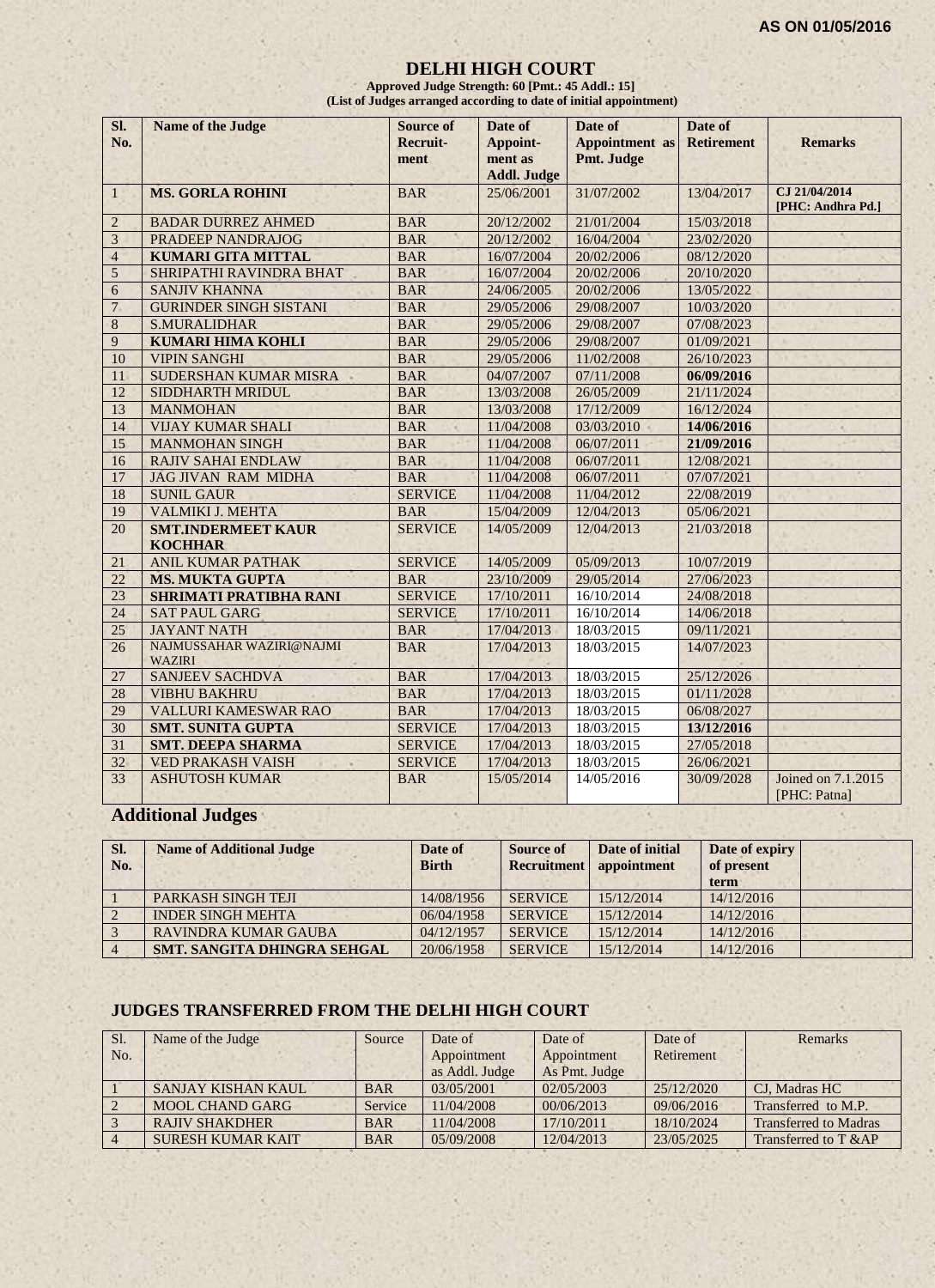#### **GAUHATI HIGH COURT**

**Approved Judge Strength: 24 [Pmt.: 18 Addl.: 6 ] (List of Judges arranged according to date of initial appointment)**

| SI.<br>No.     | <b>Name of the Judge</b>    | Source of<br><b>Recruitment</b> | Date of<br><b>Appointment</b><br>as Addl. Judge | Date of<br><b>Appointment</b><br>as Pmt. Judge | Date of<br><b>Retirement</b> | <b>Remarks</b>               |
|----------------|-----------------------------|---------------------------------|-------------------------------------------------|------------------------------------------------|------------------------------|------------------------------|
|                | <b>AJIT SINGH</b>           | <b>BAR</b>                      | 01/04/2002                                      | 21/03/2003                                     | 05/09/2018                   | CJ 05/03/2016<br>[PHC: M.P.] |
| $\mathcal{L}$  | <b>TINLIANTHANG VAIPHEI</b> | <b>BAR</b>                      | 17/07/2003                                      | 28/02/2005                                     | 28/02/2018                   | ACJ 21/10/2015               |
| 3              | <b>HRISHIKESH ROY</b>       | <b>BAR</b>                      | 12/10/2006                                      | 15/07/2008                                     | 31/05/2022                   |                              |
| $\overline{4}$ | ARUP KUMAR GOSWAMI          | <b>BAR</b>                      | 24/01/2011                                      | 07/11/2012                                     | 10/03/2023                   |                              |
| 5              | <b>UJJAL BHUYAN</b>         | <b>BAR</b>                      | 17/10/2011                                      | 16/10/2013                                     | 01/08/2026                   |                              |
| 6              | Dr.(Mrs.) INDIRA SHAH       | <b>SERVICE</b>                  | 02/03/2012                                      | 28/02/2014                                     | 16/08/2016                   |                              |
|                | NISHITENDU CHAUDHURY        | <b>BAR</b>                      | 22/05/2013                                      | 20/02/2016                                     | 31/01/2023                   |                              |

#### **Additional Judges**

| Sl.<br>No.       | <b>Name of Additional Judge</b> | Date of<br><b>Birth</b> | Source of<br><b>Recruitment</b> | Date of initial<br>appointment | Date of expiry<br>of present<br>term |
|------------------|---------------------------------|-------------------------|---------------------------------|--------------------------------|--------------------------------------|
|                  | <b>LANUSUNGKUM JAMIR</b>        | 01/03/1964              | <b>BAR</b>                      | 22/05/2013                     | 21/05/2016                           |
| $\overline{2}$ . | <b>MANASH RANJAN PATHAK</b>     | 28/08/1965              | <b>BAR</b>                      | 22/05/2013                     | 21/05/2016                           |
| $\mathcal{Z}$    | <b>MANOJIT BHUYAN</b>           | 05/02/1959              | <b>BAR</b>                      | 07/01/2015                     | 06/01/2017                           |
| $\overline{4}$   | MICHAEL ZOTHANKHUMA             | 23/10/1965              | <b>BAR</b>                      | 07/01/2015                     | 06/01/2017                           |
| $5 -$            | <b>SUMAN SHYAM</b>              | 12/06/1969              | <b>BAR</b>                      | 07/01/2015                     | 06/01/2017                           |
| 6                | PARAN KUMAR PHUKAN              | 29/10/1955              | <b>SERVICE</b>                  | 07/01/2015                     | 06/01/2017                           |
|                  | <b>SMT. RUMI KUMARI PHUKAN</b>  | 01/07/1960              | <b>SERVICE</b>                  | 07/01/2015                     | 06/01/2017                           |

# **JUDGES TRANSFERRED FROM THE GAUHATI HIGH COURT**

| Sl.<br>No. | Name of the Judge         | Source<br>Of<br>Recruit<br>ment | Date of<br>Appointment<br>as Addl.<br>Judge | Date of<br>Appointment<br>As Pmt. Judge | Date of<br>retirement | Remarks                     |
|------------|---------------------------|---------------------------------|---------------------------------------------|-----------------------------------------|-----------------------|-----------------------------|
|            | <b>IOBAL AHMED ANSARI</b> | <b>SERVICE</b>                  | 04/03/2002                                  | 04/11/2003                              | 28/10/2016            | <b>Transferred to Patna</b> |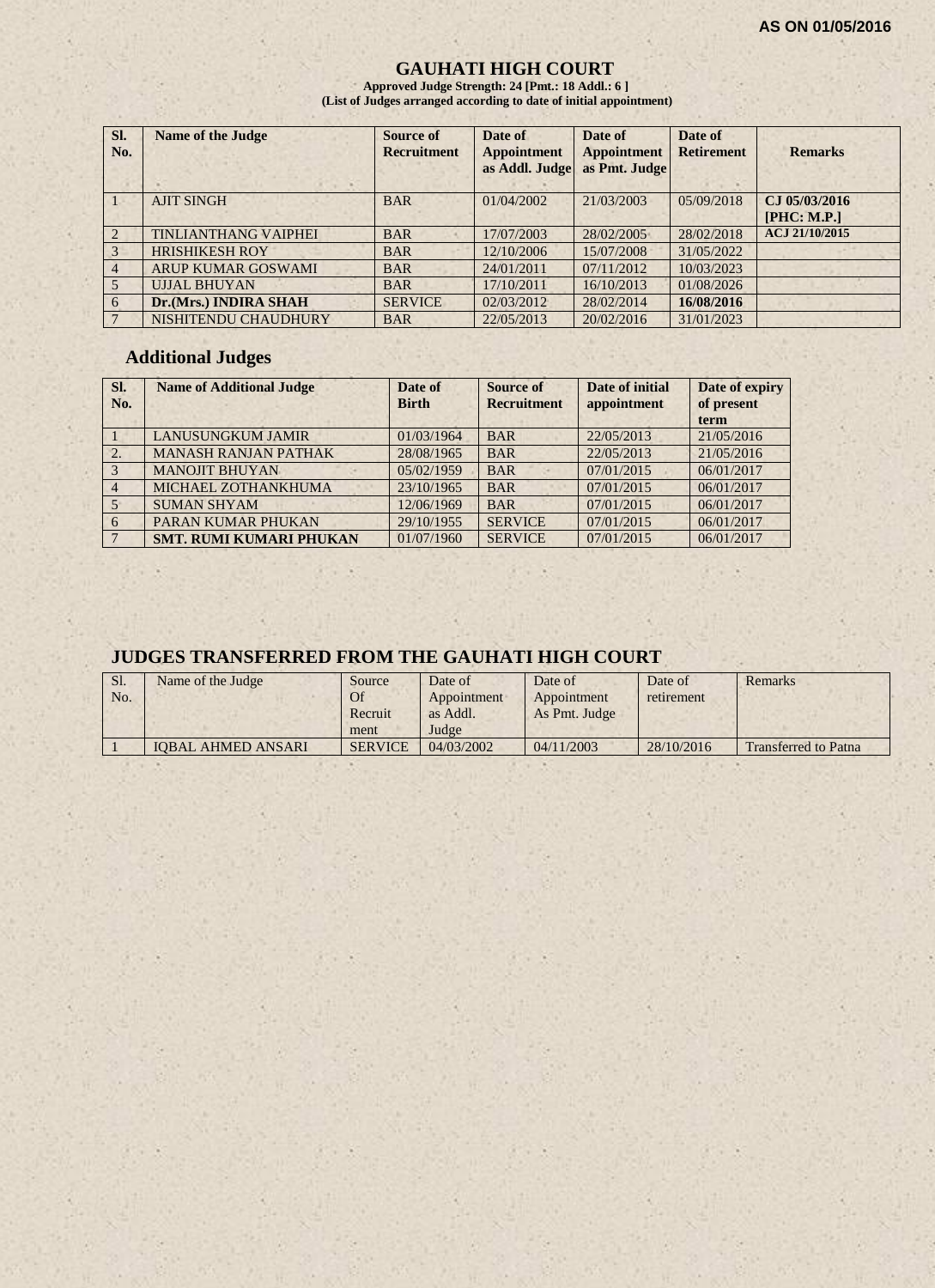#### **GUJARAT HIGH COURT**

**Approved Judge Strength: 52 [Pmt.: 39 Addl.: 13] (List of Judges arranged according to date of initial appointment)**

| SI.<br>No.      | <b>Name of the Judge</b>                | Source of<br>Recruit- | Date of<br><b>Appointment</b> as | Date of<br><b>Appointment</b> | Date of<br><b>Retirement</b> | <b>Remarks</b>                           |
|-----------------|-----------------------------------------|-----------------------|----------------------------------|-------------------------------|------------------------------|------------------------------------------|
|                 |                                         | ment                  | <b>Addl. Judge</b>               | <b>as</b>                     |                              |                                          |
|                 |                                         |                       |                                  | Pmt. Judge                    |                              |                                          |
|                 |                                         |                       |                                  |                               |                              |                                          |
| 1               | <b>R. SUBHASH REDDY</b>                 | <b>BAR</b>            | 02/12/2002                       | 24/06/2004                    | 04/01/2019                   | CJ w.e.f. 13/02/2016<br>[PHC: T & A.P.]  |
| $\overline{2}$  | M. R. SHAH                              | <b>BAR</b>            | 07/03/2004                       | 22/06/2005                    | 15/05/2020                   |                                          |
| 3               | K. S. JHAVERI                           | <b>BAR</b>            | 07/03/2004                       | 22/06/2005                    | 04/01/2020                   |                                          |
| $\overline{4}$  | AKIL ABDULHAMID KURESHI                 | <b>BAR</b>            | 07/03/2004                       | 12/08/2005                    | 06/03/2022                   |                                          |
| 5               | A.S. DAVE                               | <b>BAR</b>            | 08/10/2004                       | 25/09/2006                    | 04/12/2019                   |                                          |
| 6               | S.R.BRAHMBHATT                          | <b>BAR</b>            | 08/10/2004                       | 09/08/2007                    | 20/02/2020                   |                                          |
| $\overline{7}$  | <b>SMT.H.N.DEVANI</b>                   | <b>BAR</b>            | 08/10/2004                       | 09/08/2007                    | 26/03/2020                   |                                          |
| 8               | <b>SMT.ABHILASHA KUMARI</b>             | <b>BAR</b>            | 02/12/2005                       | 25/09/2006                    | 22/02/2018                   | <b>Joined 09/01/2006</b><br>[PHC: H.P.]  |
| 9               | <b>MOHINDER PAL [P]</b>                 | <b>SERVICE</b>        | 08/10/2007                       | 14/05/2008                    | 29/12/2018                   | <b>Joined 30/12/2011</b><br>[PHC: P & H] |
| 10              | K. M. THAKER                            | <b>BAR</b>            | 21/11/2007                       | 21/05/2009                    | 16/09/2019                   |                                          |
| 11              | Z. K. SAIYED                            | <b>SERVICE</b>        | 21/11/2007                       | 21/05/2009                    | 12/04/2018                   |                                          |
| 12              | RAJESH HARIVADAN SHUKLA                 | <b>SERVICE</b>        | 21/11/2007                       | 21/05/2009                    | 26/12/2018                   |                                          |
| 13              | RASHMIN MANHARBHAI CHHAYA               | <b>BAR</b>            | 17/02/2011                       | 28/01/2013                    | 11/01/2023                   |                                          |
| 14              | <b>JAMSHED BURJOR PARDIWALA</b>         | <b>BAR</b>            | 17/02/2011                       | 28/01/2013                    | 11/08/2027                   |                                          |
| 15              | <b>GAUTAM BABUBHAI SHAH</b>             | <b>SERVICE</b>        | 17/02/2011                       | 28/01/2013                    | 13/10/2016                   |                                          |
| 16              | MISS BELA MANDHURYA TRIVEDI             | Service               | 17/02/2011                       | 06/02/2013                    | 09/06/2022                   |                                          |
| 17              | PRADIPKUMAR PREMSHANKER<br><b>BHATT</b> | Service               | 17/02/2011                       | 31/01/2013                    | 05/09/2018                   |                                          |
| 18              | <b>MISS SONIA GIRIDHAR GOKANI</b>       | <b>SERVICE</b>        | 17/02/2011                       | 28/01/2013                    | 25/02/2023                   |                                          |
| 19              | <b>CHANDRAKANT LALJIBHAI SONI</b>       | <b>BAR</b>            | 21/11/2011                       | 06/09/2013                    | 16/03/2019                   |                                          |
| 20              | <b>ASHISH JITENDRA DESAI</b>            | <b>BAR</b>            | 21/11/2011                       | 06/09/2013                    | 04/07/2024                   |                                          |
| 21              | NILAY VIPINCHANDRA ANJARIA              | <b>BAR</b>            | 21/11/2011                       | 06/09/2013                    | 22/03/2027                   |                                          |
| 22              | PARESH RAVISHANKER UPADHYAY             | <b>BAR</b>            | 21/11/2011                       | 06/09/2013                    | 13/12/2022                   |                                          |
| 23              | SUBODHKUMAR GUNVANTLAL SHAH             | <b>SERVICE</b>        | 12/11/2012                       | 10/07/2014                    | 01/02/2019                   |                                          |
| 24              | SATISH HEMCHANDRA VORA                  | <b>SERVICE</b>        | 12/11/2012                       | 10/07/2014                    | 29/05/2023                   |                                          |
| $\overline{25}$ | <b>GHANSHYAM RAGHUMAL UDHWANI</b>       | <b>SERVICE</b>        | 12/11/2012                       | 10/07/2014                    | 24/11/2023                   |                                          |
| 26              | RAJENDRA DHIRAJLAL KOTHARI              | <b>SERVICE</b>        | 12/11/2012                       | 01/04/2015                    | 14/06/2016                   |                                          |
| 27              | ABDULLAH GULAMAHMED URAIZEE             | <b>SERVICE</b>        | 04/05/2013                       | 01/04/2015                    | 22/04/2022                   |                                          |

# **ADDITIONAL JUDGES**

| Sl.<br>No.              | <b>Name of Additional Judge</b>                            | <b>Date of Birth</b> | <b>Source of</b><br><b>Recruitment</b> | Date of initial<br>appointment | Date of expiry<br>of present term |
|-------------------------|------------------------------------------------------------|----------------------|----------------------------------------|--------------------------------|-----------------------------------|
|                         | RATILAL PARSHOTTAMBHAI DHOLARIA                            | 01/06/1959           | <b>SERVICE</b>                         | 04/05/2013                     | 03/05/2018                        |
| $\overline{2}$          | <b>VIPUL MANUBHAI PANCHOLI</b>                             | 28/05/1968           | <b>BAR</b>                             | 01/10/2014                     | 30/09/2016                        |
| 3                       | ASHUTOSH JAYANTILAL SHASTRI                                | 14/01/1962           | <b>BAR</b>                             | 06/04/2016                     | 05/04/2018                        |
| $\overline{\mathbf{4}}$ | <b>BIREN ANIRUDDH VAISHNAV</b>                             | 22/05/1963           | <b>BAR</b>                             | 06/04/2016                     | 05/04/2018                        |
| 5                       | ALPESH YESHVANT KOGJE                                      | 16/07/1969           | <b>BAR</b>                             | 06/04/2016                     | 05/04/2018                        |
| 6                       | <b>ARVINDSINGH</b><br><b>ISHWARSINGH</b><br><b>SUPEHIA</b> | 31/08/1969           | <b>BAR</b>                             | 06/04/2016                     | 05/04/2018                        |
| $7\phantom{.0}$         | <b>NAVALCHANDBHAI</b><br><b>BIPINKUMAR</b><br><b>KARIA</b> | 26/05/1960           | <b>SERVICE</b>                         | 06/04/2016                     | 05/04/2018                        |

# **JUDGES TRANSFERRED FROM THE GUJARAT HIGH COURT**

| Sl.            | Name of the Judge             | Source         | Date of     | Date of       | Date of         | <b>Remarks</b>                  |
|----------------|-------------------------------|----------------|-------------|---------------|-----------------|---------------------------------|
| No.            |                               | Of             | Appointment | Appointment   | Retirement/     |                                 |
|                |                               | Recruit        | as Addl.    | As Pmt. Judge | Expire of their |                                 |
|                |                               | ment           | Judge       |               | term            |                                 |
|                | D.H.WAGHELA                   | <b>BAR</b>     | 17/09/1999  | 18/06/2001    | 10/08/2016      | CJ. Bombay                      |
| $\overline{2}$ | <b>JAYANT MANGANLAL PATEL</b> | <b>BAR</b>     | 03/12/2001  | 09/08/2004    | 03/08/2018      | <b>Transferred to Karnataka</b> |
|                | <b>DHIRUBHAI N. PATEL</b>     | Bar            | 07/03/2004  | 25/01/2006    | 12/03/2022      | Transfer to Jharkhand           |
| $\overline{4}$ | KAUSHAL JAYENDRA THAKER       | <b>SERVICE</b> | 04/05/2013  | $\sim$        | 04/09/1961      | Transferred<br>AJ.<br>to        |
|                |                               |                |             |               |                 | Allahabad                       |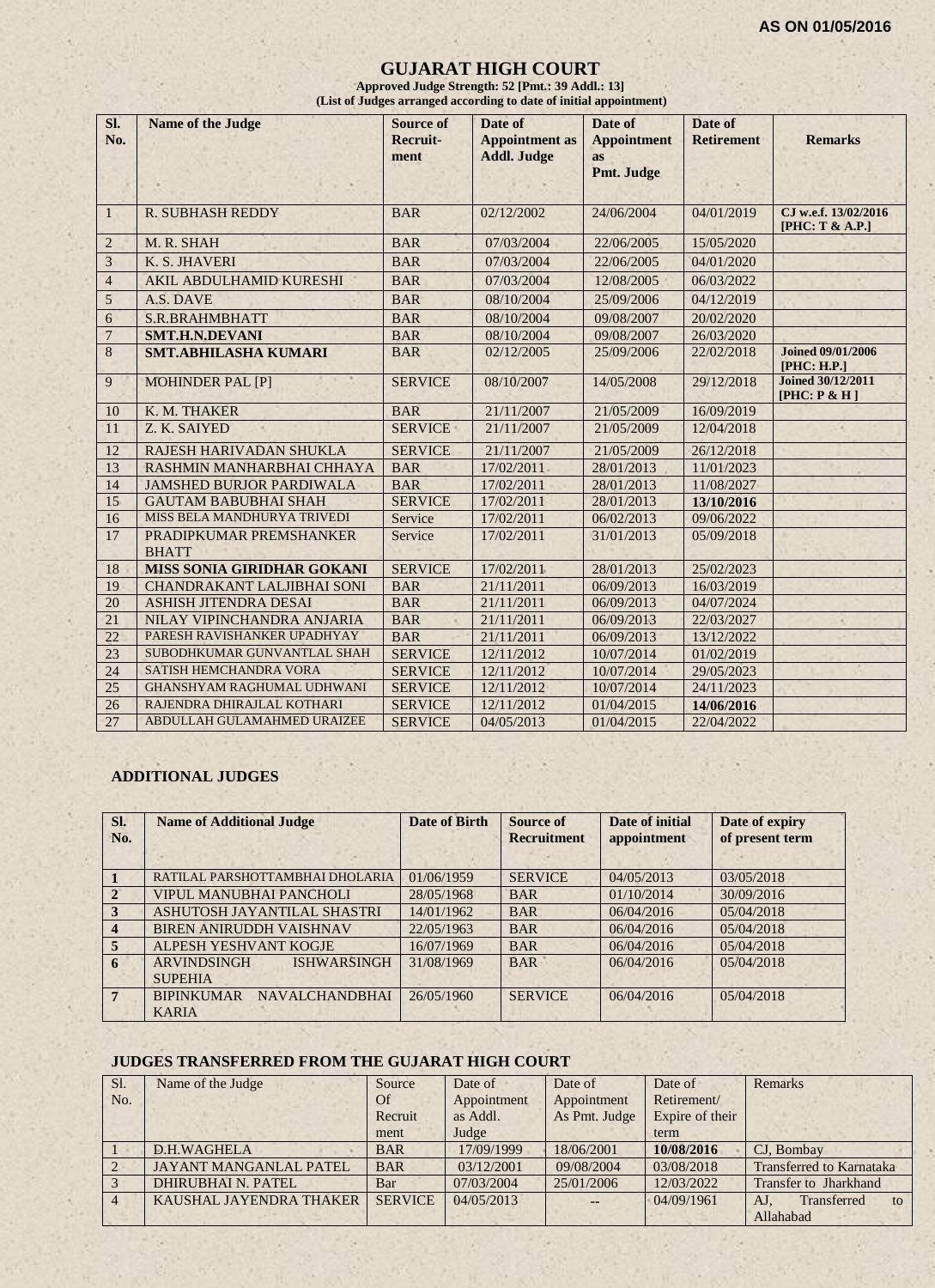#### **HIMACHAL PRADESH HIGH COURT**

**Approved Judge Strength: 13 [Pmt.:10 Addl.: 03 ] (List of Judges arranged according to date of initial appointment)**

| SI.<br>No.     | <b>Name of the Judge</b>    | Source of<br><b>Recruit-ment</b> | Date of<br>Appointment<br>as Addl. Judge | Date of<br><b>Appointment</b> as<br>Pmt. Judge | Date of<br><b>Retirement</b> | <b>Remarks</b>                  |
|----------------|-----------------------------|----------------------------------|------------------------------------------|------------------------------------------------|------------------------------|---------------------------------|
|                | <b>MANSOOR AHMAD MIR</b>    | <b>SERVICE</b>                   | 31/01/2005                               | 06/07/2007                                     | 24/04/2017                   | CJ 18/06/2014<br>[ $PHC: J&K$ ] |
| $\overline{2}$ | <b>SANJAY KAROL</b>         | <b>BAR</b>                       | --                                       | 08/03/2007                                     | 22/08/2023                   |                                 |
| 3              | <b>RAJEEV SHARMA</b>        | <b>BAR</b>                       | 03/04/2007                               | 31/03/2013                                     | 07/10/2020                   |                                 |
| $\overline{4}$ | DHARAM CHAND CHAUDHARY      | <b>SERVICE</b>                   | 21/01/2012                               | 17/01/2014                                     | 11/03/2020                   |                                 |
| 5              | <b>TARLOK SINGH CHAUHAN</b> | <b>BAR</b>                       | 23/02/2014                               | 30/11/2014                                     | 08/01/2026                   |                                 |
| 6              | <b>PIAR SINGH RANA</b>      | <b>SERVICE</b>                   | 05/05/2014                               | 30/11/2014                                     | 12/08/2017                   |                                 |
|                | <b>SURESHWAR THAKUR</b>     | <b>SERVICE</b>                   | 05/05/2014                               | 30/11/2014                                     | 17/05/2025                   |                                 |
| 8              | <b>VIVEK SINGH THAKUR</b>   | <b>BAR</b>                       | $- -$                                    | 12/04/2016                                     | 16/04/2028                   |                                 |
| 9              | <b>AJAY MOHAN GOEL</b>      | <b>BAR</b>                       | $--$                                     | 12/04/2016                                     | 10/01/2031                   |                                 |

#### **ADDITIONAL JUDGES**

| SI.<br>No. | <b>Name of Additional Judge</b> | Date of Birth | Source of<br><b>Recruitment</b> | Date of initial<br>appointment | Date of expiry<br>of present term |
|------------|---------------------------------|---------------|---------------------------------|--------------------------------|-----------------------------------|
|            | <b>SANDEEP SHARMA</b>           | 20/07/1968    | Bar                             | 12/04/2016                     | 11/04/2018                        |
|            | <b>CHANDER BHUSAN</b>           | 15/03/1961    | Service                         | 12/04/2016                     | 11/04/2018                        |

# **JUDGES TRANSFERRED FROM THE HIMACHAL PRADESH HIGH COURT**

| Sl. | Name of the Judge    | Source     | Date of        | Date of       | Date of    | Remarks                    |
|-----|----------------------|------------|----------------|---------------|------------|----------------------------|
| No. |                      |            | Appointment as | Appointment   | retirement |                            |
|     |                      |            | Addl.          | As Pmt. Judge |            |                            |
|     |                      |            | Judge          |               |            |                            |
|     | DEEPAK GUPTA         | <b>BAR</b> |                | 04/10/2004    | 06/05/2017 | CJ. Tripura                |
|     | SMT.ABHILASHA KUMARI | <b>BAR</b> | 02/12/2005     | 02/12/2007    | 22/02/2018 | <b>Transfer to Gujarat</b> |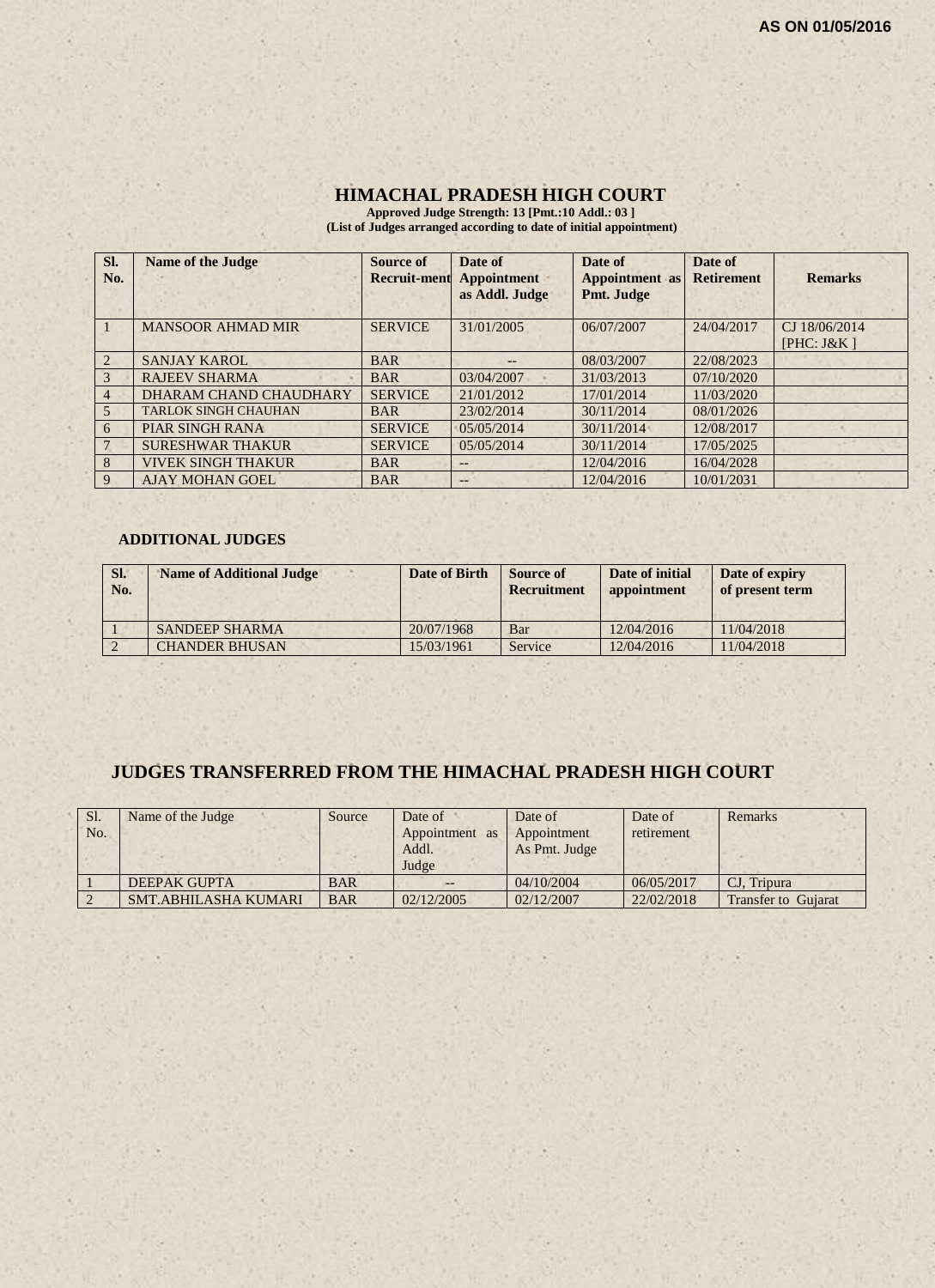# **JAMMU & KASHMIR HIGH COURT**

**Approved Judge Strength: 17 [Pmt.:13 Addl: 04] (List of Judges arranged according to date of initial appointment)**

| SI.<br>No.     | <b>Name of the Judge</b>       | <b>Source</b><br>of<br>Recruit-<br>ment | Date of<br><b>Appointment</b><br>as Addl. Judge | Date of<br><b>Appointment</b><br>as Pmt. Judge | Date of<br><b>Retirement</b> | <b>Remarks</b>                   |
|----------------|--------------------------------|-----------------------------------------|-------------------------------------------------|------------------------------------------------|------------------------------|----------------------------------|
|                | N.N.PAUL VASANTHAKUMAR         | <b>BAR</b>                              | 10/12/2005                                      | 20/04/2007                                     | 14/03/2017                   | $CJ$ 02/02/2015<br>[PHC: MADRAS] |
| $\overline{2}$ | <b>RAMALINGAM SUDHAKAR</b>     | <b>BAR</b>                              | 10/12/2005                                      | 20/04/2007                                     | 13/02/2021                   | <b>JOINED</b><br>[PHC: MADRAS]   |
| 3              | MOHAMMAD YAQOOB MIR            | <b>SERVICE</b>                          | 23/11/2007                                      | 01/10/2009                                     | 27/05/2019                   |                                  |
| $\overline{4}$ | <b>MUZAFFRAR HUSSAIN ATTAR</b> | <b>BAR</b>                              | 05/11/2008                                      | 05/03/2010                                     | 29/01/2017                   |                                  |
| 5              | <b>ALI MOHD MAGREY</b>         | <b>BAR</b>                              | --                                              | 08/03/2013                                     | 07/12/2022                   |                                  |
| 6              | <b>DHIRAJ SINGH THAKUR</b>     | <b>BAR</b>                              | --                                              | 08/03/2013                                     | 24/04/2026                   |                                  |
|                | <b>TASHI RABSTAN</b>           | <b>BAR</b>                              | 08/03/2013                                      | 16/05/2014                                     | 09/04/2025                   |                                  |
| 8              | <b>JANAK RAJ KOTWAL</b>        | <b>SERVICE</b>                          | 08/03/2013                                      | 04/03/2015                                     | 28/08/2018                   |                                  |

#### **ADDITIONAL JUDGES**

| SI.<br>No. | <b>Name of Additional Judge</b> | Date of Birth Source of | Recruitment | Date of initial<br>appointment | Date of<br>expiry of<br>present term | <b>Remarks</b>                     |
|------------|---------------------------------|-------------------------|-------------|--------------------------------|--------------------------------------|------------------------------------|
|            | <b>BAWA SINGH WALIA [P]</b>     | 28/08/1961              | <b>BAR</b>  | 25/09/2014                     | 24/09/2016                           | Joined on 12/02/2015<br>[PHC: P&H] |

# **JUDGES TRANSFERRED FROM THE JAMMU & KASHMIR HIGH COURT**

| Sl.<br>No. | Name of the Judge        | Source         | Date of<br>Appointment as<br>Addl.<br>Judge | Date of<br>Appointment<br>As Pmt. Judge | Date of<br>retirement | Remarks      |
|------------|--------------------------|----------------|---------------------------------------------|-----------------------------------------|-----------------------|--------------|
|            | <b>MANSOOR AHMAD MIR</b> | <b>SERVICE</b> | 31/01/2005                                  | 06/07/2007                              | 24/04/2017            | CI. H.P. H C |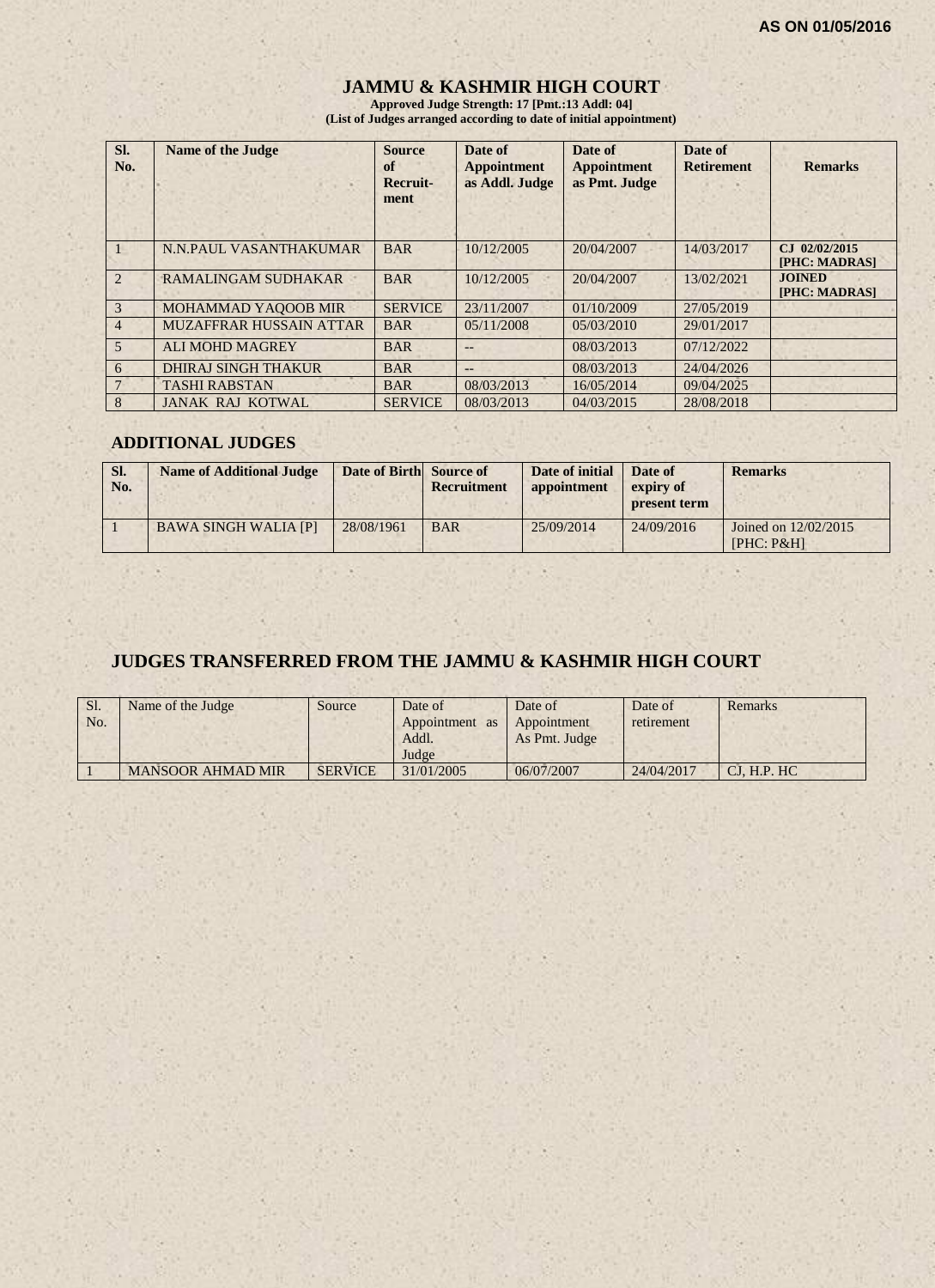#### **JHARKHAND HIGH COURT**

**Approved Judge Strength: 25 [Pmt.: 19 Addl.: 06] (List of Judges arranged according to date of initial appointment)**

| SI.<br>No.     | <b>Name of the Judge</b>     | Source of<br><b>Recruitment</b> | Date of<br><b>Appointment</b><br>as Addl. Judge | Date of<br>Appointment as<br>Pmt. Judge | Date of<br><b>Retirement</b> | <b>Remarks</b>                             |
|----------------|------------------------------|---------------------------------|-------------------------------------------------|-----------------------------------------|------------------------------|--------------------------------------------|
|                | <b>VIRENDER SINGH [H]</b>    | <b>BAR</b>                      |                                                 | 02/07/2002                              | 06/10/2016                   | CJ 01/11/2014<br>$[PHC: P\&H]$             |
| $\overline{2}$ | PRADIP KUMAR MOHANTY         | <b>BAR</b>                      | 07/03/2002                                      | 06/03/2004                              | 09/06/2017                   | <b>Joined</b><br>[PHC: Orissa]             |
| 3              | DHIRUBHAI N. PATEL           | <b>BAR</b>                      | 07/03/2004                                      | 25/01/2006                              | 12/03/2022                   | <b>Joined 03/02/2009</b><br>[PHC: Gujarat] |
| 4              | PRASHANT KUMAR               | <b>SERVICE</b>                  | 21/01/2009                                      | 17/01/2013                              | 30/06/2020                   |                                            |
| 5              | <b>HARISH CHANDRA MISHRA</b> | <b>SERVICE</b>                  | 27/04/2011                                      | 31/01/2013                              | 26/03/2021                   |                                            |
| 6              | DHRUV NARAYAN UPADHYAY       | <b>SERVICE</b>                  | 27/04/2011                                      | 31/01/2013                              | 09/08/2016                   |                                            |
|                | APARESH KUMAR SINGH          | <b>BAR</b>                      | 24/01/2012                                      | 16/01/2014                              | 06/07/2027                   |                                            |
| 8              | <b>SHREE CHANDRASHEKHAR</b>  | <b>BAR</b>                      | 17/01/2013                                      | 27/06/2014                              | 24/05/2027                   |                                            |
| 9              | <b>AMITAV KUMAR GUPTA</b>    | <b>SERVICE</b>                  | 18/09/2013                                      | 03/02/2016                              | 30/05/2021                   |                                            |

#### **ADDITIONAL JUDGES**

| SI.<br>No.     | <b>Name of Additional Judge</b> | <b>Date of Birth</b> | Source of<br><b>Recruitment</b> | Date of initial<br>appointment | Date of<br>expiry of<br>present term | <b>Remarks</b>                   |
|----------------|---------------------------------|----------------------|---------------------------------|--------------------------------|--------------------------------------|----------------------------------|
|                | PRAMATH PATNAIK                 | 14/06/1959           | <b>BAR</b>                      | 24/09/2014                     | 23/09/2016                           | Joined 22.12.2014<br>PHC: Orissa |
| 2              | RONGON MUKHOPADHYAY             | 29/12/1967           | <b>BAR</b>                      | 26/09/2014                     | 25/09/2016                           |                                  |
| 3              | <b>RAVI NATH VERMA</b>          | 10/12/1956           | <b>SERVICE</b>                  | 26/09/2014                     | 25/09/2016                           |                                  |
| $\overline{4}$ | <b>RATNAKER BHENGRA</b>         | 05/10/1962           | <b>BAR</b>                      | 17/04/2015                     | 16/04/2017                           |                                  |
|                | <b>ANANDA SEN</b>               | 15/08/1969           | <b>BAR</b>                      | 08/04/2016                     | 07/04/2018                           |                                  |
| 6              | <b>ANANT BIJAY SINGH</b>        | 13/01/1959           | <b>SERVICE</b>                  | 08/04/2016                     | 07/04/2018                           |                                  |

# **JUDGES TRANSFERRED FROM THE JHARKHAND HIGH COURT**

| Sl.<br>No. | Name of the Judge           | Source<br>Of<br>Recruitment | Date of<br>Appointment<br><b>as</b><br>Addl.<br>Judge | Date of<br>Appointment<br>As Pmt.<br>Judge | Date of<br>Retirement | Remarks                                |
|------------|-----------------------------|-----------------------------|-------------------------------------------------------|--------------------------------------------|-----------------------|----------------------------------------|
|            | <b>RAKESH RANJAN PRASAD</b> | <b>SERVICE</b>              | $- -$                                                 | 27/02/2006                                 | 30/06/2017            | <b>Transferred to Manipur</b>          |
| $\sqrt{2}$ | <b>SUJIT NARAYAN PRASAD</b> | <b>BAR</b>                  | 26/09/2014                                            |                                            |                       | Addl.Judge transferred to<br>Orissa HC |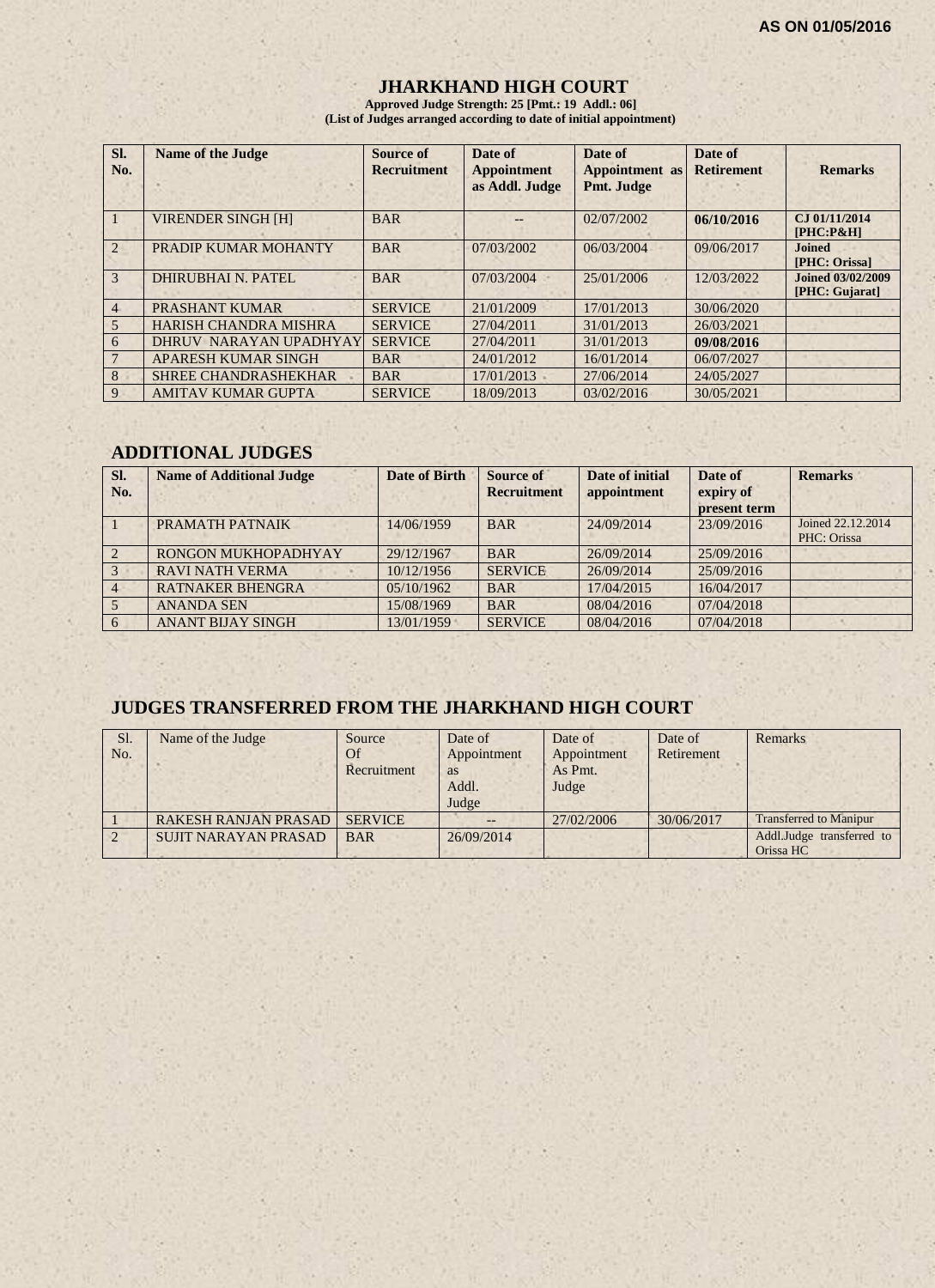# **KARNATAKA HIGH COURT**

**Approved Judge Strength: 62 [Pmt.: 47 Addl.: 15 ] (List of Judges arranged according to date of initial appointment)**

| SI.<br>N <sub>o</sub> | <b>Name of the Judge</b>                            | <b>Source of</b><br><b>Recruitment</b> | Date of<br><b>Appointment</b><br>as<br><b>Addl. Judge</b> | Date of<br><b>Appointment</b><br>as<br>Pmt. Judge | Date of<br><b>Retirement</b> | <b>Remarks</b>                                  |
|-----------------------|-----------------------------------------------------|----------------------------------------|-----------------------------------------------------------|---------------------------------------------------|------------------------------|-------------------------------------------------|
| $\mathbf{1}$          | <b>S.K.MUKHERJEE</b>                                | <b>BAR</b>                             |                                                           | 15/09/2000                                        | 09/10/2017                   | CJ 23/02/2016<br>[PHC: Calcutta]                |
| $\overline{2}$        | NAGARAJA RAO KUMAR                                  | <b>BAR</b>                             | 11/12/2000                                                | 29/10/2001                                        | 27/06/2016                   |                                                 |
| 3                     | PATIL N. KANTEPPA                                   | <b>BAR</b>                             | 11/12/2000                                                | 18/04/2002                                        | 01/05/2016                   |                                                 |
| $\overline{4}$        | <b>JAYANT MANGANLAL PATEL</b>                       | <b>BAR</b>                             | 03/12/2001                                                | 09/08/2004                                        | 03/08/2018                   | <b>Joined on 13/02/2016</b><br>[PHC: Gujarat]   |
| $\mathfrak{S}$        | S.M.MALLIKARJUNAGOUDA                               | <b>BAR</b>                             | 12/05/2003                                                | 24/09/2004                                        | 04/05/2020                   |                                                 |
| 6                     | H.G. RAMESH                                         | <b>BAR</b>                             | 12/05/2003                                                | 24/09/2004                                        | 15/01/2019                   |                                                 |
| $\overline{7}$        | <b>S.ABDUL NAZEER</b>                               | <b>BAR</b>                             | 12/05/2003                                                | 24/09/2004                                        | 04/01/2020                   |                                                 |
| 8                     | <b>RAM MOHAN REDDY</b>                              | <b>BAR</b>                             | 08/09/2003                                                | 24/09/2004                                        | 05/06/2016                   |                                                 |
| 9                     | HANUMAPPA BILLAPPA                                  | <b>BAR</b>                             | 08/09/2003                                                | 24/09/2004                                        | 07/10/2016                   |                                                 |
| 10                    | P.B.SANGANAGOUDA                                    | <b>BAR</b>                             | $--$                                                      | 21/10/2004                                        | 31/05/2018                   |                                                 |
| 11                    | <b>ANAND BYRAREDDY</b>                              | <b>BAR</b>                             |                                                           | 07/03/2005                                        | 30/04/2017                   |                                                 |
| 12                    | <b>ASHOK B.HINCHIGERI</b>                           | <b>BAR</b>                             | 07/03/2005                                                | 01/03/2007                                        | 23/08/2017                   |                                                 |
| 13                    | RAGHVENDRA SINGH CHAUHAN                            | <b>BAR</b>                             | 13/06/2005                                                | 24/01/2008                                        | 23/12/2021                   | <b>Joined on 10/03/2015</b><br>[PHC: Rajasthan] |
| 14                    | <b>VINEET KOTHARI</b>                               | <b>BAR</b>                             | 13/06/2005                                                | 24/01/2008                                        | 01/09/2021                   | <b>Joined on</b><br>[PHC: Rajasthan]            |
| 15                    | A.S. BOPPANNA                                       | <b>BAR</b>                             | 06/01/2006                                                | 01/03/2007                                        | 19/05/2021                   |                                                 |
| 16                    | A. N. VENUGOPALA GOWDA                              | <b>BAR</b>                             | 04/07/2007                                                | 17/04/2009                                        | 15/06/2017                   |                                                 |
| 17                    | LINGAPPA NARAYANA SWAMY                             | <b>BAR</b>                             | 04/07/2007                                                | 17/04/2009                                        | 30/06/2021                   |                                                 |
| 18                    | RAVI VIJAYKUMAR MALIMATH                            | <b>BAR</b>                             | 18/02/2008                                                | 17/02/2010                                        | 24/05/2024                   |                                                 |
| 19                    | SMT. B. VENKATARAMIAH NAGARATHNA                    | <b>BAR</b>                             | 18/02/2008                                                | 17/02/2010                                        | 29/10/2024                   |                                                 |
| 20                    | BOREGOWDA SREENIVASE GOWDA                          | <b>BAR</b>                             | 02/06/2008                                                | 05/09/2011                                        | 15/06/2018                   |                                                 |
| 21                    | S. N. SATYANARAYANA                                 | <b>BAR</b>                             | 09/06/2008                                                | 08/06/2012                                        | 14/01/2021                   |                                                 |
| 22                    | <b>ARAVIND KUMAR</b>                                | <b>BAR</b>                             | 26/06/2009                                                | 07/12/2012                                        | 13/07/2024                   |                                                 |
| 23                    | <b>BIJOOR MANOHAR</b>                               | <b>BAR</b>                             | 12/03/2010                                                | 18/11/2013                                        | 19/07/2017                   |                                                 |
| 24                    | ARAKALAGUDU VENKATARAMAIAH<br><b>CHANDRASHEKARA</b> | <b>SERVICE</b>                         | 24/10/2013                                                | 04/03/2016                                        | 29/05/2016                   |                                                 |
| 25                    | <b>SMT. RATHNAKALA</b>                              | <b>SERVICE</b>                         | 24/10/2013                                                | 04/03/2016                                        | 26/01/2018                   |                                                 |
| 26                    | <b>BUDHIHAL RUDRAPPA BHIMAPPA</b>                   | <b>SERVICE</b>                         | 24/10/2013                                                | 04/03/2016                                        | 30/09/2018                   |                                                 |
| 27                    | KORATAGERE NARASIMHA MURTHY<br><b>PHANEENDRA</b>    | <b>SERVICE</b>                         | 24/10/2013                                                | 04/03/2016                                        | 19/05/2020                   |                                                 |

#### **ADDITIONAL JUDGES**

| SI.<br>No.     | <b>Name of Additional Judge</b> | <b>Date of Birth</b> | Source of<br><b>Recruitment</b> | Date of<br>initial<br>appointment | Date of<br>expiry of<br>present<br>term | <b>Remarks</b> |
|----------------|---------------------------------|----------------------|---------------------------------|-----------------------------------|-----------------------------------------|----------------|
|                | <b>SMT. SHIVANNA SUJATHA</b>    | 20/05/1960           | <b>BAR</b>                      | 02/01/2015                        | 01/01/2017                              |                |
|                | <b>BYRAREDDY VEERAPPA</b>       | 01/06/1961           | <b>BAR</b>                      | 02/01/2015                        | 01/01/2017                              |                |
|                | <b>GUHANATHAN NARENDAR</b>      | 10/01/1964           | <b>BAR</b>                      | 02/01/2015                        | 01/01/2017                              |                |
| $\overline{4}$ | PRATINIDHI SRINIVASACHARYA      | 25/02/1962           | <b>BAR</b>                      | 02/01/2015                        | 01/01/2017                              |                |
|                | <b>DINESH KUMAR</b>             |                      |                                 |                                   |                                         |                |

#### **JUDGES TRANSFERRED FROM THE KARNATAKA HIGH COURT**

| Sl. | Name of the Judge          | Source         | Date of                  | Date of       | Date of    | Remarks                      |
|-----|----------------------------|----------------|--------------------------|---------------|------------|------------------------------|
| No. |                            |                | Appointment<br><b>as</b> | Appointment   | retirement |                              |
|     |                            |                | Addl. Judge              | As Pmt. Judge |            |                              |
|     | <b>SMT.MANJULA CHELLUR</b> | <b>SERVICE</b> | 21/02/2000               | 17/08/2000    | 04/12/2017 | CJ. Calcutta                 |
|     | <b>HULUVADI G.RAMESH</b>   | <b>SERVICE</b> | 08/09/2003               | 24/09/2004    | 19/05/2019 | <b>Transferred to Madras</b> |
|     | PAVANKUMAR BHIMAPPA        | <b>BAR</b>     | 02/01/2015               | 01/01/2017    |            | AJ. Transferred to P&H       |
|     | <b>BAJANTHRI</b>           |                |                          |               |            |                              |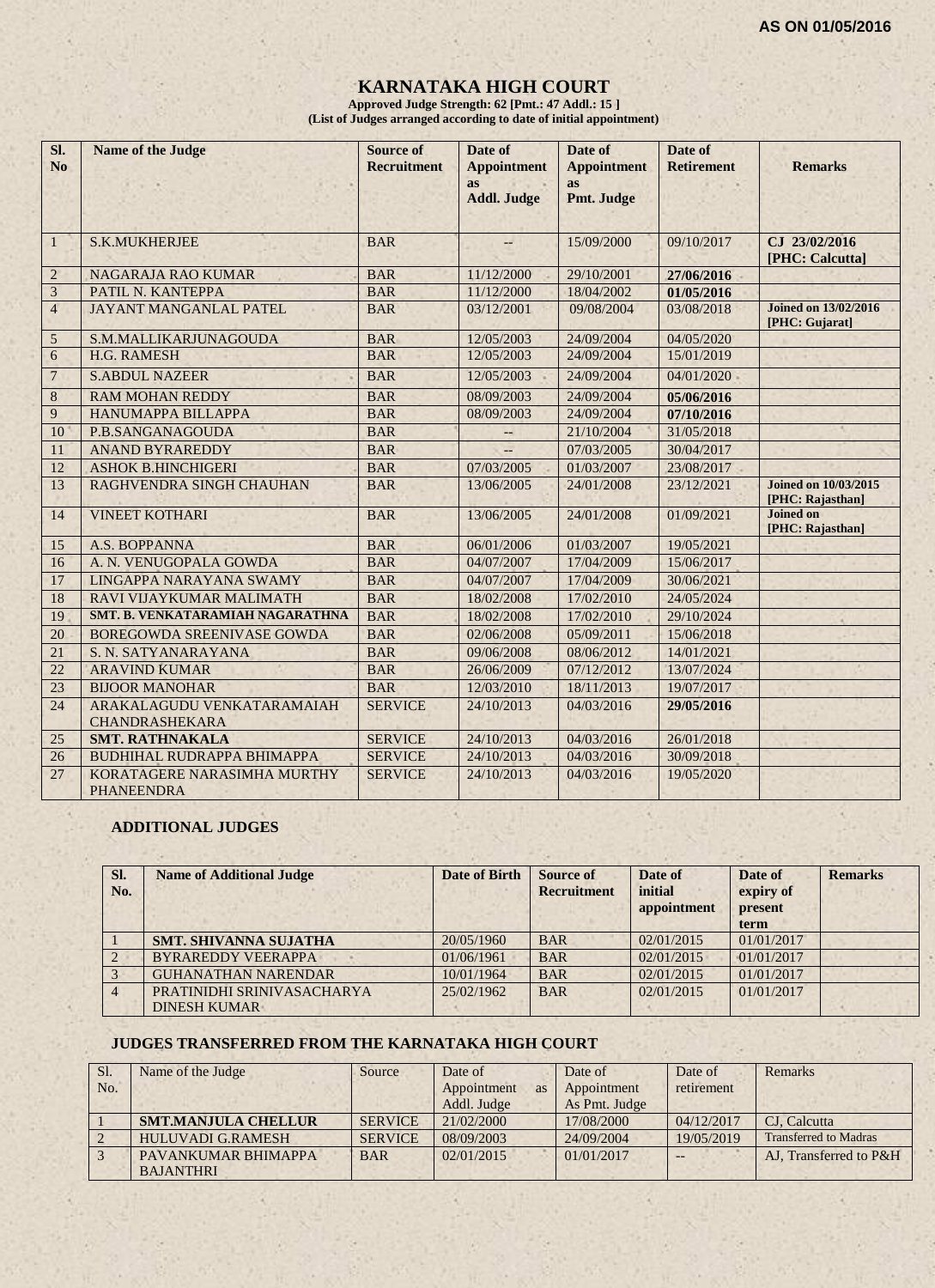#### **KERALA HIGH COURT**

**Approved Judge Strength: 47 [Pmt.: 35 Addl.: 12 ] (List of Judges arranged according to date of initial appointment)**

| <b>SI</b><br>No | <b>Name of the Judge</b>                  | <b>Source</b><br>$\Omega$<br><b>Recruit</b><br>ment | Date of<br><b>Appoint</b><br>ment<br>as Addl.<br>Judge | Date of<br><b>Appoint</b><br>ment<br>As Pmt.<br><b>Judge</b> | Date of<br>retirement | <b>Remarks</b>                             |
|-----------------|-------------------------------------------|-----------------------------------------------------|--------------------------------------------------------|--------------------------------------------------------------|-----------------------|--------------------------------------------|
| 1               | <b>ASHOK BHUSHAN</b>                      | <b>BAR</b>                                          |                                                        | 24/04/2001                                                   | 04/07/2018            | CJ 26/03/2015<br>[PHC: Allahabad]          |
| $\overline{2}$  | T.B.RADHAKRISHNAN                         | <b>BAR</b>                                          |                                                        | 14/10/2004                                                   | 28/04/2021            |                                            |
| 3               | SANKARAN KALLANMAR THODIYIL               | <b>BAR</b>                                          | 02/02/2005                                             | 22/11/2006                                                   | 24/12/2016            |                                            |
| $\overline{4}$  | <b>ANTONIC DOMINIC</b>                    | <b>BAR</b>                                          | 30/01/2007                                             | 02/12/2009                                                   | 29/05/2018            |                                            |
| $\overline{5}$  | P. N. RAVINDRAN                           | <b>BAR</b>                                          | 13/12/2007                                             | 09/12/2009                                                   | 28/05/2018            |                                            |
| 6               | SURENDRA MOHAN KURIAKOSE                  | <b>BAR</b>                                          | 05/01/2009                                             | 15/12/2010                                                   | 28/02/2019            |                                            |
| $\overline{7}$  | P. R. RAMACHANDRA MENON                   | <b>BAR</b>                                          | 05/01/2009                                             | 15/12/2010                                                   | 31/05/2021            |                                            |
| 8               | C. V. K. ABDUL REHIM                      | <b>BAR</b>                                          | 05/01/2009                                             | 15/12/2010                                                   | 01/05/2020            |                                            |
| 9               | <b>CHUDALAYIL THEVAN RAVIKUMAR</b>        | <b>BAR</b>                                          | 05/01/2009                                             | 15/12/2010                                                   | 05/01/2022            |                                            |
| 10              | <b>VAIDYANATHAN CHITAMBARESH</b>          | <b>BAR</b>                                          | 08/11/2011                                             | 07/12/2012                                                   | 06/11/2019            |                                            |
| 11              | ABDUL MOHAMMED SHAFFIQUE                  | <b>BAR</b>                                          | 08/11/2011                                             | 07/12/2012                                                   | 12/02/2021            |                                            |
| 12              | KUNJUPILLAI HARILAL                       | <b>BAR</b>                                          | 08/11/2011                                             | 24/06/2013                                                   | 27/05/2020            |                                            |
| 13              | <b>KRISHNAN VINOD CHANDRAN</b>            | <b>BAR</b>                                          | 08/11/2011                                             | 24/06/2013                                                   | 24/04/2025            |                                            |
| 14              | <b>BABU MATHEW P. JOSEPH</b>              | <b>SERVICE</b>                                      | 18/01/2012                                             | 16/01/2014                                                   | 28/07/2016            |                                            |
| 15              | PANNIPUZHAYIL DIVAKARAN RAJAN             | <b>SERVICE</b>                                      | 28/01/2013                                             | 16/01/2014                                                   | 07/05/2019            |                                            |
| 16              | <b>KRISHNAIYER RAMAKRISHNAN</b>           | <b>SERVICE</b>                                      | 28/01/2013                                             | 30/06/2014                                                   | 08/10/2017            |                                            |
| 17              | <b>BATHISHA KEMAL PASHA</b>               | <b>SERVICE</b>                                      | 28/01/2013                                             | 30/06/2014                                                   | 24/05/2018            |                                            |
| 18              | ATHRASSERY HARIPRASAD                     | <b>SERVICE</b>                                      | 28/01/2013                                             | 30/06/2014                                                   | 18/05/2021            |                                            |
| 19              | <b>DAMA SESHADRI NAIDU</b>                | <b>BAR</b>                                          | 21/09/2013                                             | 03/03/2016                                                   | 18/06/2024            | <b>Joined on 30/06/2014</b><br>[PHC: T & A |
| 20              | <b>PUTTEKADAN UBAID</b>                   | <b>SERVICE</b>                                      | 01/01/2014                                             | 10/03/2016                                                   | 18/09/2019            |                                            |
| 21              | KANDATHIL ABRAHAM MATHEW                  | <b>SERVICE</b>                                      | 01/01/2014                                             | 10/03/2016                                                   | 17/01/2019            |                                            |
| 22              | <b>ALEXANDER THOMAS</b>                   | <b>BAR</b>                                          | 23/01/2014                                             | 10/03/2016                                                   | 03/09/2023            |                                            |
| 23              | MUHAMED MUSTAQUE<br><b>AYUMANTAKATH</b>   | <b>BAR</b>                                          | 23/01/2014                                             | 10/03/2016                                                   | 31/05/2029            |                                            |
| 24              | ALA KUNNIL JAYASANKARAN<br><b>NAMBIAR</b> | <b>BAR</b>                                          | 23/01/2014                                             | 10/03/2016                                                   | 26/01/2028            |                                            |
| 25              | ANIL KALAVAMPARA NARENDRAN                | <b>BAR</b>                                          | 23/01/2014                                             | 10/03/2016                                                   | 04/05/2029            |                                            |

#### **ADDITIONAL JUDGES**

| SI.       | Name of Additional Judge         | Date of      | Source         | Date of initial | Date of expiry |  |
|-----------|----------------------------------|--------------|----------------|-----------------|----------------|--|
| No.       |                                  | <b>Birth</b> |                | appointment     | of present     |  |
|           |                                  |              |                |                 | term           |  |
| $\perp$ . | <b>SMT. POKKATH VIJAYAN ASHA</b> | 31/05/1959   | <b>BAR</b>     | 21/05/2014      | 20/05/2016     |  |
| 2.        | PADMARAJ BALAKRISHNANNAIR        | 30/06/1963   | <b>BAR</b>     | 21/05/2014      | 20/05/2016     |  |
|           | <b>SURESH KUMAR</b>              |              |                |                 |                |  |
| 3.        | <b>SUNIL THOMAS</b>              | 10/05/1960   | <b>SERVICE</b> | 10/04/2015      | 10/04/2017     |  |
| 4         | <b>SHAJI PAUL CHALY</b>          | 29/05/1961   | <b>BAR</b>     | 10/04/2015      | 10/04/2017     |  |
| 5         | <b>SMT. ANU SIVARAMAN</b>        | 25/05/1966   | <b>BAR</b>     | 10/04/2015      | 10/04/2017     |  |
| 6         | RAJA VIJAYARAGHAVAN VALSALA      | 28/05/1967   | <b>BAR</b>     | 10/04/2015      | 10/04/2017     |  |
|           | BHASKARAN PILLAI SUDHEENDRA      | 31/05/1959   | <b>SERVICE</b> | 10/04/2015      | 10/04/2017     |  |
|           | <b>KUMAR</b>                     |              |                |                 |                |  |
| 8         | KELOTH PUTHENPURA JYOTHINDRANATH | 01/11/1956   | <b>SERVICE</b> | 10/04/2015      | 10/04/2017     |  |
| 9         | <b>SMT. MARY JOSEPH</b>          | 02/06/1962   | <b>SERVICE</b> | 10/04/2015      | 10/04/2017     |  |

# **JUDGES TRANSFERRED FROM THE KERALA HIGH COURT**

| Sl. | Name of the Judge             | Source     | Date of        | Date of       | Date of    | Remarks         |
|-----|-------------------------------|------------|----------------|---------------|------------|-----------------|
| No. |                               | Of Recruit | Appointment as | Appointment   | retirement |                 |
|     |                               | ment       | Addl. Judge    | As Pmt. Judge |            |                 |
|     | <b>KUTTIYIL MATHEW JOSEPH</b> | <b>BAR</b> | $- -$          | 14/10/2004    | 16/06/2020 | CJ, Uttarakhand |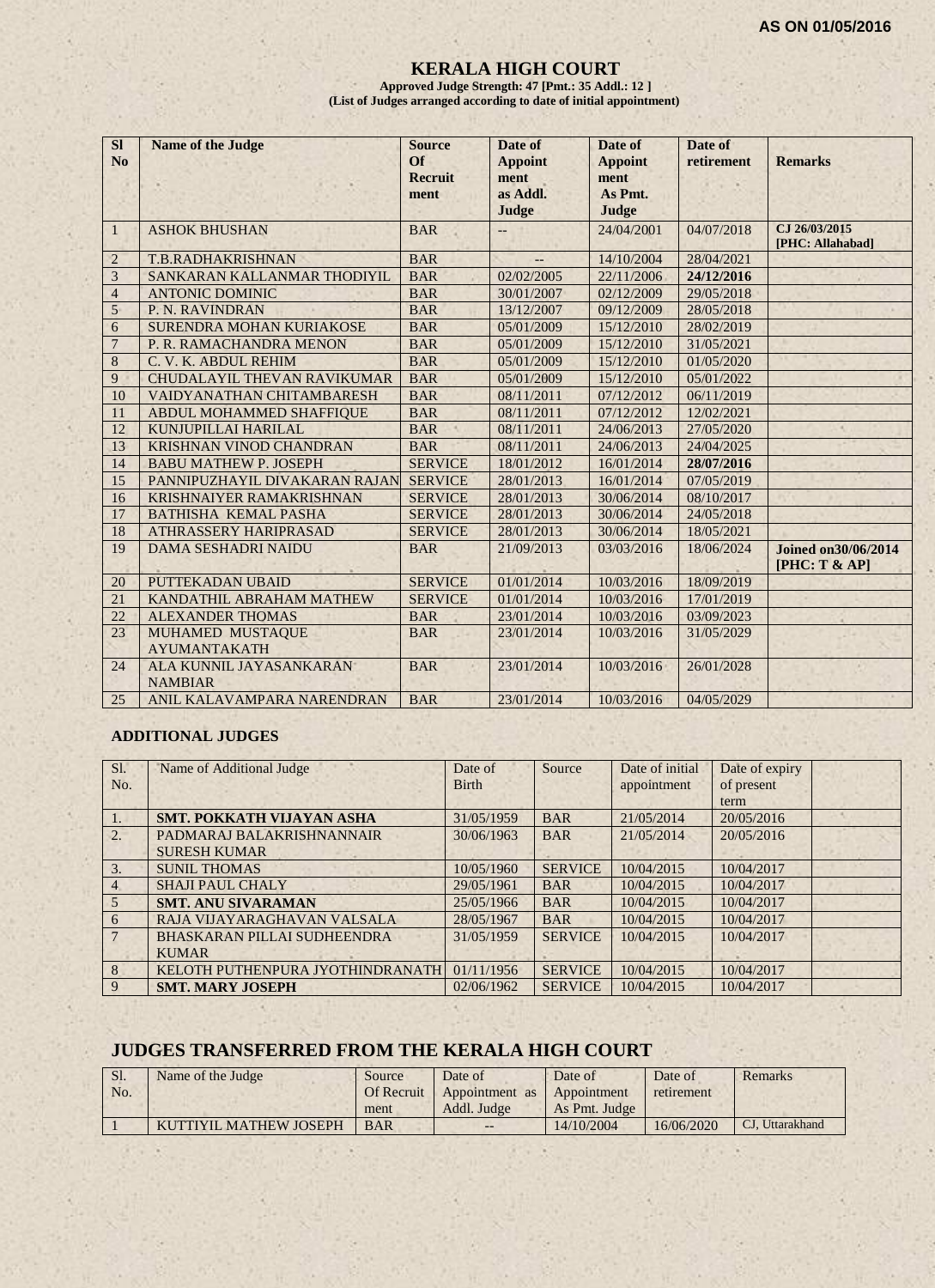#### **Madhya Pradesh High Court**

Approved Judge Strength: 53 [Pmt.: 40 Addl.: 13 ] **(List of Judges arranged according to date of initial appointment)**

| SI.<br>No.     | Name of the Judge                | <b>Source</b>  | Date of<br><b>Appointment</b><br>as Addl. Judge | Date of<br><b>Appointment</b><br>as Pmt. Judge | Date of<br>retirement | <b>Remarks</b>                    |
|----------------|----------------------------------|----------------|-------------------------------------------------|------------------------------------------------|-----------------------|-----------------------------------|
| $\overline{1}$ | <b>AJAY M. KHANWILKAR</b>        | <b>BAR</b>     | 29/03/2000                                      | 08/04/2002                                     | 29/07/2019            | CJ 24/11/2013                     |
|                |                                  |                |                                                 |                                                |                       | [PHC: Bombay]                     |
| $\overline{2}$ | <b>RAJENDRA MENON</b>            | <b>BAR</b>     | 01/04/2002                                      | 21/03/2003                                     | 06/06/2019            |                                   |
| 3              | <b>SANJAY KUMAR SETH</b>         | <b>BAR</b>     | 21/03/2003                                      | 19/01/2004                                     | 09/06/2019            |                                   |
| $\overline{4}$ | <b>U.K.G.MAHESHWARI</b>          | <b>BAR</b>     |                                                 | 11/10/2004                                     | 01/11/2017            |                                   |
| 5              | SURENDRA KUMAR GANGELE           | <b>BAR</b>     |                                                 | 11/10/2004                                     | 25/07/2018            |                                   |
| 6              | PANKAJ KUMAR JAISWAL             | <b>BAR</b>     |                                                 | 11/10/2004                                     | 23/09/2020            |                                   |
| $\overline{7}$ | <b>SMT.S.R. WAGHMARE</b>         | <b>BAR</b>     |                                                 | 11/10/2004                                     | 04/11/2016            |                                   |
| 8              | <b>RAVI SHANKER JHA</b>          | <b>BAR</b>     | 18/10/2005                                      | 02/02/2007                                     | 13/10/2023            |                                   |
| 9              | <b>JITENDRA KUMAR MAHESHWARI</b> | <b>BAR</b>     | 25/11/2005                                      | 25/11/2008                                     | 28/06/2023            |                                   |
| 10             | <b>SANJAY YADAV</b>              | <b>BAR</b>     | 02/03/2007                                      | 15/01/2010                                     | 05/06/2021            |                                   |
| 11             | <b>SATISH CHANDRA SHARMA</b>     | <b>BAR</b>     | 18/01/2008                                      | 15/01/2010                                     | 29/11/2023            |                                   |
| 12             | PRAKASH SHRIVASTAVA              | <b>BAR</b>     | 18/01/2008                                      | 15/01/2010                                     | 30/03/2023            |                                   |
| 13             | <b>MOOL CHAND GARG</b>           | <b>SERVICE</b> | 11/04/2008                                      | 17/06/2013                                     | 09/06/2016            | Joined 18/04/2011<br>[PHC: Delhi] |
| 14             | <b>ALOK ARADHE</b>               | <b>BAR</b>     | 29/12/2009                                      | 15/02/2011                                     | 12/04/2026            |                                   |
| 15             | <b>NARESH KUMAR GUPTA</b>        | <b>SERVICE</b> | 03/05/2010                                      | 24/09/2011                                     | 30/06/2017            |                                   |
| 16             | <b>SHEEL NAGU</b>                | <b>BAR</b>     | 27/05/2011                                      | 23/05/2013                                     | 31/12/2026            |                                   |
| 17             | <b>SUJOY PAUL</b>                | <b>BAR</b>     | 27/05/2011                                      | 14/04/2014                                     | 20/06/2026            |                                   |
| 18             | <b>SUBHASH RAOSAHEB KAKADE</b>   | <b>SERVICE</b> | 01/04/2013                                      | 06/09/2014                                     | 22/01/2017            |                                   |
| 19             | <b>MAHENDRA KUMAR MUDGAL</b>     | <b>SERVICE</b> | 01/04/2013                                      | 06/09/2014                                     | 27/08/2016            |                                   |
| 20             | DHARMDHWAJ KUMAR PALIWAL         | <b>SERVICE</b> | 01/04/2013                                      | 06/09/2014                                     | 15/03/2017            |                                   |
| 21             | <b>ROHIT ARYA</b>                | <b>BAR</b>     | 12/09/2013                                      | 26/03/2015                                     | 27/04/2024            |                                   |
| 22             | <b>JARAT KUMAR JAIN</b>          | <b>SERVICE</b> | 28/02/2014                                      | 27/02/2016                                     | 22/01/2017            |                                   |
| 23             | <b>SUSHIL KUMAR PALO</b>         | <b>SERVICE</b> | 15/04/2014                                      | 27/02/2016                                     | 01/11/2018            |                                   |
| 24             | <b>MISS VANDANA KASREKAR</b>     | <b>BAR</b>     | 25/10/2014                                      | 27/02/2016                                     | 09/07/2022            |                                   |
| 25             | <b>RAJENDRA MAHAJAN</b>          | <b>SERVICE</b> | 25/10/2014                                      | 27/02/2016                                     | 06/03/2018            |                                   |
| 26             | <b>CHANDRAHAS SIRPURKAR</b>      | <b>SERVICE</b> | 25/10/2014                                      | 27/02/2016                                     | 03/03/2019            |                                   |

# **Additional Judges**

| SI.          | <b>Name of Additional Judge</b> | Date of Birth | Source of          | Date of initial | Date of expiry  |
|--------------|---------------------------------|---------------|--------------------|-----------------|-----------------|
| No.          |                                 |               | <b>Recruitment</b> | appointment     | of present term |
|              | <b>SUSHIL KUMAR GUPTA</b>       | 12/05/1954    | <b>SERVICE</b>     | 28/02/2014      | 11/05/2016      |
| 2            | <b>ALOK VERMA</b>               | 28/11/1955    | <b>SERVICE</b>     | 30/06/2014      | 27/11/2017      |
| 3            | <b>ATUL SREEDHARAN</b>          | 25/05/1966    | <b>BAR</b>         | 07/04/2016      | 06/04/2018      |
| 4            | SUSHRUT ARVIND DHARMADHIKARI    | 08/07/1966    | <b>BAR</b>         | 07/04/2016      | 06/04/2018      |
| 5            | <b>VIVEK RUSIA</b>              | 02/08/1969    | <b>BAR</b>         | 07/04/2016      | 06/04/2018      |
| 6            | <b>ANAND PATHAK</b>             | 18/07/1968    | <b>BAR</b>         | 07/04/2016      | 06/04/2018      |
| 7            | <b>VED PRAKASH SHARMA</b>       | 02/01/1956    | <b>SERVICE</b>     | 07/04/2016      | 01/01/2018      |
| 8            | <b>JAGDISH PRASAD GUPTA</b>     | 21/03/1959    | <b>SERVICE</b>     | 07/04/2016      | 06/04/2018      |
| $\mathbf{Q}$ | ANURAG KUMAR SHRIVASTAVA        | 11/04/1956    | <b>SERVICE</b>     | 07/04/2016      | 06/04/2018      |
| 10           | <b>HOUSLA PRASAD SINGH</b>      | 01/07/1956    | <b>SERVICE</b>     | 07/04/2016      | 06/04/2018      |
| 11           | <b>ASHOK KUMAR JOSHI</b>        | 11/11/1956    | <b>SERVICE</b>     | 07/04/2016      | 06/04/2018      |
| 12           | <b>VIVEK AGARWAL</b>            | 28/06/1967    | <b>BAR</b>         | 07/04/2016      | 06/04/2018      |
| 13           | <b>SMT. NANDITA DUBEY</b>       | 17/09/1961    | <b>BAR</b>         | 07/04/2016      | 06/04/2018      |

#### **JUDGES TRANSFERRED FROM THE MADHYA PRADESH HIGH COURT**

| Sl. | Name of the Judge         | Source of  | Date of     | Date of       | Date of    | Remarks                      |
|-----|---------------------------|------------|-------------|---------------|------------|------------------------------|
| No. |                           | Recruitmen | Appointment | Appointment   | retirement |                              |
|     |                           |            | Addl.<br>as | As Pmt. Judge |            |                              |
|     |                           |            | Judge       |               |            |                              |
|     | <b>AJIT SINGH</b>         | <b>BAR</b> | 01/04/2002  | 21/03/2003    | 05/09/2018 | CJ. Gauhati                  |
|     | <b>SHANTANU S. KEMKAR</b> | <b>BAR</b> | 21/03/2003  | 19/01/2004    | 22/10/2018 | <b>Transferred to Bombay</b> |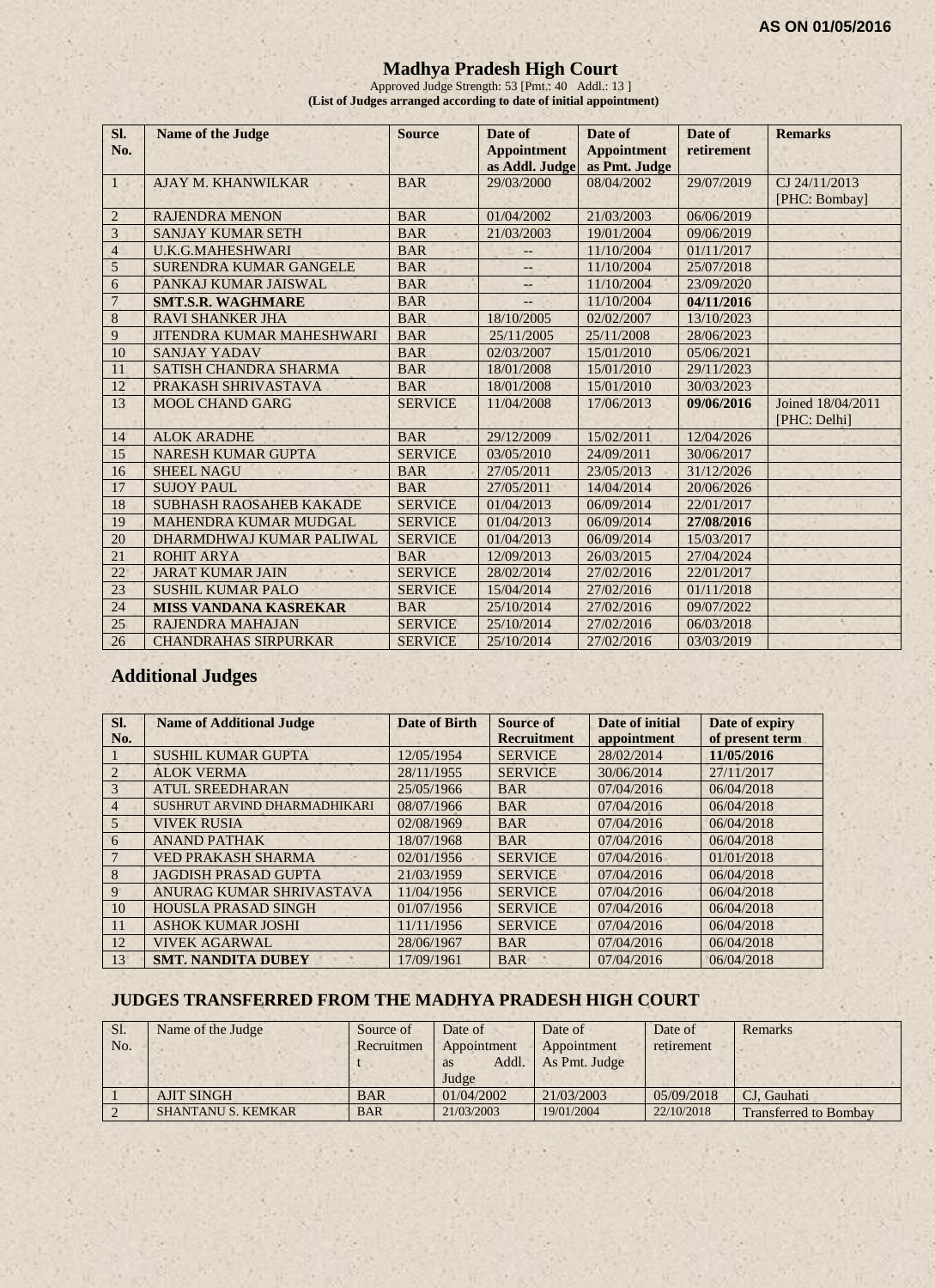#### **MADRAS HIGH COURT**

**Approved Judge Strength: 75 [Pmt.: 56 Addl.: 19 ] (List of Judges arranged according to date of initial appointment)**

| SI.<br>No.      | <b>Name of the Judge</b>          | <b>Source</b>  | Date of<br><b>Appointment</b><br>as Addl. Judge | Date of<br><b>Appointment</b><br>As Pmt. Judge | Date of<br>retirement | <b>Remarks</b>                                  |
|-----------------|-----------------------------------|----------------|-------------------------------------------------|------------------------------------------------|-----------------------|-------------------------------------------------|
| $\mathbf{1}$    | <b>SANJAY KISHAN KAUL</b>         | <b>BAR</b>     | 03/05/2001                                      | 02/05/2003                                     | 25/12/2020            | CJ 26/07/2014<br>[PHC: Delhi]                   |
| $\overline{2}$  | <b>HULUVADI G.RAMESH</b>          | <b>SERVICE</b> | 08/09/2003                                      | 24/09/2004                                     | 19/05/2019            | <b>Joined on 16/02/2015</b><br>[PHC: Karnataka] |
| 3               | SATISH KUMAR AGNIHOTRI            | <b>BAR</b>     | 05/05/2005                                      | 03/05/2007                                     | 30/06/2018            | Joined 26/09/2013<br>[PHC: Chhattisgarh]        |
| $\overline{4}$  | <b>M.JAICHANDRAN</b>              | <b>BAR</b>     | 10/12/2005                                      | 20/04/2007                                     | 23/02/2017            |                                                 |
| 5               | <b>S. MANI KUMAR</b>              | <b>BAR</b>     | 31/07/2006                                      | 09/11/2009                                     | 23/04/2023            |                                                 |
| 6               | A. SELVAM                         | <b>SERVICE</b> | 31/07/2006                                      | 09/11/2009                                     | 04/04/2018            |                                                 |
| $\overline{7}$  | P. R. SHIVAKUMAR                  | <b>SERVICE</b> | 18/09/2006                                      | 09/11/2009                                     | 11/05/2016            |                                                 |
| 8               | NOOTY RAMA MOHANA RAO             | <b>BAR</b>     | 11/09/2006                                      | 10/04/2008                                     | 13/08/2017            | <b>Joined</b><br>[PHC: T & AP]                  |
| 9               | SAMINATHAN NAGAMATHU              | <b>BAR</b>     | 22/03/2007                                      | 09/11/2009                                     | 30/05/2017            |                                                 |
| 10              | SHUNMUGAVEL PALANIVELU            | <b>SERVICE</b> | 22/03/2007                                      | 09/11/2009                                     | 10/05/2017            |                                                 |
| 11              | K. K. SASIDHARAN                  | <b>BAR</b>     | 12/11/2007                                      | 09/11/2009                                     | 27/10/2019            |                                                 |
| 12              | M. VENUGOPAL                      | <b>SERVICE</b> | 12/11/2007                                      | 09/11/2009                                     | 06/05/2019            |                                                 |
| 13              | <b>R. SUBBIAH</b>                 | <b>BAR</b>     | 24/03/2008                                      | 09/11/2009                                     | 20/06/2021            |                                                 |
| 14              | <b>RAJIV SHAKDHER</b>             | <b>BAR</b>     | 11/04/2008                                      | 17/10/2011                                     | 18/10/2024            | <b>JOINED ON</b><br>[PHC: DELHI]                |
| 15              | M. SATHYANARAYANAN                | <b>BAR</b>     | 23/04/2008                                      | 09/11/2009                                     | 09/06/2021            |                                                 |
| 16              | <b>BALASUNDARAM RAJENDRAN</b>     | <b>BAR</b>     | 31/03/2009                                      | 29/03/2011                                     | 31/03/2017            |                                                 |
| 17              | <b>CYRIL THAMARAI SELVAM</b>      | <b>BAR</b>     | 31/03/2009                                      | 29/03/2011                                     | 08/02/2019            |                                                 |
| 18              | NADESA GOUNDER KIRUBAKARAN        | <b>BAR</b>     | 31/03/2009                                      | 29/03/2011                                     | 20/08/2021            |                                                 |
| 19              | M.M. SUNDRESH                     | <b>BAR</b>     | 31/03/2009                                      | 29/03/2011                                     | 20/07/2024            |                                                 |
| 20              | <b>T.S. SIVAGNANAM</b>            | <b>BAR</b>     | 31/03/2009                                      | 29/03/2011                                     | 15/09/2025            |                                                 |
| 21              | M. DURAISWAMY                     | <b>BAR</b>     | 31/03/2009                                      | 29/03/2011                                     | 21/09/2022            |                                                 |
| $\overline{22}$ | T. RAJA                           | <b>BAR</b>     | 31/03/2009                                      | 03/01/2012                                     | 24/05/2023            |                                                 |
| 23              | <b>KUMARI R. MALA</b>             | <b>SERVICE</b> | 31/03/2009                                      | 07/12/2012                                     | 14/03/2017            |                                                 |
| 24              | T. MATHIVANAN                     | <b>SERVICE</b> | 17/02/2010                                      | 26/09/2013                                     | 27/05/2017            |                                                 |
| 25              | KANDASAMI RAVICHANDRA BAABU       | <b>BAR</b>     | 20/12/2011                                      | 26/09/2013                                     | 13/10/2020            |                                                 |
| 26              | <b>P.DEVADASS</b>                 | <b>SERVICE</b> | 20/12/2011                                      | 26/09/2013                                     | 14/05/2017            |                                                 |
| 27              | <b>SMT. S. VIMALA</b>             | <b>SERVICE</b> | 20/12/2011                                      | 21/10/2013                                     | 10/01/2019            |                                                 |
| 28              | PAZHAYANUR NARAYANAN PRAKASH      | <b>BAR</b>     | 25/10/2013                                      | 14/04/2015                                     | 11/01/2023            |                                                 |
| 29              | <b>SMT. PUSHPA SATHYANARAYANA</b> | <b>BAR</b>     | 25/10/2013                                      | 14/04/2015                                     | 27/02/2022            |                                                 |
| 30              | KANDASAMY KALYANASUNDARAM         | <b>BAR</b>     | 25/10/2013                                      | 14/04/2015                                     | 26/05/2022            |                                                 |
| 31              | <b>S. VAIDYANATHAN</b>            | <b>BAR</b>     | 25/10/2013                                      | 14/04/2015                                     | 16/08/2024            |                                                 |
| 32              | R. MAHADEVAN                      | <b>BAR</b>     | 25/10/2013                                      | 14/04/2015                                     | 09/06/2025            |                                                 |
| 33              | <b>V.S. RAVI</b>                  | <b>SERVICE</b> | 25/10/2013                                      | 14/04/2015                                     | 19/05/2016            |                                                 |
| 34              | GOPALAKRISHNAN CHOCKALINGAM       | <b>SERVICE</b> | 25/10/2013                                      | 14/04/2015                                     | 31/03/2017            |                                                 |
| $\overline{35}$ | <b>MISS V.M. VELUMANI</b>         | <b>BAR</b>     | 20/12/2013                                      | 14/04/2015                                     | 05/04/2024            |                                                 |
| 36              | V. BHARATHIDASAN                  | <b>BAR</b>     | $\overline{\phantom{a}}$                        | 07/04/2016                                     | 06/05/2022            |                                                 |
| 37              | D. KRISHNAKUMAR                   | <b>BAR</b>     | -44                                             | 07/04/2016                                     | 21/05/2025            |                                                 |
| 38              | <b>S.S. SUNDAR</b>                | <b>BAR</b>     | $-$                                             | 07/04/2016                                     | 02/05/2025            |                                                 |
| 39              | M.V. MURALIDARAN                  | <b>BAR</b>     | --                                              | 07/04/2016                                     | 15/04/2024            |                                                 |
| 40              | PONNUSAMY KALAIYARASAN            | <b>SERVICE</b> | u.                                              | 07/04/2016                                     | 30/04/2018            |                                                 |
| 41              | <b>B. GOKULDAS</b>                | <b>SERVICE</b> | $-$                                             | 07/04/2016                                     | 06/06/2017            |                                                 |

#### **Additional Judges**

| $\mathbf{S}$ . | <b>Name of Additional Judge</b> | Date of Birth | Source of   | Date of initial | Date of expiry  |
|----------------|---------------------------------|---------------|-------------|-----------------|-----------------|
| No.            |                                 |               | Recruitment | appointment     | of present term |
|                |                                 | $-NIL-$       |             |                 |                 |

#### **JUDGES TRANSFERRED FROM THE MADRAS HIGH COURT**

| S <sub>1</sub><br>No. | Name of the Judge          | Source     | Appointment<br>as Addl. Judge | Appointment<br>As Pmt. Judge | Date of<br>retirement | <b>Remarks</b>                 |
|-----------------------|----------------------------|------------|-------------------------------|------------------------------|-----------------------|--------------------------------|
|                       | N.N.PAUL VASANTHAKUMAR     | <b>BAR</b> | 10/12/2005                    | 20/04/2007                   | 13/04/2017            | $CJ.$ J&K                      |
| $\overline{2}$        | <b>RAMALINGAM SUDHAKAR</b> | <b>BAR</b> | 10/12/2005                    | 20/04/2007                   | 13/02/2021            | <b>TRANSFER TO J&amp;K</b>     |
| 3                     | <b>MUTTACI JEYAPAUL</b>    | Service    | 10/12/2005                    | 07/12/2007                   | 20/07/2017            | <b>TRANSFER TO P &amp; H</b>   |
| $\overline{4}$        | <b>V. RAMASUBRAMANIAN</b>  | <b>BAR</b> | 31/07/2006                    | 09/11/2009                   | 29/06/2020            | <b>TRANSFER TO T&amp;AP</b>    |
| 5 <sup>7</sup>        | <b>K. KANNAN</b>           | Bar        | 31/07/2008                    | 30/07/2010                   | 05/06/2016            | Transferred to P&H             |
| 6.                    | <b>RAJA ELANGO</b>         | Bar        | 31/03/2009                    | 30/03/2011                   | 22/09/2017            | Transferred to A.P.            |
|                       | C. S. KARNAN               | <b>BAR</b> | 31/03/2009                    | 29/03/2011                   | 11/06/2017            | <b>TRANSFERRED TO CALCUTTA</b> |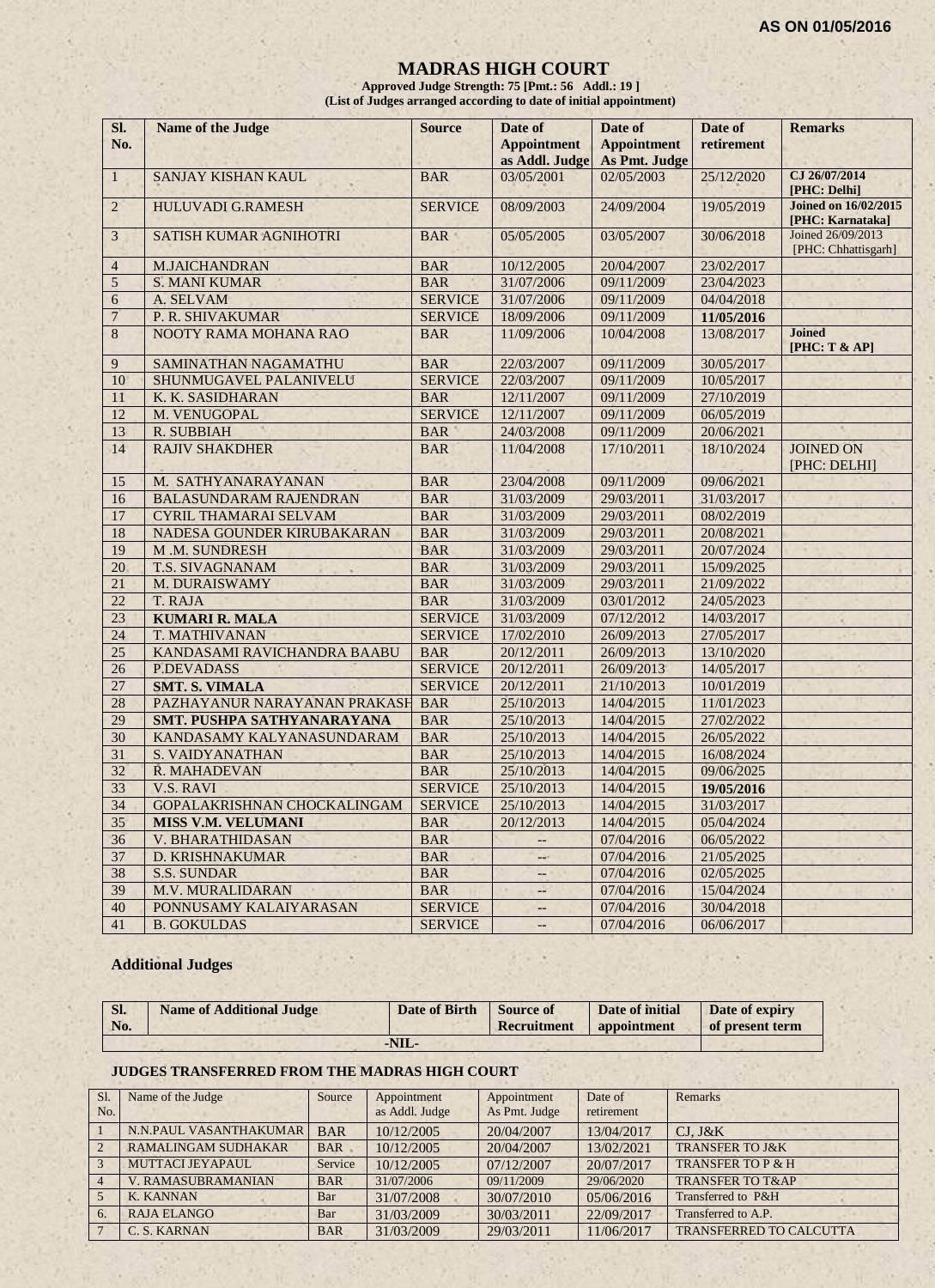$7.78$ 

#### **MANIPUR HIGH COURT**

**Approved Judge Strength: 05 [ Pmt.: 04 Addl.: 01 ] (List of Judges arranged according to date of initial appointment)**

| SI.<br>No.     | <b>Name of the Judge</b>              | Source of<br><b>Recruitment</b> | Date of<br><b>Appointment</b><br>as Addl.Judge | Date of<br><b>Appointment</b><br>As Pmt. Judge | Date of<br>retirement | <b>Remarks</b>                                  |
|----------------|---------------------------------------|---------------------------------|------------------------------------------------|------------------------------------------------|-----------------------|-------------------------------------------------|
|                | LAXMI KANTA MOHAPATRA                 | <b>BAR</b>                      | 16/09/1999                                     | 16/05/2002                                     | 09/06/2016            | CJ 10/07/2014<br>[PHC: Orissa]                  |
| $\overline{2}$ | <b>RAKESH RANJAN PRASAD</b>           | <b>SERVICE</b>                  | $-$                                            | 27/02/2006                                     | 30/06/2017            | <b>Joined on 15/02/2016</b><br>[PHC: Jharkhand] |
|                | NONGMEIKAPAM KOTISWAR<br><b>SINGH</b> | <b>BAR</b>                      | 17/10/2011                                     | 07/11/2012                                     | 28/02/2025            |                                                 |
|                | KHWAIRAKPAM NOBIN SINGH               | <b>BAR</b>                      | $- -$                                          | 26/11/2014                                     | 31/12/2021            |                                                 |

# **Additional Judges**

 $\mathbb{R} \times \mathbb{R}$ 

| Sl.<br>No. | <b>Name of Additional Judge</b> | Date of<br><b>Birth</b> | <b>Source</b><br>of<br><b>Recruitm</b><br>ent | appointment        | Date of initial Date of expiry<br>of present<br>term | <b>Remarks</b> |
|------------|---------------------------------|-------------------------|-----------------------------------------------|--------------------|------------------------------------------------------|----------------|
|            | SONGKHUPCHUNG SERTO             | 01/03/1961              |                                               | SERVICE 14/03/2016 | 13/03/2018                                           |                |

 $1.18$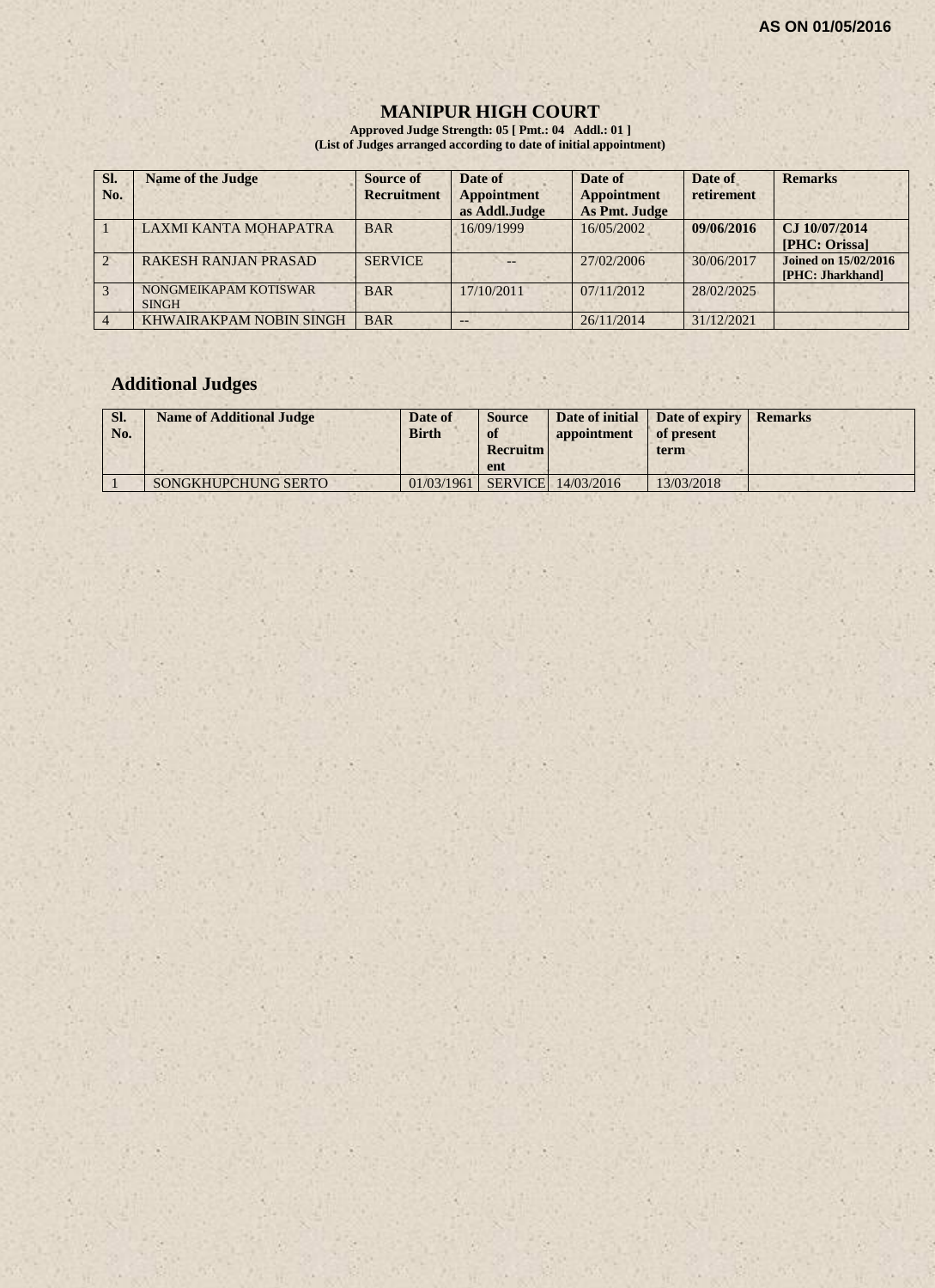# **MEGHALAYA HIGH COURT**

**Approved Judge Strength: 04 [ Pmt.: 03 Addl.: 01 ] (List of Judges arranged according to date of initial appointment)**

| SI.<br>No. | <b>Name of the Judge</b> | Source of<br><b>Recruitment</b> | Date of<br><b>Appointment</b><br>as Addl.Judge | Date of<br><b>Appointment</b><br>As Pmt. Judge | Date of<br>retirement | <b>Remarks</b>                    |
|------------|--------------------------|---------------------------------|------------------------------------------------|------------------------------------------------|-----------------------|-----------------------------------|
|            | <b>DINESH MAHESHWARI</b> | <b>BAR</b>                      | 02/09/2004                                     | 29/05/2006                                     | 14/05/2020            | CJ 24/02/2016<br>[PHC: Rajasthan] |
|            | <b>SUDIP RANJAN SEN</b>  | <b>SERVICE</b>                  | 06/02/2012                                     | 07/01/2014                                     | 08/03/2019            |                                   |

# **Additional Judges**

| SI.<br>No. | <b>Name of Additional Judge</b> | Date of Birth | <b>Source of</b><br><b>Recruitment</b> | Date of initial<br>appointment | Date of expiry<br>of present term |
|------------|---------------------------------|---------------|----------------------------------------|--------------------------------|-----------------------------------|
|            |                                 | $-NIL-$       |                                        |                                |                                   |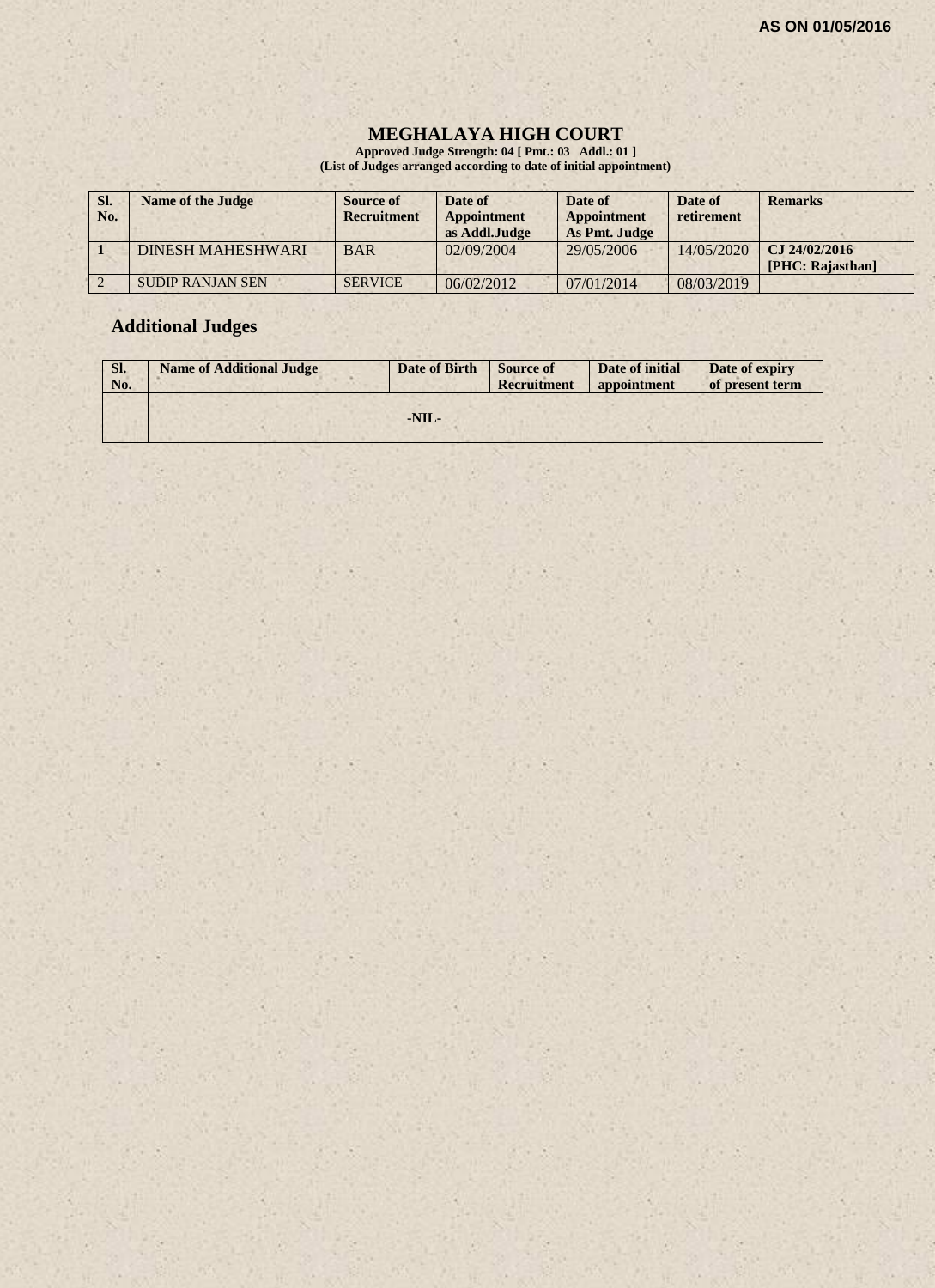# **ORISSA HIGH COURT**

**Approved Judge Strength: 27 [ Pmt.: 20 Addl.: 07 ] (List of Judges arranged according to date of initial appointment)**

| <b>SI</b><br>N <sub>0</sub> | <b>Name of the Judge</b>  | <b>Source of</b><br><b>Recruitment</b> | Date of<br><b>Appointment</b><br>as Addl.Judge | Date of<br><b>Appointment</b><br>As Pmt. Judge | Date of<br>retirement | <b>Remarks</b>                                  |
|-----------------------------|---------------------------|----------------------------------------|------------------------------------------------|------------------------------------------------|-----------------------|-------------------------------------------------|
| $\mathbf{1}$                | <b>VINEET SARAN</b>       | <b>BAR</b>                             |                                                | 14/02/2002                                     | 10/05/2019            | CJ 26/02/2016<br>[PHC: Allahabad]               |
| 2                           | <b>VINOD PRASAD</b>       | <b>BAR</b>                             | 05/10/2005                                     | 10/08/2007                                     | 27/11/2016            | <b>Joined on 02/07/2014</b><br>[PHC: Allahabad] |
| 3                           | <b>INDRAJIT MAHANTY</b>   | <b>BAR</b>                             | 31/03/2006                                     | 23/03/2007                                     | 10/11/2022            |                                                 |
| $\overline{4}$              | KUMARI SANJU PANDA        | <b>BAR</b>                             | 01/03/2007                                     | 11/02/2009                                     | 09/07/2021            |                                                 |
| 5                           | <b>BHABANI PRASAD RAY</b> | Bar                                    | 07/11/2007                                     | 11/02/2009                                     | 01/03/2017            |                                                 |
| 6                           | SUBHASH CHANDRA PARIJA    | <b>BAR</b>                             | 07/11/2007                                     | 11/02/2009                                     | 30/06/2018            |                                                 |
| $\overline{7}$              | <b>BIJAYA KUMAR NAYAK</b> | <b>SERVICE</b>                         | 07/10/2009                                     | 22/06/2011                                     | 01/02/2018            |                                                 |
| 8                           | SANJAYA KUMAR MISHRA      | <b>SERVICE</b>                         | 07/10/2009                                     | 22/06/2011                                     | 28/12/2023            |                                                 |
| 9                           | <b>CHITTA RANJAN DASH</b> | <b>SERVICE</b>                         | 07/10/2009                                     | 22/06/2011                                     | 20/05/2024            |                                                 |
| 10                          | Dr. AKSHAYA KUMAR RATH    | <b>BAR</b>                             | $-$                                            | 20/06/2013                                     | 12/11/2019            |                                                 |
| <sup>11</sup>               | <b>BISWAJIT MOHANTY</b>   | <b>BAR</b>                             | $-$                                            | 20/06/2013                                     | 21/10/2022            |                                                 |
| 12                          | DR. BIDYUT RANJAN SARANGI | <b>BAR</b>                             | $- -$                                          | 20/06/2013                                     | 19/07/2024            |                                                 |
| 13                          | <b>DEBABRATA DASH</b>     | <b>SERVICE</b>                         | $--$                                           | 29/11/2013                                     | 11/10/2024            |                                                 |
| 14                          | SATURGHANA PUJAHARI       | <b>SERVICE</b>                         | 29/11/2013                                     | 16/10/2014                                     | 23/09/2022            |                                                 |

# **Additional Judge**

| <b>SI</b>      | <b>Name of Additional Judge</b> | Date of      | <b>Source</b>   | Date of initial | Date of expiry | <b>Remarks</b>       |
|----------------|---------------------------------|--------------|-----------------|-----------------|----------------|----------------------|
|                |                                 | <b>Birth</b> | of              | appointment     | of present     |                      |
| N              |                                 |              | <b>Recruitm</b> |                 | term           |                      |
| $\mathbf{0}$ . |                                 |              | ent             |                 |                |                      |
|                | <b>BISWANATH RATH</b>           | 07/09/1961   | <b>BAR</b>      | 02/07/2014      | 01/07/2016     |                      |
| $\overline{2}$ | <b>SANGAM KUMAR SAHOO</b>       | 05/06/1964   | <b>BAR</b>      | 02/07/2014      | 01/07/2016     |                      |
| $\mathcal{E}$  | <b>SUJIT NARAYAN PRASAD</b>     | 20/06/1967   | <b>BAR</b>      | 26/09/2014      | 25/09/2016     | Joined on 12/03/2015 |
|                |                                 |              |                 |                 |                | [PHC: Jharkhand]     |
| $\overline{4}$ | KRUSHNA RAM MOHAPATRA           | 18/04/1965   | <b>BAR</b>      | 17/04/2015      | 16/04/2017     |                      |
|                | <b>JATINDRA PRASAD DAS</b>      | 19/05/1957   | <b>SERVICE</b>  | 17/04/2015      | 16/04/2017     |                      |
| 6              | DR. DURGA PRASANNA CHOUDHURY    | 03/07/1956   | <b>SERVICE</b>  | 17/04/2015      | 16/04/2017     |                      |

#### **JUDGES TRANSFERRED FROM THE ORISSA HIGH COURT**

| <sub>S1</sub>  | Name of the Judge   | Source      | Date of        | Date of       | Date of    | Remarks                      |
|----------------|---------------------|-------------|----------------|---------------|------------|------------------------------|
| N <sub>0</sub> |                     | Of          | Appointment as | Appointment   | retirement |                              |
|                |                     | Recruitment | Addl.          | As Pmt. Judge |            |                              |
|                |                     |             | Judge          |               |            |                              |
|                | L.K.MOHAPATRA       | <b>BAR</b>  | 16/09/1999     | 16/05/2002    | 09/06/2016 | CJ, Manipur                  |
| $\overline{2}$ | <b>PRADIP KUMAR</b> | <b>BAR</b>  | 07/03/2002     | 06/03/2004    | 09/06/2017 | <b>Transfer to Jharkhand</b> |
|                | <b>MOHANTY</b>      |             |                |               |            |                              |
| 3              | PRAMATH PATNAIK     | <b>BAR</b>  | 24/09/2014     | $-$           |            | AJ.<br>transfer<br>to        |
|                |                     |             |                |               |            | Jharkhand                    |
|                |                     |             |                |               |            |                              |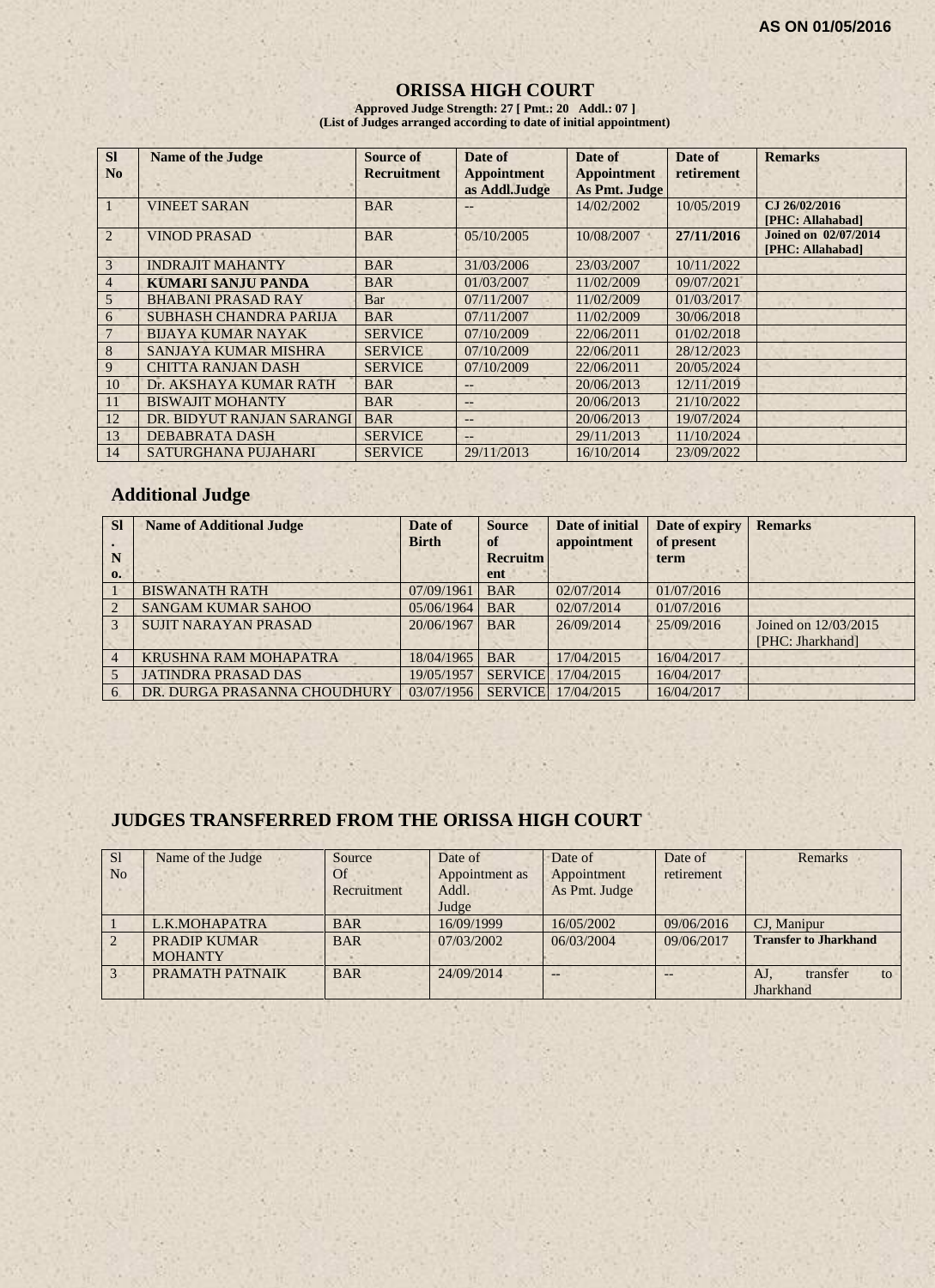#### **PATNA HIGH COURT**

**Approved Judge Strength: 53 [Pmt.: 40 Addl.: 13 ] (List of Judges arranged according to date of initial appointment)**

| <b>SI</b><br>N <sub>o</sub> | <b>Name of the Judge</b>        | <b>Source of</b><br><b>Recruitment</b> | Date of<br><b>Appointment</b> as | Date of<br><b>Appointment</b> | Date of<br>retirement | <b>Remarks</b>                                                  |
|-----------------------------|---------------------------------|----------------------------------------|----------------------------------|-------------------------------|-----------------------|-----------------------------------------------------------------|
|                             |                                 |                                        | <b>Addl. Judge</b>               | As Pmt. Judge                 |                       |                                                                 |
| $\mathbf{1}$                | <b>IQBAL AHMED ANSARI</b>       | <b>SERVICE</b>                         | 04/03/2002                       | 04/11/2003                    | 28/10/2016            | ACJ 01/08/2015<br><b>Joined on 11/11/2013</b><br>[PHC: Gauhati] |
| 2                           | <b>HEMANT GUPTA [H]</b>         | <b>BAR</b>                             |                                  | 02/07/2002                    | 16/10/2019            | <b>Joined on 08/02/2016</b><br>[PHC: P& H]                      |
| 3                           | <b>NAVANITI PRASAD SINGH</b>    | <b>BAR</b>                             | --                               | 06/03/2006                    | 05/11/2017            |                                                                 |
| $\overline{4}$              | <b>RAMESH KUMAR DATTA</b>       | <b>BAR</b>                             | $-$                              | 06/03/2006                    | 31/12/2016            |                                                                 |
| 5                           | SAMARENDRA PRATAP SINGH         | <b>BAR</b>                             |                                  | 09/10/2006                    | 31/07/2017            |                                                                 |
| 6                           | <b>AJAY KUMAR TRIPATHI</b>      | <b>BAR</b>                             | 09/10/2006                       | 21/11/2007                    | 11/11/2019            |                                                                 |
| $\overline{7}$              | <b>KISHORE KUMAR MANDAL</b>     | <b>BAR</b>                             | 10/07/2007                       | 07/07/2009                    | 21/01/2018            |                                                                 |
| $\,$ 8 $\,$                 | DR. RAVI RANJAN                 | <b>BAR</b>                             | 14/07/2008                       | 16/01/2010                    | 19/12/2022            |                                                                 |
| 9                           | <b>SMT.ANJANA PRAKASH</b>       | <b>BAR</b>                             | 13/06/2009                       | 06/12/2010                    | 16/07/2016            |                                                                 |
| 10                          | <b>JYOTI SARAN</b>              | <b>BAR</b>                             | 13/06/2009                       | 06/12/2010                    | 18/08/2019            |                                                                 |
| 11                          | <b>RAKESH KUMAR</b>             | <b>BAR</b>                             | 25/12/2009                       | 24/10/2011                    | 31/12/2020            |                                                                 |
| 12                          | <b>BIRENDRA PRASAD VERMA</b>    | <b>BAR</b>                             | 18/02/2010                       | 24/10/2011                    | 16/01/2017            |                                                                 |
| 13                          | <b>DINESH KUMAR SINGH</b>       | <b>BAR</b>                             | 18/02/2010                       | 24/10/2011                    | 02/10/2020            |                                                                 |
| 14                          | <b>GOPAL PRASAD</b>             | <b>SERVICE</b>                         | 15/03/2010                       | 10/08/2012                    | 05/07/2016            |                                                                 |
| 15                          | MUNGESHWAR SAHOO                | <b>SERVICE</b>                         | 15/03/2010                       | 24/10/2011                    | 31/10/2017            |                                                                 |
| 16                          | HEMANT KR. SRIVASTAVA           | <b>SERVICE</b>                         | 12/08/2010                       | 10/08/2012                    | 01/02/2021            |                                                                 |
| 17                          | <b>VIJAYENDRA NATH</b>          | <b>BAR</b>                             | 20/06/2011                       | 19/06/2013                    | 12/08/2017            |                                                                 |
| 18                          | <b>SHIVAJI PANDEY</b>           | <b>BAR</b>                             | 20/06/2011                       | 19/06/2013                    | 07/05/2021            |                                                                 |
| 19                          | <b>ASHWANI KUMAR SINGH</b>      | <b>BAR</b>                             | 20/06/2011                       | 19/06/2013                    | 31/10/2022            |                                                                 |
| 20                          | <b>VIKASH JAIN</b>              | <b>BAR</b>                             | 20/06/2011                       | 15/05/2014                    | 17/02/2022            |                                                                 |
| 21                          | AHSANUDDIN AMANULLAH            | <b>BAR</b>                             | 20/06/2011                       | 15/05/2014                    | 10/05/2025            |                                                                 |
| 22                          | <b>ADITYA KUMAR TRIVEDI</b>     | <b>SERVICE</b>                         | 20/06/2011                       | 15/05/2014                    | 10/08/2020            |                                                                 |
| 23                          | <b>RAJENDRA KUMAR MISHRA</b>    | <b>SERVICE</b>                         | 20/06/2011                       | 07/07/2014                    | 01/10/2021            |                                                                 |
| 24                          | <b>CHAKRADHARI SHARAN SINGH</b> | <b>BAR</b>                             | 05/04/2012                       | 02/03/2016                    | 19/01/2025            |                                                                 |
| 25                          | PRABHAT KUMAR JHA               | <b>SERVICE</b>                         | 21/04/2014                       | 00/04/2016                    | 15/07/2021            |                                                                 |
| 26                          | <b>JITENDRA MOHAN SHARMA</b>    | <b>SERVICE</b>                         | 21/04/2014                       | 00/04/2016                    | 01/07/2018            |                                                                 |
| 27                          | <b>SMT. ANJANA MISHRA</b>       | <b>BAR</b>                             | 15/05/2014                       | 00/04/2016                    | 29/02/2020            |                                                                 |
| 28                          | <b>SMT. NILU AGRAWAL</b>        | <b>BAR</b>                             | 15/04/2015                       | 00/04/2016                    | 21/06/2019            |                                                                 |
| 29                          | <b>SUDHIR SINGH</b>             | <b>BAR</b>                             | 15/04/2015                       | 00/04/2016                    | 10/12/2027            |                                                                 |

# **Additional Judges**

| SI.<br>No. | <b>Name of Additional Judge</b> | Date of<br><b>Birth</b> | <b>Source of</b><br><b>Recruitment</b> | Date of initial<br>appointment | Date of expiry<br>of present term |
|------------|---------------------------------|-------------------------|----------------------------------------|--------------------------------|-----------------------------------|
|            |                                 | NIL.                    |                                        |                                |                                   |
|            |                                 |                         |                                        |                                |                                   |

# **Judges transferred from the Patna High Court**

| Sl.<br>No. | Name of the Judge     | Source<br>Of<br>Recruitment | Date of<br>Appointment<br>as Addl.<br>Judge | Date of<br>Appointment<br>As Pmt. Judge | Date of<br>retirement | Remarks                     |
|------------|-----------------------|-----------------------------|---------------------------------------------|-----------------------------------------|-----------------------|-----------------------------|
|            | <b>NAVIN SINHA</b>    | <b>BAR</b>                  | $- -$                                       | 11/02/2004                              | 18/08/2018            | CJ, Chhattisgarh            |
|            | <b>ASHUTOSH KUMAR</b> | <b>BAR</b>                  | 15/05/2014                                  | 00/04/2016                              | 30/09/2028            | <b>Transferred to Delhi</b> |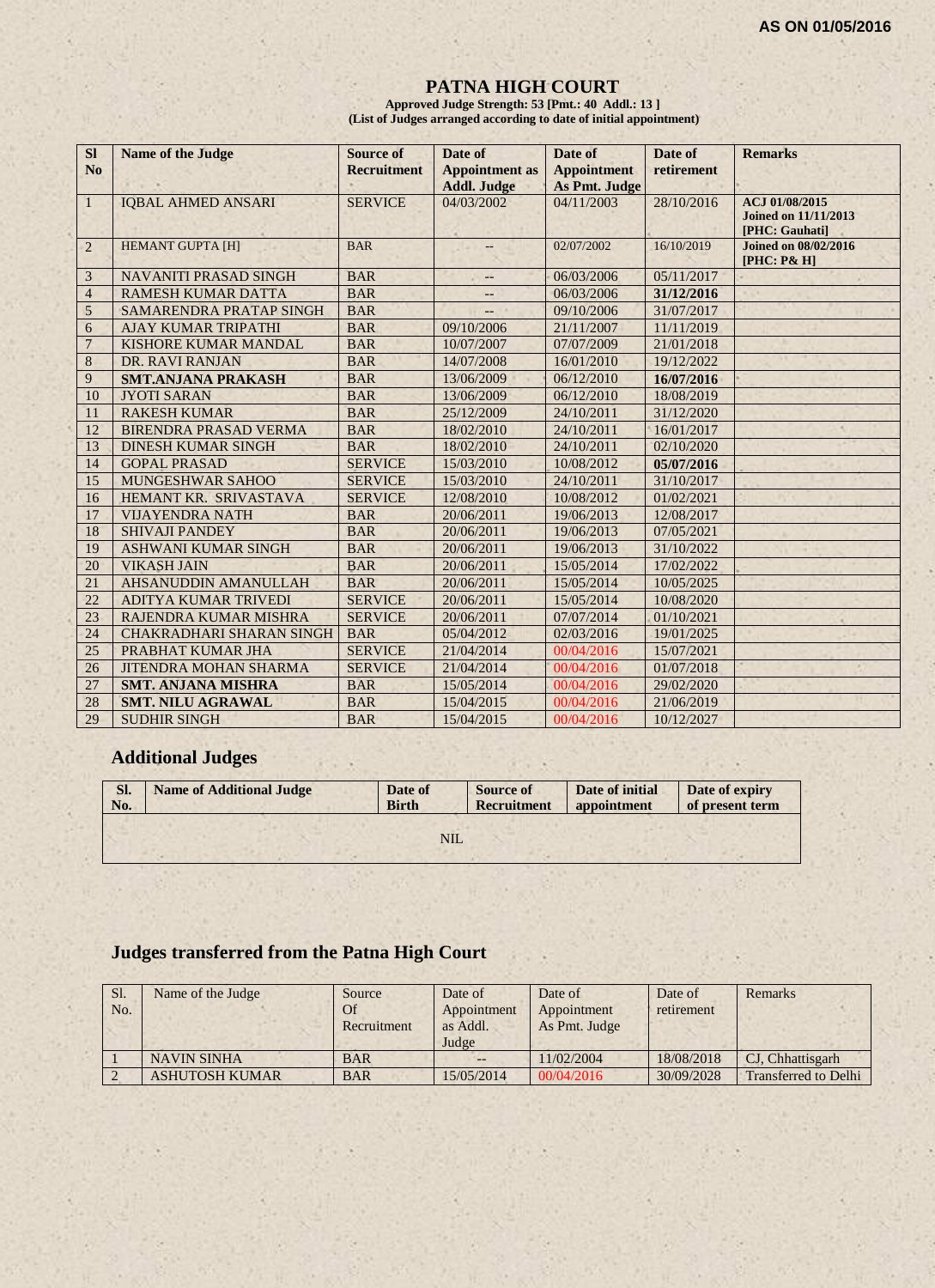#### **PUNJAB & HARYANA HIGH COURT**

**Approved Judge Strength: 85 [ Pmt.: 64 Addl.: 21 ] (List of Judges arranged according to date of initial appointment)**

| <b>SI</b>      | <b>Name of the Judge</b>             | Source of          | Date of                  | Date of              | Date of    | <b>Remarks</b>                            |
|----------------|--------------------------------------|--------------------|--------------------------|----------------------|------------|-------------------------------------------|
| N <sub>o</sub> |                                      | <b>Recruitment</b> | <b>Appointment</b> as    | <b>Appointment</b>   | retirement |                                           |
|                |                                      |                    | <b>Addl.Judge</b>        | <b>As Pmt. Judge</b> |            |                                           |
| $\mathbf{1}$   | <b>S.J.VAZIFDAR</b>                  | <b>BAR</b>         | 22/01/2001               | 21/01/2003           | 03/05/2018 | ACJ 15/12/2014                            |
|                |                                      |                    |                          |                      |            | [PHC: Bombay]                             |
| $\overline{2}$ | <b>SURINDER SINGH SARON [P]</b>      | <b>BAR</b>         | $\overline{a}$           | 02/07/2002           | 03/09/2017 |                                           |
| $\overline{3}$ | <b>AJAY KUMAR MITTAL [H]</b>         | <b>BAR</b>         |                          | 09/01/2004           | 29/09/2020 |                                           |
| $\overline{4}$ | <b>SURYA KANT [H]</b>                | <b>BAR</b>         | $\overline{\phantom{a}}$ | 09/01/2004           | 09/02/2024 |                                           |
| 5 <sup>1</sup> | MUTTACI JEYAPAUL                     | <b>SERVICE</b>     | 10/12/2005               | 07/12/2007           | 21/07/2017 | <b>Joined 28/10/2010</b><br>[PHC: Madras] |
| 6              | TEJ PRATAP SINGH MANN [P]            | <b>BAR</b>         | $\overline{a}$           | 22/03/2006           | 31/12/2018 |                                           |
| $\overline{7}$ | <b>MAHESH GROVER [H]</b>             | <b>BAR</b>         | $\qquad \qquad -$        | 22/03/2006           | 03/06/2019 |                                           |
| $8\phantom{1}$ | <b>RAJESH BINDAL [H]</b>             | <b>BAR</b>         |                          | 22/03/2006           | 15/04/2023 |                                           |
| 9              | M.M.S. BEDI [P]                      | <b>SERVICE</b>     | 01/04/2006               | 05/11/2007           | 08/10/2018 |                                           |
| 10             | ARUN BHAURAO CHAUDHARI               | <b>BAR</b>         | 08/09/2006               | 05/09/2008           | 31/03/2019 | Joined on<br>[PHC: Bombay]                |
| 11             | <b>RAKESH KUMAR JAIN [H]</b>         | <b>BAR</b>         | 05/12/2007               | 26/11/2008           | 30/09/2020 |                                           |
| 12             | <b>JASWANT SINGH [H]</b>             | <b>BAR</b>         | 05/12/2007               | 28/11/2009           | 22/02/2023 |                                           |
| 13             | <b>SMT. DAYA CHAUDHARY [H]</b>       | <b>BAR</b>         | 05/12/2007               | 28/11/2009           | 09/01/2021 |                                           |
| 14             | <b>RAJAN GUPTA [P]</b>               | <b>BAR</b>         | 10/07/2008               | 14/01/2011           | 13/09/2022 |                                           |
| 15             | <b>AJAY TEWARI [P]</b>               | <b>BAR</b>         | 10/07/2008               | 14/01/2011           | 05/04/2022 |                                           |
| 16             | <b>JITENDRA KUMAR CHAUHAN [H]</b>    | <b>BAR</b>         | 10/07/2008               | 14/01/2011           | 05/06/2021 |                                           |
| 17             | <b>AUGUSTINE GEORGE MASIH [P]</b>    | <b>BAR</b>         | 10/07/2008               | 14/01/2011           | 11/03/2025 |                                           |
| 18             | K. KANNAN                            | <b>BAR</b>         | 31/07/2008               | 30/07/2010           | 05/06/2016 | <b>Joined 05/11/2008</b><br>[PHC: Madras] |
| 19             | <b>KUMARI RITU BAHRI [H]</b>         | <b>BAR</b>         | 16/08/2010               | 23/02/2012           | 10/10/2024 |                                           |
| 20             | <b>PARAMJEET SINGH [P]</b>           | <b>BAR</b>         | 30/09/2011               | 13/06/2013           | 24/07/2016 |                                           |
| 21             | <b>NARESH KUMAR SANGHI [H]</b>       | <b>BAR</b>         | 30/09/2011               | 13/06/2013           | 04/06/2017 |                                           |
| 22             | <b>RAMESHWAR SINGH MALIK [H]</b>     | <b>BAR</b>         | 30/09/2011               | 13/06/2013           | 17/10/2017 |                                           |
| 23             | <b>RAJIV NARAIN RAINA [P]</b>        | <b>BAR</b>         | 30/09/2011               | 24/01/2014           | 04/07/2020 |                                           |
| 24             | <b>TAJINDER SINGH DHINDSA [P]</b>    | <b>BAR</b>         | 30/09/2011               | 24/01/2014           | 05/03/2023 |                                           |
| 25             | <b>GURMEET SINGH SANDHAWALIA [P]</b> | <b>BAR</b>         | 30/09/2011               | 24/01/2014           | 31/10/2027 |                                           |
| 26             | <b>MRS. REKHA MITTAL [P]</b>         | <b>SERVICE</b>     | 15/06/2012               | 19/12/2014           | 16/01/2021 |                                           |
| 27             | <b>INDERJIT SINGH [P]</b>            | <b>SERVICE</b>     | 15/06/2012               | 19/12/2014           | 23/10/2019 |                                           |
| 28             | <b>AMOL RATTAN SINGH [P]</b>         | <b>BAR</b>         | 21/12/2012               | 19/12/2014           | 18/08/2022 |                                           |
| 29             | <b>SHRIMATI ANITA CHAUDHRY [H]</b>   | <b>SERVICE</b>     | 20/06/2013               | 19/12/2014           | 30/12/2018 |                                           |
| 30             | <b>FATEH DEEP SINGH [P]</b>          | <b>SERVICE</b>     | 20/06/2013               | 19/12/2014           | 07/07/2022 |                                           |
| 31             | <b>JASPAL SINGH [P]</b>              | <b>SERVICE</b>     | 20/06/2013               | 19/12/2014           | 09/10/2018 |                                           |
| 32             | <b>SURINDER GUPTA [P]</b>            | <b>SERVICE</b>     | 20/06/2013               | 19/12/2014           | 29/03/2020 |                                           |
| 33             | <b>HARINDER SINGH SIDHU [P]</b>      | <b>BAR</b>         | 28/12/2013               | 19/12/2014           | 16/05/2023 |                                           |
| 34             | <b>ARUN PALLI [P]</b>                | <b>BAR</b>         | 28/12/2013               | 19/12/2014           | 17/09/2026 |                                           |
| 35             | <b>KULDIP SINGH [P]</b>              | <b>SERVICE</b>     | 10/01/2014               | 19/12/2014           | 15/08/2019 |                                           |
| 36             | <b>SMT. LISA GILL [P]</b>            | <b>BAR</b>         | 31/03/2014               | 19/12/2014           | 16/11/2028 |                                           |

# **Additional Judges**

| SI. | <b>Name of Additional Judge</b> | Date of Birth | <b>Source</b>  | Date of initial | Date of expiry  | <b>Remarks</b>       |
|-----|---------------------------------|---------------|----------------|-----------------|-----------------|----------------------|
| No. |                                 |               |                | appointment     | of present term |                      |
|     | <b>RAJ MOHAN SINGH [H]</b>      | 18/08/1962    | <b>BAR</b>     | 25/09/2014      | 24/09/2016      |                      |
|     | <b>AMIT RAWAL [P]</b>           | 21/09/1963    | <b>BAR</b>     | 25/09/2014      | 24/09/2016      |                      |
| 3.  | <b>DEEPAK SIBAL [P]</b>         | 03/09/1967    | <b>BAR</b>     | 25/09/2014      | 24/09/2016      |                      |
| 4.  | <b>HARI PAL VERMA [P]</b>       | 06/04/1959    | <b>BAR</b>     | 25/09/2014      | 24/09/2016      |                      |
| 5.  | <b>SMT. RAJ RAHUL GARG[H]</b>   | 05/07/1954    | <b>SERVICE</b> | 25/09/2014      | 04/07/2016      |                      |
| 6   | <b>GURMIT RAM [P]</b>           | 07/02/1955    | <b>SERVICE</b> | 25/09/2014      | 24/09/2016      |                      |
|     | <b>SMT. SNEH PRASHAR [H]</b>    | 21/07/1955    | <b>SERVICE</b> | 25/09/2014      | 24/09/2016      |                      |
| 8   | <b>DARSHAN SINGH [H]</b>        | 07/07/1955    | <b>SERVICE</b> | 25/09/2014      | 24/09/2016      |                      |
| 9   | DR. SHEKHER KUMAR DHAWAN [H]    | 05/12/1957    | <b>SERVICE</b> | 25/09/2014      | 24/09/2016      |                      |
| 10  | PAVANKUMAR BHIMAPPA BAJANTHRI   | 23/10/1963    | <b>BAR</b>     | 02/01/2015      | 01/01/2017      | Joined on 16/03/2015 |
|     |                                 |               |                |                 |                 | [PHC: Karnataka]     |
| 11  | <b>RAMENDRA JAIN [H]</b>        | 26/08/1958    | <b>SERVICE</b> | 20/04/2015      | 19/04/2017      |                      |

**…2/-**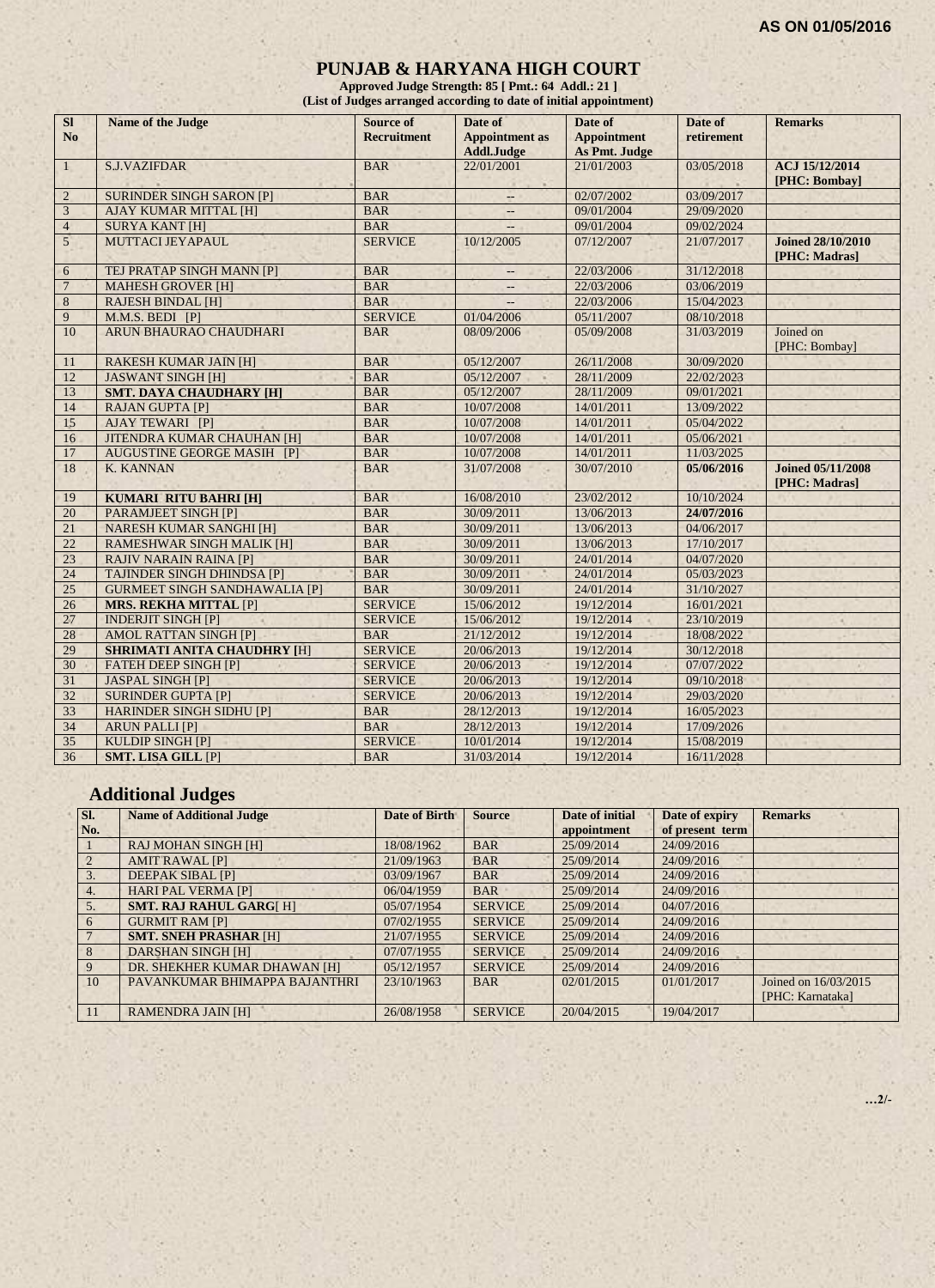#### **JUDGES TRANSFERRED FROM THE PUNJAB & HARYANA HIGH COURT**

| Sl.            | Name of the Judge               | Source Of      | Date of       | Date of           | Date of    | Remarks                      |
|----------------|---------------------------------|----------------|---------------|-------------------|------------|------------------------------|
| No.            |                                 | Recruit-       | Appointment   | Appointment       | Retirement |                              |
|                |                                 | ment           | as Addl.      | As Pmt. Judge     |            |                              |
|                |                                 |                | Judge         |                   |            |                              |
|                | <b>VIRENDER SINGH [H]</b>       | Bar            | $- -$         | 02/07/2002        | 06/10/2016 | CJ, Jharkhand                |
| 2              | <b>HEMANT GUPTA [H]</b>         | <b>BAR</b>     | $\sim$ $\sim$ | 02/07/2002        | 16/10/2019 | <b>Transfer to Patna</b>     |
| $\overline{3}$ | <b>AJAI LAMBA [H]</b>           | <b>BAR</b>     | $-$           | 22/03/2006        | 20/09/2020 | <b>Transfer to Allahabad</b> |
| $\overline{4}$ | <b>MOHINDER PAL [P]</b>         | <b>SERVICE</b> | 08/10/2007    | 14/05/2008        | 29/12/2018 | <b>Transfer to Gujarat</b>   |
| 5              | KANWALJIT SINGH AHLUWALIA<br>IP | <b>BAR</b>     | 05/12/2007    | 01/07/2009        | 30/05/2019 | <b>Transfer to Rajasthan</b> |
| 6              | <b>SMT. SABINA [P]</b>          | <b>SERVICE</b> | 12/03/2008    | 23/02/2010        | 19/04/2023 | <b>Transfer to Rajasthan</b> |
|                | <b>NIRMALJIT KAUR [P]</b>       | <b>BAR</b>     | 10/07/2008    | 29/06/2012        | 27/01/2021 | <b>Transfer to Rajasthan</b> |
| 8              | <b>BAWA SINGH WALIA [P]</b>     | <b>BAR</b>     | 25/09/2014    | $\qquad \qquad -$ | $-$        | AJ, transfer to J&K          |
| 9              | <b>MISS JAISHREE THAKUR [P]</b> | <b>BAR</b>     | 25/09/2014    | $--$              | $-$        | AJ, transfer to Rajasthan    |
| 10             | ANUPINDER SINGH GREWAL [P]      | <b>BAR</b>     | 25/09/2014    | $--$              | $- -$      | AJ, transfer to Rajasthan    |

**[P] : Punjab [ H] : Haryana**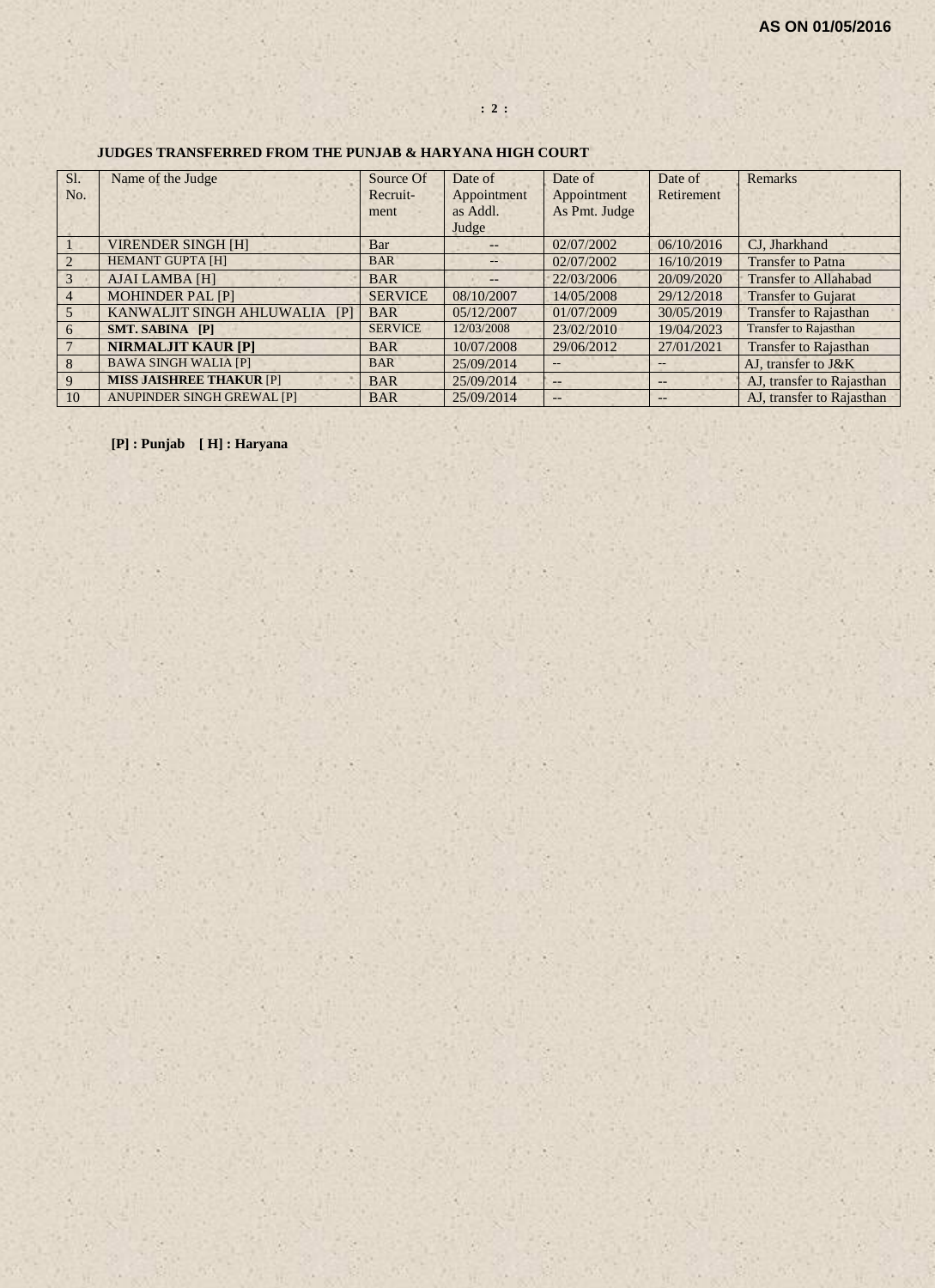# **RAJASTHAN HIGH COURT**

**Approved Judge Strength: 50 [ Pmt.: 38 Addl.: 12 ] (List of Judges arranged according to date of initial appointment)**

| SI.            | <b>Name of the Judge</b>      | <b>Source</b>  | Date of            | Date of            | Date of    | <b>Remarks</b>                            |
|----------------|-------------------------------|----------------|--------------------|--------------------|------------|-------------------------------------------|
| No.            |                               |                | <b>Appointment</b> | <b>Appointment</b> | retirement |                                           |
|                |                               |                | as Addl.Judge      | as Pmt. Judge      |            |                                           |
| 1              | <b>AJAY RASTOGI</b>           | <b>BAR</b>     | 02/09/2004         | 29/05/2006         | 17/06/2020 | ACJ 15/04/2016                            |
| $\overline{2}$ | <b>GOVIND MATHUR</b>          | <b>BAR</b>     | 02/09/2004         | 29/05/2006         | 13/04/2021 |                                           |
| 3              | <b>GOPAL KRISHAN VYAS</b>     | <b>BAR</b>     | 13/06/2005         | 24/01/2008         | 08/07/2018 |                                           |
| $\overline{4}$ | <b>MOHAMMAD RAFIO</b>         | <b>BAR</b>     | 15/05/2006         | 14/05/2008         | 24/05/2022 |                                           |
| 5              | <b>MAHESH CHANDRA SHARMA</b>  | <b>BAR</b>     | 05/07/2007         | 04/11/2008         | 31/05/2017 |                                           |
| 6              | <b>SANGEET RAJ LODHA</b>      | <b>BAR</b>     | 05/07/2007         | 04/11/2008         | 12/10/2021 |                                           |
|                | MUNISHWAR NATH BHANDARI       | <b>BAR</b>     | 05/07/2007         | 04/11/2008         | 11/09/2022 |                                           |
| 8              | KANWALJIT SINGH AHLUWALIA [P] | <b>BAR</b>     | 05/12/2007         | 01/07/2009         | 30/05/2019 | <b>Joined 18/04/2013</b><br>$[PHC: P\&H]$ |
| 9              | <b>SMT. SABINA [P]</b>        | <b>SERVICE</b> | 12/03/2008         | 23/02/2010         | 19/04/2023 | <b>Joined on</b><br>[PHC: P & H]          |
| 10             | <b>NIRMALJIT KAUR [P]</b>     | <b>BAR</b>     | 10/07/2008         | 29/06/2012         | 27/01/2021 | <b>Joined 09/07/2012</b><br>[PHC: P & H]  |
| 11             | PRASHANT KUMAR AGARWAL        | <b>SERVICE</b> | 28/04/2011         | 06/02/2013         | 17/05/2017 |                                           |
| 12             | <b>ALOK SHARMA</b>            | <b>BAR</b>     | 30/05/2011         | 06/02/2013         | 23/10/2019 |                                           |
| 13             | <b>SANDEEP MEHTA</b>          | <b>BAR</b>     | 30/05/2011         | 06/02/2013         | 10/01/2025 |                                           |
| 14             | <b>JAINENDRA KUMAR RANKA</b>  | <b>BAR</b>     | 08/01/2013         | 07/01/2015         | 02/08/2017 |                                           |
| 15             | PRATAP KRISHNA LOHRA          | <b>BAR</b>     | 08/01/2013         | 07/01/2015         | 03/09/2019 |                                           |
| 16             | VEERENDRA SINGH SIRADHANA     | <b>BAR</b>     | 08/01/2013         | 07/01/2015         | 22/07/2019 |                                           |
| 17             | <b>VIJAY BISHNOI</b>          | <b>BAR</b>     | 08/01/2013         | 07/01/2015         | 25/03/2026 |                                           |
| 18             | <b>ARUN BHANSALI</b>          | <b>BAR</b>     | 08/01/2013         | 07/01/2015         | 14/10/2029 |                                           |
| 19             | MAHENDRA KUMAR MAHESHWAR      | <b>SERVICE</b> | 21/01/2013         | 07/01/2015         | 30/03/2020 |                                           |
| 20             | <b>BANWARI LAL SHARMA</b>     | <b>SERVICE</b> | 21/01/2013         | 07/01/2015         | 08/05/2019 |                                           |

# **ADDITIONAL JUDGES**

| SI.<br>No.            | <b>Name of Additional Judge</b> | Date of Birth | Source of<br><b>Recruitment</b> | Date of initial<br>appointment | Date of<br>expiry of<br>present term | <b>Remarks</b>                    |
|-----------------------|---------------------------------|---------------|---------------------------------|--------------------------------|--------------------------------------|-----------------------------------|
| $\sim$                | <b>MISS JAISHREE THAKUR [P]</b> | 24/07/1961    | <b>BAR</b>                      | 25/09/2014                     | 24/09/2016                           | <b>JOINED 5.1.2015</b><br>PHC:P&H |
| $\mathcal{D}_{\cdot}$ | ANUPINDER SINGH GREWAL [P]      | 10/03/1964    | <b>BAR</b>                      | 25/09/2014                     | 24/09/2016                           | PHC: P&H                          |
| $\mathcal{E}$         | PRAKASH GUPTA                   | 11/11/1960    | <b>SERVICE</b>                  | 15/10/2014                     | 14/10/2016                           |                                   |
| $\overline{4}$        | <b>GANGA RAM MOOLCHANDANI</b>   | 12/04/1958    | <b>SERVICE</b>                  | 11/04/2016                     | 10/04/2018                           |                                   |
| 5                     | DEEPAK MAHESHWARI               | 28/07/1956    | <b>SERVICE</b>                  | 11/04/2016                     | 10/04/2018                           |                                   |
| 6                     | <b>VIJAY KUMAR VYAS</b>         | 29/08/1956    | <b>SERVICE</b>                  | 11/04/2016                     | 10/04/2018                           |                                   |
|                       | KAILASH CHANDRA SHARMA          | 01/01/1956    | <b>SERVICE</b>                  | 11/04/2016                     | 31/12/2017                           |                                   |
| 8                     | <b>GOVERDHAN BARDHAR</b>        | 01/11/1959    | <b>SERVICE</b>                  | 11/04/2016                     | 10/04/2018                           |                                   |
| 9                     | PANKAJ BHANDARI                 | 23/01/1963    | <b>SERVICE</b>                  | 11/04/2016                     | 10/04/2018                           |                                   |
| 10                    | <b>DINESH CHANDRA SOMANI</b>    | 01/11/1956    | <b>SERVICE</b>                  | 11/04/2016                     | 10/04/2018                           |                                   |

#### **JUDGES TRANSFERRED FROM RAJASTHAN HIGH COURT**

| SI. | Name of the Judge               | Source Of  | Date of     | Date of       | Date of    | Remarks                      |
|-----|---------------------------------|------------|-------------|---------------|------------|------------------------------|
| No. |                                 | Recruit-   | Appointment | Appointment   | retirement |                              |
|     |                                 | ment       | as Addl.    | As Pmt. Judge |            |                              |
|     |                                 |            | Judge       |               |            |                              |
|     | <b>DINESH MAHESHWARI</b>        | <b>BAR</b> | 02/09/2004  | 29/05/2006    | 14/05/2020 | CJ, Meghalaya                |
|     | <b>RAGHVENDRA SINGH CHAUHAN</b> | <b>BAR</b> | 13/06/2005  | 24/01/2008    | 23/12/2021 | Transferred to Karnataka     |
|     | <b>VINEET KOTHARI</b>           | <b>BAR</b> | 13/06/2005  | 24/01/2008    | 01/09/2021 | <b>Transfer to Karnataka</b> |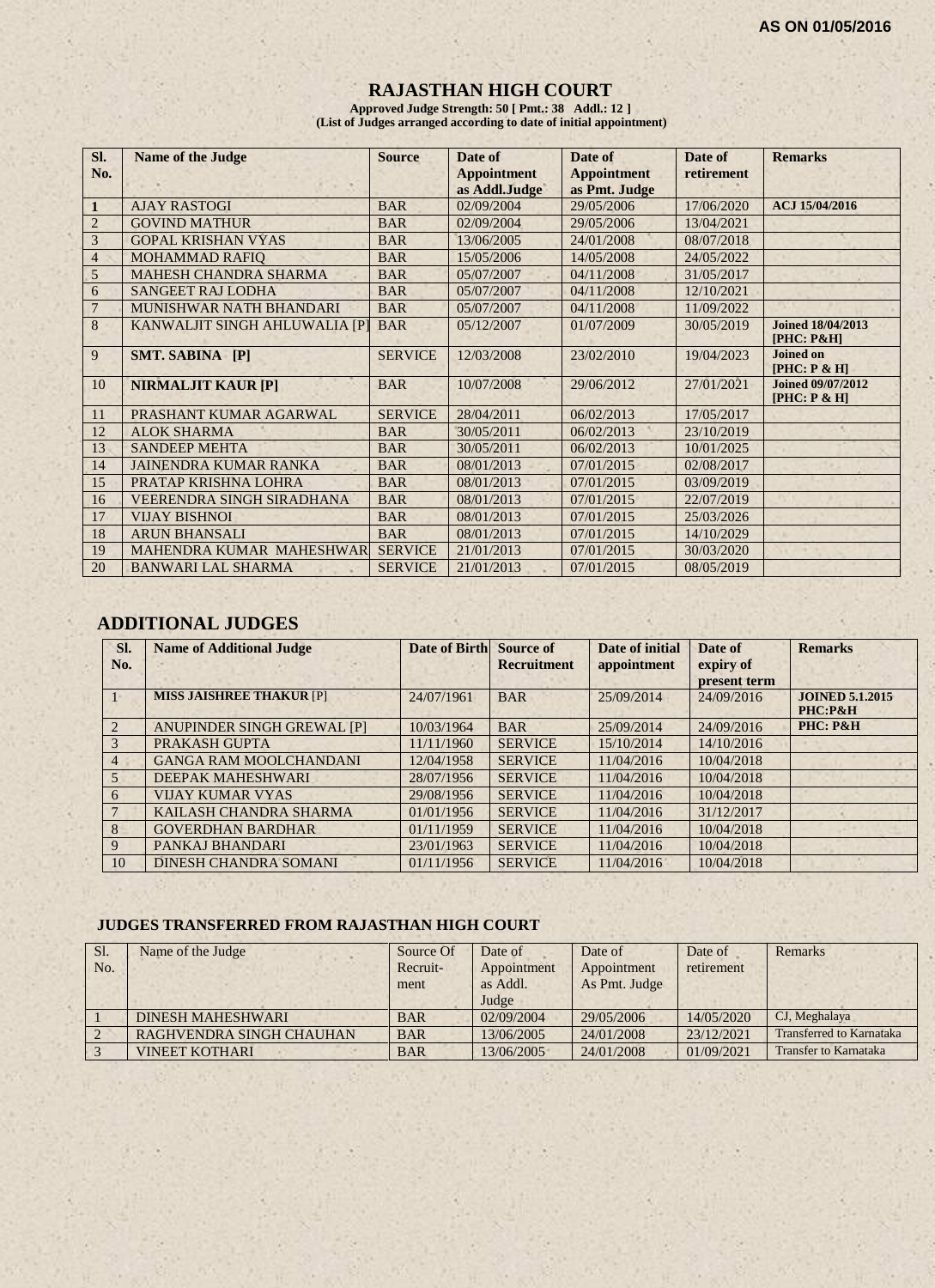#### **SIKKIM HIGH COURT**

**Approved Judge Strength: 3 [ Pmt.: 3 Addl.: 0 ] (List of Judges arranged according to date of initial appointment)**

| SI.<br>No.     | <b>Name of the Judge</b>                | Source of<br><b>Recruitment</b> | Date of<br>Appointment<br>as Addl. Judge | Date of<br><b>Appointment</b><br>As Pmt. Judge | Date of<br>retirement | <b>Remarks</b>                       |
|----------------|-----------------------------------------|---------------------------------|------------------------------------------|------------------------------------------------|-----------------------|--------------------------------------|
|                | <b>SUNIL KUMAR SINHA</b>                | <b>BAR</b>                      | $- -$                                    | 01/12/2004                                     | 06/07/2016            | CJ 30/03/2015<br>[PHC: Chhattisgarh] |
| $\overline{ }$ | <b>Smt. MEENAKSHI MADAN RAI SERVICE</b> |                                 | $-1$                                     | 15/04/2015                                     | 11/07/2026            |                                      |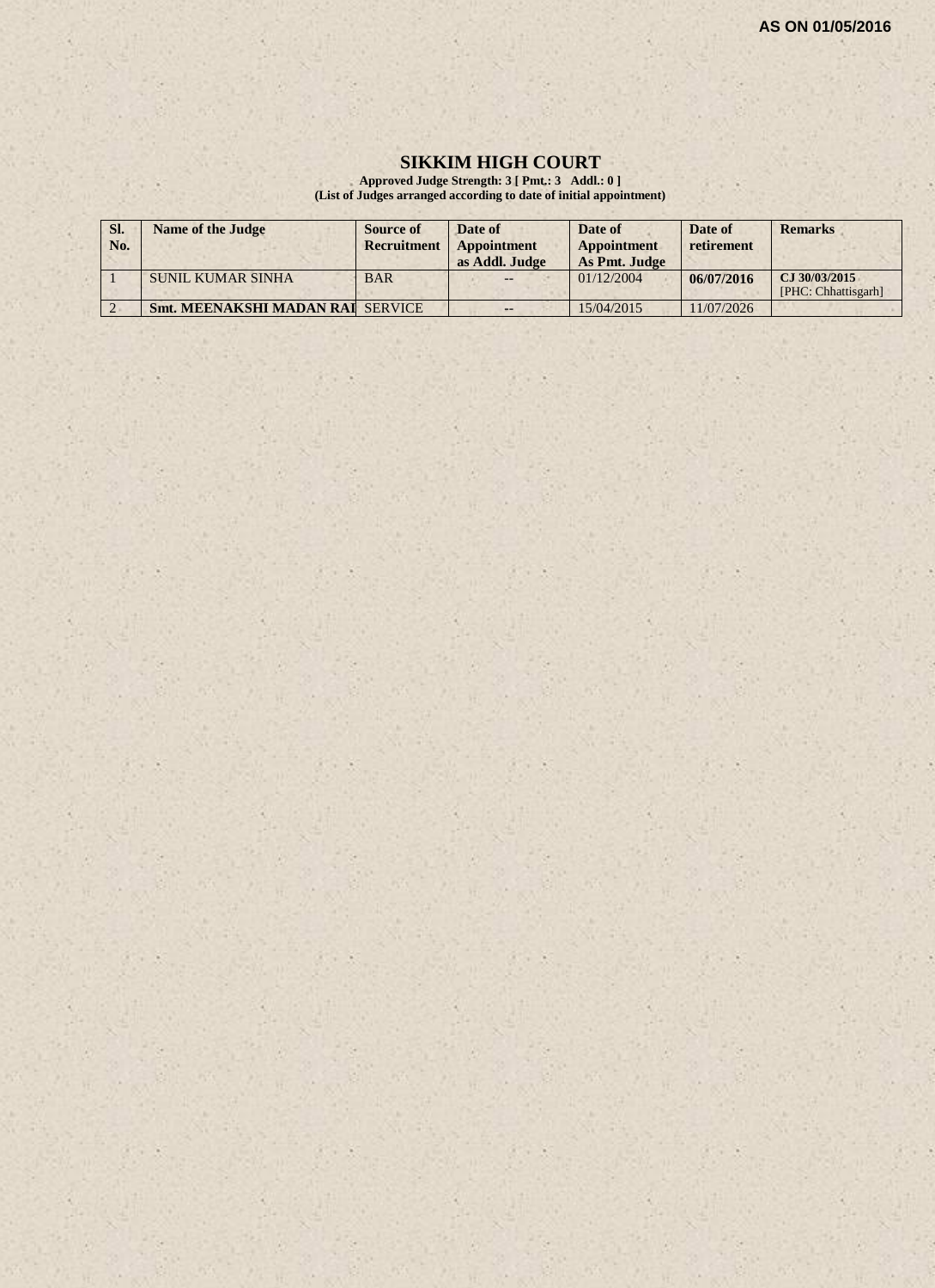#### **TRIPURA HIGH COURT**

**Approved Judge Strength: 4 [ Pmt.: 4 Addl.: 0 ] (List of Judges arranged according to date of initial appointment)**

| SI.<br>No. | <b>Name of the Judge</b>  | Source of<br><b>Recruitment</b> | Date of<br><b>Appointment</b><br>as Addl. Judge | Date of<br>Appointment<br>As Pmt. Judge | Date of<br>retirement | <b>Remarks</b>               |
|------------|---------------------------|---------------------------------|-------------------------------------------------|-----------------------------------------|-----------------------|------------------------------|
|            | <b>DEEPAK GUPTA</b>       | <b>BAR</b>                      |                                                 | 04/10/2004                              | 06/05/2017            | CJ 23/03/2013<br>[PHC: H.P.] |
|            | UTPALENDU BIKAS SAHA      | <b>BAR</b>                      | 12/10/2006                                      | 15/07/2008                              | 24/08/2016            |                              |
|            | <b>SWAPAN CHANDRA DAS</b> | <b>SERVICE</b>                  | 17/10/2011                                      | 13/09/2013                              | 15/03/2017            |                              |
|            | <b>SUBHASIS TALAPATRA</b> | <b>BAR</b>                      | 15/11/2011                                      | 13/09/2013                              | 03/10/2023            |                              |